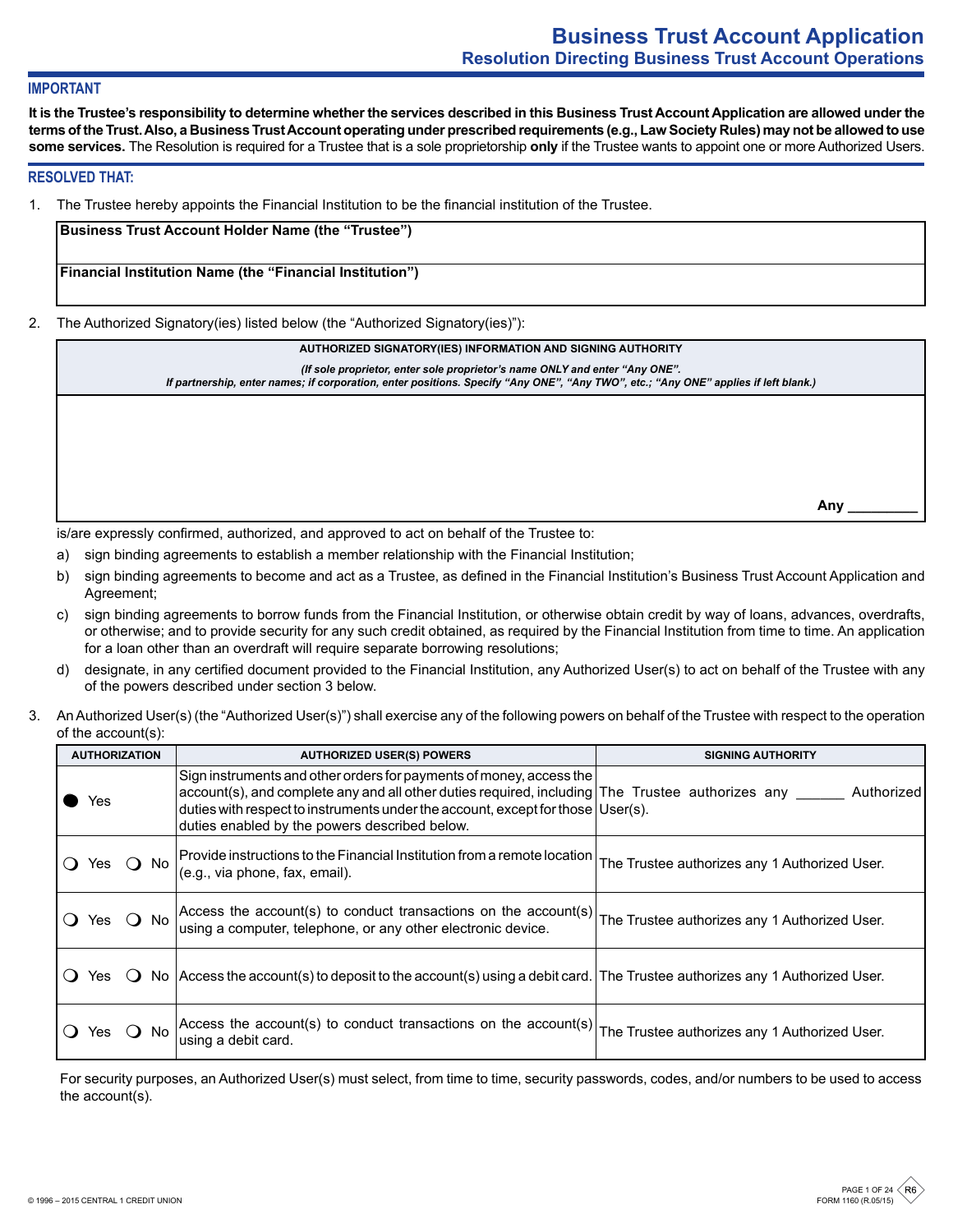## **RESOLVED THAT:**

- All documents, transactions, securities, or other negotiable instruments signed, made, drawn, accepted, or endorsed as described in this resolution shall be valid and binding upon the Trustee.
- 5. This resolution will be delivered to the Financial Institution and remain in force until the Trustee gives the Financial Institution written notice to the contrary and the Financial Institution acknowledges receiving such notice. All previous resolutions, if any, as to the Signing Officers of the Trustee and their powers in respect of the account(s), are hereby repealed.
- 6. From time to time, the Trustee will provide to the Financial Institution any documents requested in support of the Trustee's existence and, if applicable, corporate status. If the Trustee is a corporation, the Trustee agrees to notify the Financial Institution of any changes to its corporate records, as filed with the corporate registry.
- 7. From time to time, the Trustee will provide documents containing the following information to the Financial Institution:
	- a) a certified list of the name(s) of the person(s) authorized to enter into agreements and operate the account on behalf of the Trustee (collectively, the "Signing Officers"), as set out in this resolution, together with specimens of the signatures of the Signing Officers;
	- b) notification in writing of all changes to the list of Signing Officers and/or the resolution in effect at the time. Until so notified, the Financial Institution may assume that the persons set out in the list of Signing Officers and the resolution in effect continue to hold the signing authorities described;
	- c) a certified list of facsimile signatures whether engraved, lithographed, printed, stamped, or otherwise mechanically reproduced or computer-generated — of the Trustee's Signing Officers (Note: If the Trustee uses facsimile signatures as described, then the Financial Institution shall be entitled to treat and rely uopn any such facsimile signature that is or appears to be authentic as an original and genuine signature of the Trustee's Signing Officers.); and
	- d) a certified list of the names and addresses of all persons who directly or indirectly own or control 25% or more of the Trustee, as well as, if applicable, the names and occupations of all the directors of the Trustee.
- 8. The Trustee expressly confirms that it is duly constituted and validly existing as a partnership or corporation, as and if applicable.

## **CERTIFICATION**

#### **Signing Instructions:**

- **•** Sole proprietorship: The sole proprietor **must** sign.
- **•** Corporation: **2** signatures are recommended. An Authorized Signatory or the Trustee's lawyer must be 1 signature. Another Authorized Signatory, the Trustee's lawyer, or the corporate Secretary can be the other signature.
- **•** Partnership: **All** Authorized Signatories must sign.

Certified a true copy of a resolution duly passed and consented to in writing by all appropriate persons, as applicable to the business organization

of the Trustee, at a meeting\* of the Trustee on \_\_\_\_\_\_\_\_\_\_\_\_\_\_\_\_\_\_\_\_\_\_\_\_\_\_\_\_\_\_\_\_\_\_\_\_\_\_\_\_\_\_\_\_ *(date)*.

Dated at \_\_\_\_\_\_\_\_\_\_\_\_\_\_\_\_\_\_\_\_\_\_\_\_\_\_\_\_\_\_\_\_\_\_, \_\_\_\_\_\_\_\_\_\_\_\_\_\_\_\_\_\_\_\_\_\_, on \_\_\_\_\_\_\_\_\_\_\_\_\_\_\_\_\_\_\_\_\_\_\_\_\_\_\_\_\_\_\_\_\_\_\_\_\_\_\_\_\_\_\_ *(date)*.

| X                           |      |       |
|-----------------------------|------|-------|
| <b>Authorized Signature</b> | Name | Title |
| X                           |      |       |
| <b>Authorized Signature</b> | Name | Title |
| X                           |      |       |
| <b>Authorized Signature</b> | Name | Title |
| X                           |      |       |
| <b>Authorized Signature</b> | Name | Title |

*\* If the Account Holder is a corporation, the meeting is defined as a duly called and regularly held meeting of the board of directors, recorded in the corporate minute book.*

| <b>FINANCIAL INSTITUTION USE ONLY</b> |                     |
|---------------------------------------|---------------------|
| <b>∙Account No.</b>                   | Date Account Opened |
|                                       |                     |
| · Notes                               |                     |
|                                       |                     |
|                                       |                     |
|                                       |                     |
|                                       |                     |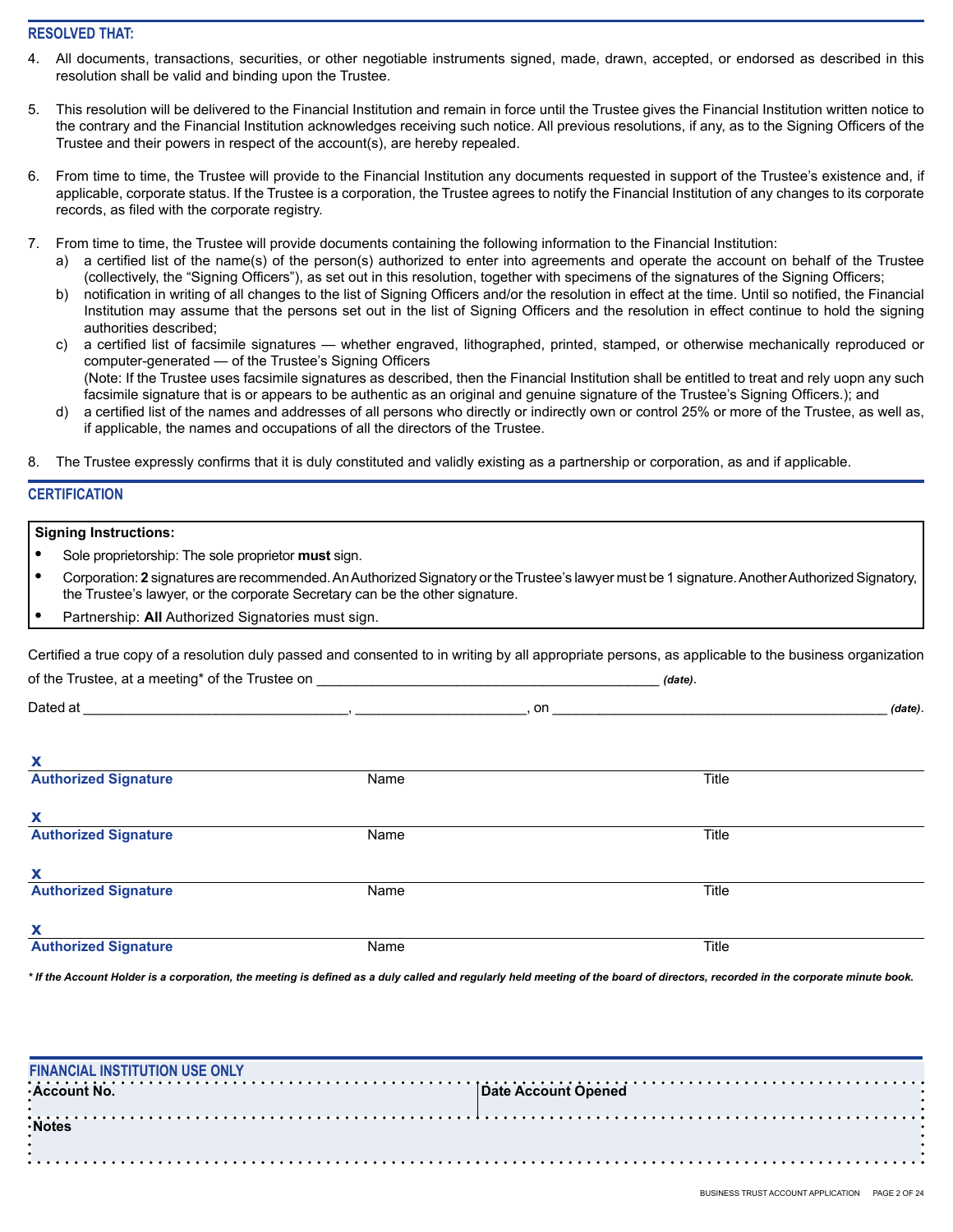# **Business Trust Account Application Certificate of Signing Officers for Business Trust Account**

## **INSTRUCTIONS**

#### **Sole Proprietorship**

Complete the Certificate of Signing Officers only if you want to appoint one or more Authorized Users and/or provide the Financial Institution with a certified copy of a Facsimile Signature, as defined in the Business Member Application and Agreement. Otherwise, cross out page 3.

#### **GENERAL INFORMATION**

| <b>Financial Institution Name</b>                         | ∣Account No. |
|-----------------------------------------------------------|--------------|
|                                                           |              |
| <b>Business Trust Account Holder Name (the "Trustee")</b> |              |
|                                                           |              |

#### **SIGNING OFFICERS**

| <b>ACTION</b>                   | <b>NAME</b> | <b>POSITION</b> | <b>AUTHORITY</b>                 | <b>SIGNATURE</b> |
|---------------------------------|-------------|-----------------|----------------------------------|------------------|
| $\mathsf{O}$<br>Add             |             |                 | Authorized Signatory<br>$\Box$   |                  |
| $\mathbf{\mathsf{O}}$<br>Delete |             |                 | ப<br><b>Authorized User</b>      | X                |
| $\bigcirc$<br>Add               |             |                 | Authorized Signatory<br>$\Box$   |                  |
| $\mathbf{\mathsf{O}}$<br>Delete |             |                 | u<br>Authorized User             | X                |
| $\mathbf O$<br>Add              |             |                 | Authorized Signatory<br>❏        |                  |
| $\mathbf{\mathsf{O}}$<br>Delete |             |                 | Authorized User<br>⊔             | X                |
| $\overline{O}$<br>Add           |             |                 | $\Box$<br>Authorized Signatory   |                  |
| $\mathbf{\mathsf{O}}$<br>Delete |             |                 | ⊔<br>Authorized User             | X                |
| $\overline{O}$<br>Add           |             |                 | ❏<br>Authorized Signatory        |                  |
| $\mathbf{\mathsf{O}}$<br>Delete |             |                 | ❏<br>Authorized User             | X                |
| $\mathbf O$<br>Add              |             |                 | Authorized Signatory<br>⊔        |                  |
| $\mathbf{\mathsf{O}}$<br>Delete |             |                 | ⊔<br>Authorized User             | $\mathbf x$      |
| $\bigcirc$<br>Add               |             |                 | Authorized Signatory<br>□        |                  |
| $\mathbf{\mathsf{O}}$<br>Delete |             |                 | $\Box$<br>Authorized User        | X                |
| $\mathsf{O}$<br>Add             |             |                 | $\Box$<br>Authorized Signatory   |                  |
| $\mathbf{\mathsf{O}}$<br>Delete |             |                 | Authorized User<br>⊔             | X                |
| $\mathsf{O}$<br>Add             |             |                 | □<br><b>Authorized Signatory</b> |                  |
| $\mathbf{\mathsf{O}}$<br>Delete |             |                 | ❏<br>Authorized User             | X                |
| $\bigcirc$<br>Add               |             |                 | ❏<br>Authorized Signatory        |                  |
| $\mathbf{\mathsf{O}}$<br>Delete |             |                 | □<br>Authorized User             | X                |
| $\mathbf O$<br>Add              |             |                 | Authorized Signatory<br>⊔        |                  |
| $\bigcirc$<br>Delete            |             |                 | Authorized User<br>П             | X                |

#### **CERTIFICATION**

#### **Signing Instructions:**

**•** Sole proprietorship: The sole proprietor must sign.

**•** Corporation or partnership: Must be signed in accordance with the Resolution.

**Sole proprietorship, corporation, or partnership:** I certify that the individual(s) named above is/are authorized to act on behalf of the Trustee with the authority selected, as defined in the Resolution, and that a) the signature(s) is/are the original and genuine signature(s) of the individual(s) named; or b) the Facsimile Signature(s) provided above is/are the genuine Facsimile Signature(s) of the individual(s) named, as applicable.

| Dated at                                    |      | on |       | (date). |
|---------------------------------------------|------|----|-------|---------|
| X                                           |      |    |       |         |
| <b>Sole Proprietor/Authorized Signature</b> | Name |    | Title |         |
| х                                           |      |    |       |         |
| <b>Authorized Signature</b>                 | Name |    | Title |         |
| X                                           |      |    |       |         |
| <b>Authorized Signature</b>                 | Name |    | Title |         |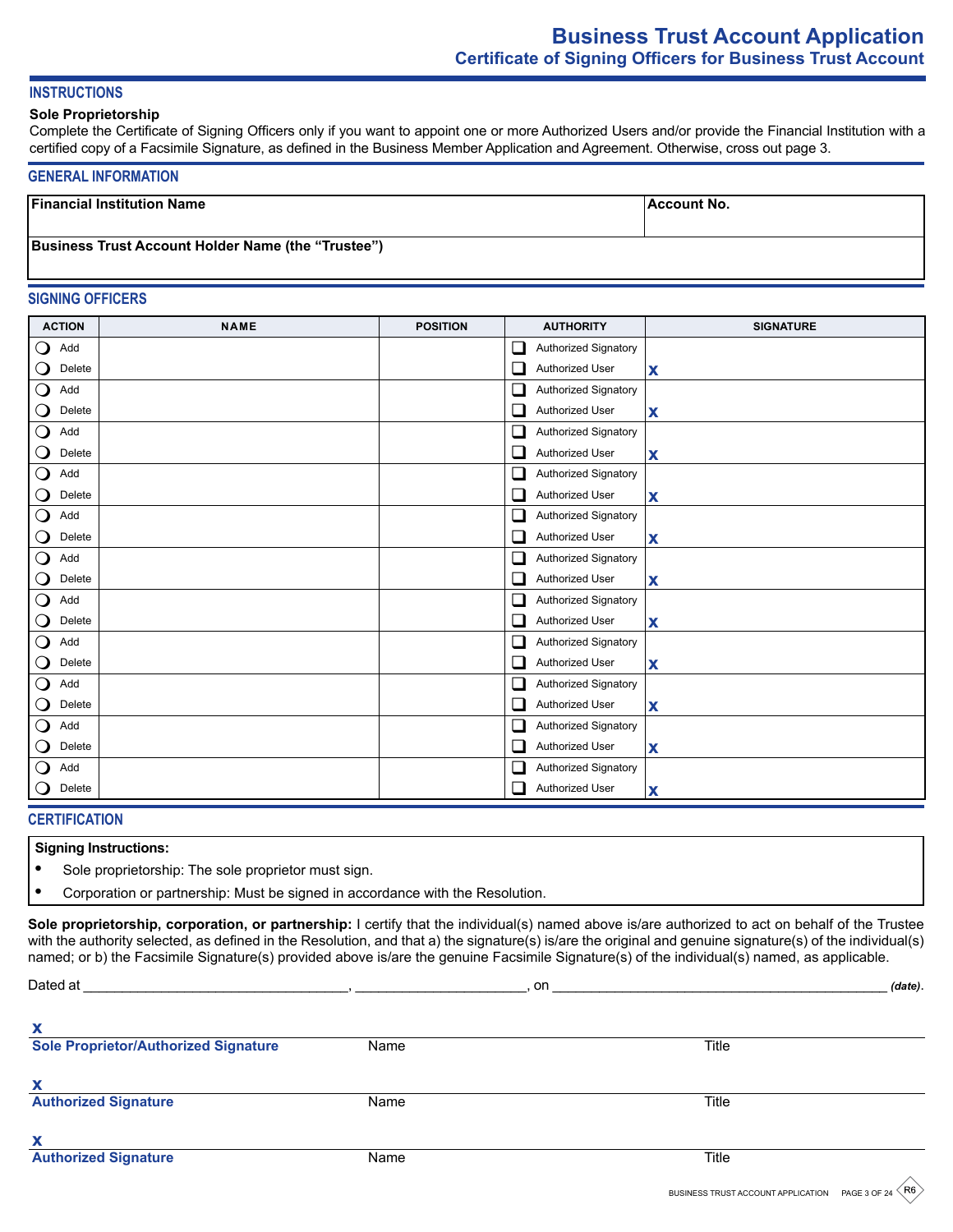## **INSTRUCTIONS**

#### **Sole Proprietorship**

Do not complete the Beneficial Ownership Declaration; it is not applicable. Cross out page 4.

#### **GENERAL INFORMATION**

| <b>Financial Institution Name</b>                         | ∣Account No. |
|-----------------------------------------------------------|--------------|
| <b>Business Trust Account Holder Name (the "Trustee")</b> |              |

**INFORMATION ON DIRECTORS** *(Only complete for a corporation, including a co-operative, condominium/strata corporation, incorporated society, or similar organization.)*

| <b>NAME</b> | <b>NAME</b> |
|-------------|-------------|
|             |             |
|             |             |
|             |             |
|             |             |
|             |             |
|             |             |
|             |             |
|             |             |
|             |             |
|             |             |
|             |             |
|             |             |

## **INFORMATION ON INDIVIDUALS WHO DIRECTLY OR INDIRECTLY OWN OR CONTROL 25% OR MORE OF THE TRUSTEE**

| <b>NAME</b> | <b>ADDRESS</b> |
|-------------|----------------|
|             |                |
|             |                |
|             |                |
|             |                |
|             |                |
|             |                |
|             |                |
|             |                |

#### **CERTIFICATION**

## **Signing Instructions:**

- **•** Corporation: **1** Authorized Signatory, the Trustee's lawyer, or the Secretary must sign.
- **•** Partnership: **1** Authorized Signatory must sign.

If the Trustee is a corporation, I certify that the individuals named above in Information on Directors comprise all of the directors of the Trustee.

If an individual(s) is/are named above in Information on Individuals who Directly or Indirectly Own or Control 25% or More of the Trustee, I certify that the individual(s) directly or indirectly own(s) or control(s) 25% or more of the Trustee as of the date below. If no individual(s) is/are named, I certify that no individual(s) directly or indirectly own(s) or control(s) 25% or more of the Trustee as of the date below.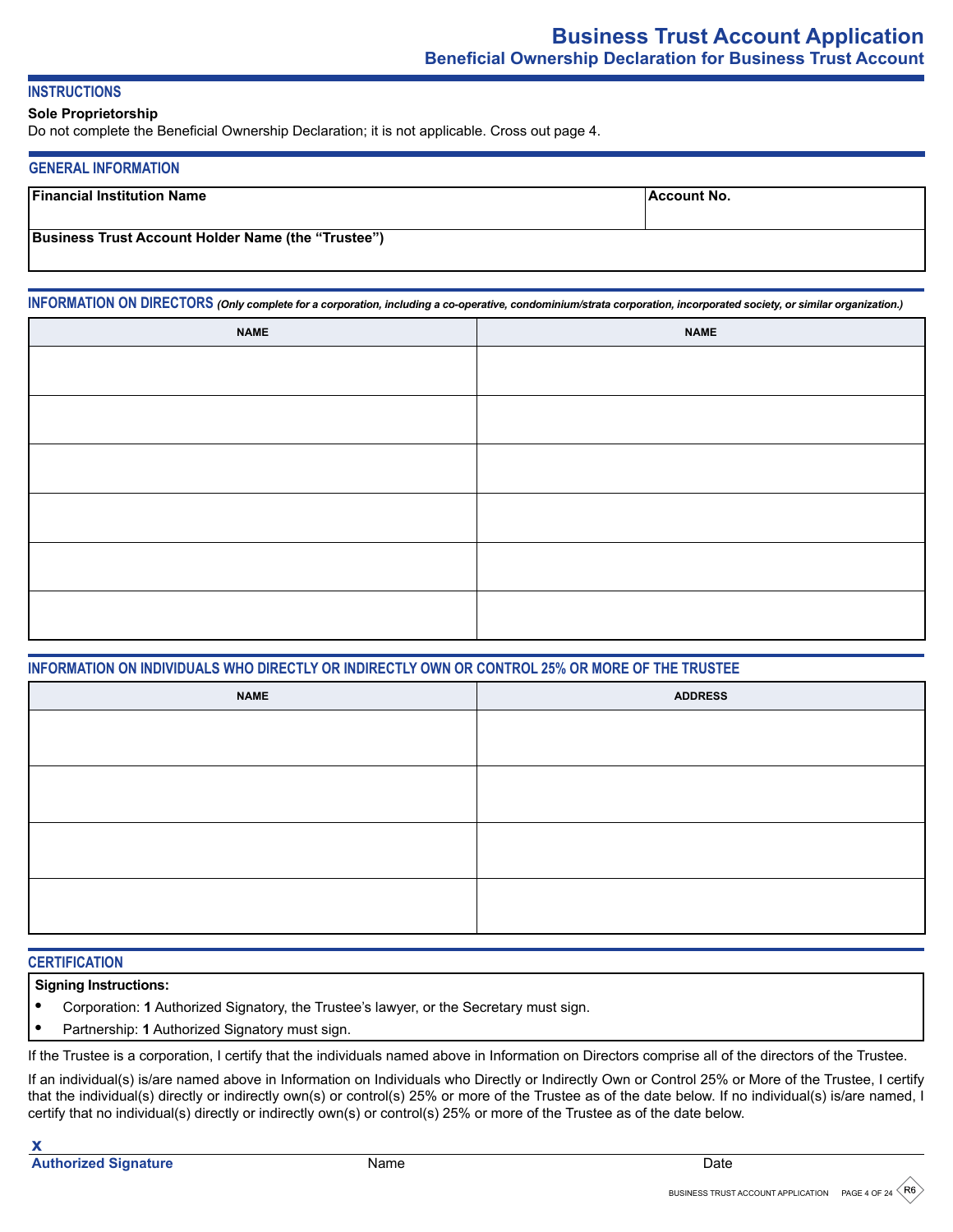# **Business Trust Account Application and Agreement**

# **GENERAL INFORMATION**

| Financial Institution Name (the "Financial Institution") and Address |                        | Account No. (the "Account") |
|----------------------------------------------------------------------|------------------------|-----------------------------|
|                                                                      |                        | <b>Phone No.</b>            |
| <b>Email Address</b>                                                 | <b>Website Address</b> | Fax No.                     |

## **APPLICANT INFORMATION**

| Applicant Name (the "Trustee") | Membership No.      |
|--------------------------------|---------------------|
|                                |                     |
|                                | SIN/BN <sup>1</sup> |
|                                |                     |

<sup>1</sup> The Trustee's social insurance number ("SIN") or business number ("BN"), as applicable, is required for tax reporting purposes unless a CRA Tax Account No. for the *Trust is provided below.*

## **TRUST INFORMATION**

| <b>Trust Name (the "Trust")</b>                  | <b>Type of Trust Account</b>        | ○ Documented                        |
|--------------------------------------------------|-------------------------------------|-------------------------------------|
|                                                  | O Designated                        | $\bigcirc$ Undocumented             |
|                                                  | <b>General (Pooled)</b><br>$\Omega$ | <b>CRA Tax Account No. (if any)</b> |
|                                                  |                                     |                                     |
| <b>Settlor Name and Address</b>                  |                                     |                                     |
|                                                  |                                     |                                     |
| <b>Settlor Name and Address</b>                  |                                     |                                     |
|                                                  |                                     |                                     |
| <b>Settlor Name and Address</b>                  |                                     |                                     |
|                                                  |                                     |                                     |
| Beneficiary Name (the "Beneficiary") and Address |                                     |                                     |
|                                                  |                                     |                                     |
| Beneficiary Name (the "Beneficiary") and Address |                                     |                                     |
|                                                  |                                     |                                     |
| Beneficiary Name (the "Beneficiary") and Address |                                     |                                     |
|                                                  |                                     |                                     |
| Beneficiary Name (the "Beneficiary") and Address |                                     |                                     |
|                                                  |                                     |                                     |
|                                                  |                                     |                                     |

# **DEPOSIT SERVICES APPLICATION**

The Trustee hereby applies for a Trust Account and the following services in the Financial Institution:

|                          | Yes | No. | Deposit Only |                               | Yes | No |
|--------------------------|-----|-----|--------------|-------------------------------|-----|----|
| Member Card <sup>®</sup> |     |     |              | Remote Instructions           |     |    |
| <b>Direct Services</b>   |     |     |              | <b>Facsimile Signatures</b>   |     |    |
| Paper Statements         |     |     |              | <b>Night Deposit Services</b> |     |    |
|                          |     |     |              | No. of Access Keys Issued     |     |    |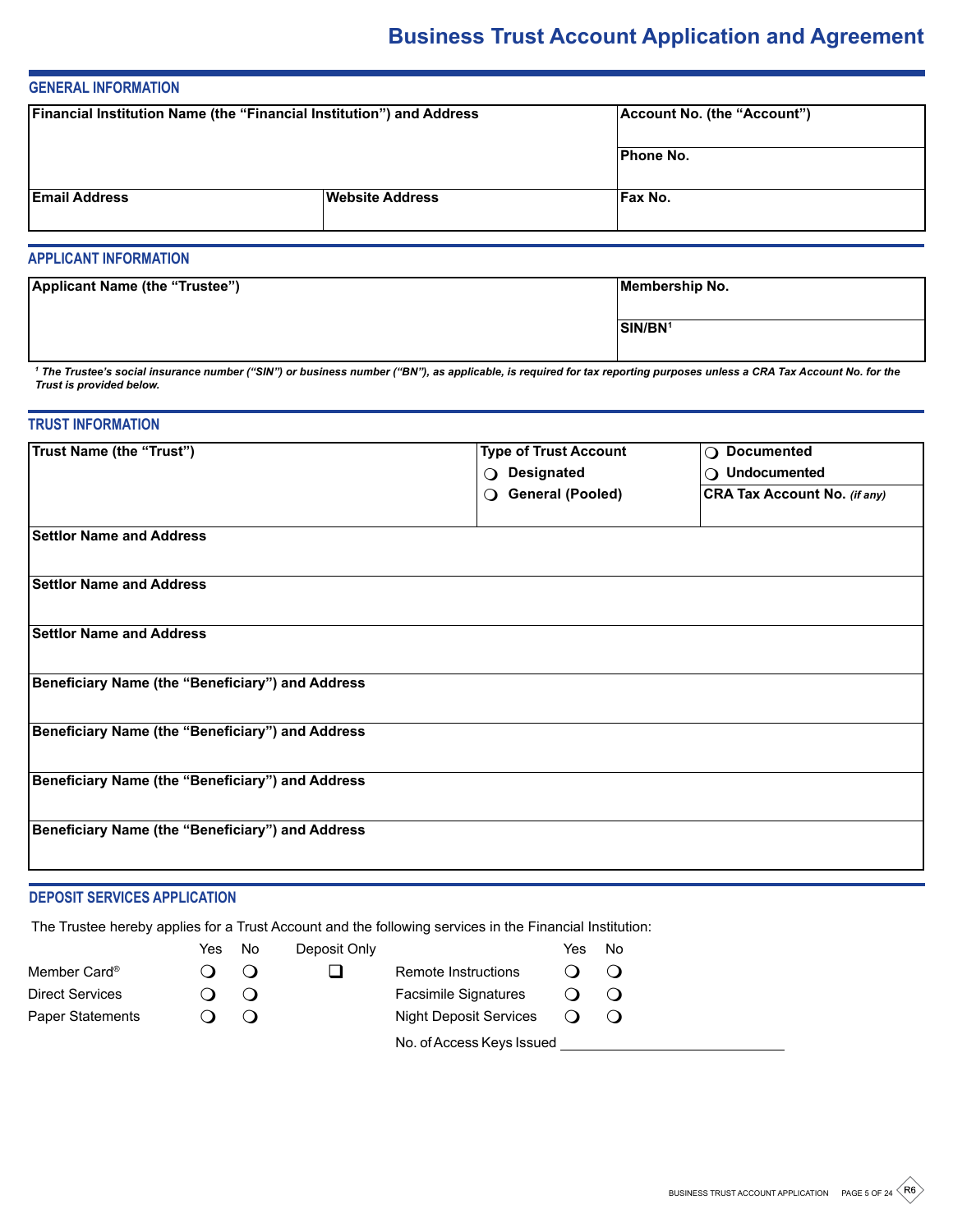**INTENDED USE OF THE ACCOUNT**

## **CHARITABLE STATUS DETERMINATION**

|                                                                                                                                        | Yes.                       | No          | N/A |
|----------------------------------------------------------------------------------------------------------------------------------------|----------------------------|-------------|-----|
| Is the Trust established for the benefit of a not-for-profit organization or otherwise for a charitable purpose? $\bigcirc$ $\bigcirc$ |                            |             |     |
| Is the Trustee a charity registered with the Canada Revenue Agency under the <i>Income Tax Act</i> ?                                   |                            | $O$ $O$ $O$ |     |
| If the Trustee is not a registered charity, does it solicit charitable financial donations from the public?                            | $\Omega$ $\Omega$ $\Omega$ |             |     |

# **THIRD PARTY DECLARATION**

The Trustee hereby warrants and declares that all instructions and directions for use of the Account:

- $\Omega$  shall be provided only by the Trustee and other signing officers on the Account.
- $\bigcirc$  may be provided by persons other than the Trustee and other signing officers on the Account, but that such persons shall consist solely of the Trustee's clients. The Trustee further warrants and declares that the Trustee and/or the signing officers, as applicable, is licensed to practice law in British Columbia, holds a chartered or certified accounting designation, or is licensed/registered to sell or purchase real estate in British Columbia.
- $\bigcirc$  may be provided by persons other than the Trustee and other signing officers on the Account, such as a settlor or Beneficiary of the Trust, in which case those persons are as described on the Third Party Statement, Form 1914, attached.

## **INDIVIDUAL(S) AUTHORIZED TO RECEIVE ACCOUNT INFORMATION**  $\Box$  Does not apply

The Trustee authorizes the Financial Institution to release information about the Account to the individual(s) named below (the "Authorized Recipient"). The Trustee acknowledges and agrees that such release of information confers no signing authority on the Account to the Authorized Recipient, is for the sole benefit of the Trustee, and that the Financial Institution is not responsible for any loss or damage suffered or incurred by the Trustee by such release. This authorization will remain in effect until the Trustee gives the Financial Institution written notice to the contrary and the Financial Institution acknowledges receiving such notice.

| <b>NAME</b> | <b>POSITION</b> |
|-------------|-----------------|
|             |                 |
|             |                 |

#### **POLITICALLY EXPOSED FOREIGN PERSON2 DECLARATION** *(Only complete if the Trustee is a sole proprietor.)*

The Trustee hereby certifies and declares that:

- $\bigcirc$  The Trustee is not a politically exposed foreign person.
- $\mathsf O$  The Trustee is a politically exposed foreign person as previously disclosed to, and documented by, the Financial Institution.
- $\bigcirc$  The Trustee is a politically exposed foreign person, as described on the Politically Exposed Foreign Person Statement, Form 2351, attached. *(Complete and attach Form 2351.)*

**<sup>2</sup>**Politically exposed foreign person means you or any member of your family who has ever been employed as a senior official in a foreign state.

**Family** includes the following: **A Senior Official** means a person who holds *or has held* one of the following offices or positions:

- a child of the applicant's mother or father
- the applicant's spouse or common law partner
- the applicant's spouse's or common law
- partner's mother or father
- the applicant's mother or father
- the applicant's child
- judge
- head of a government agency
- deputy minister or equivalent rank
- head of state or head of government
- military officer with a rank of general or above
- ambassador or attaché or counsellor of an ambassador
- president of a state-owned company or a stateowned bank
- leader or president of a political party represented in a legislature
- member of the executive council of government or member of a legislature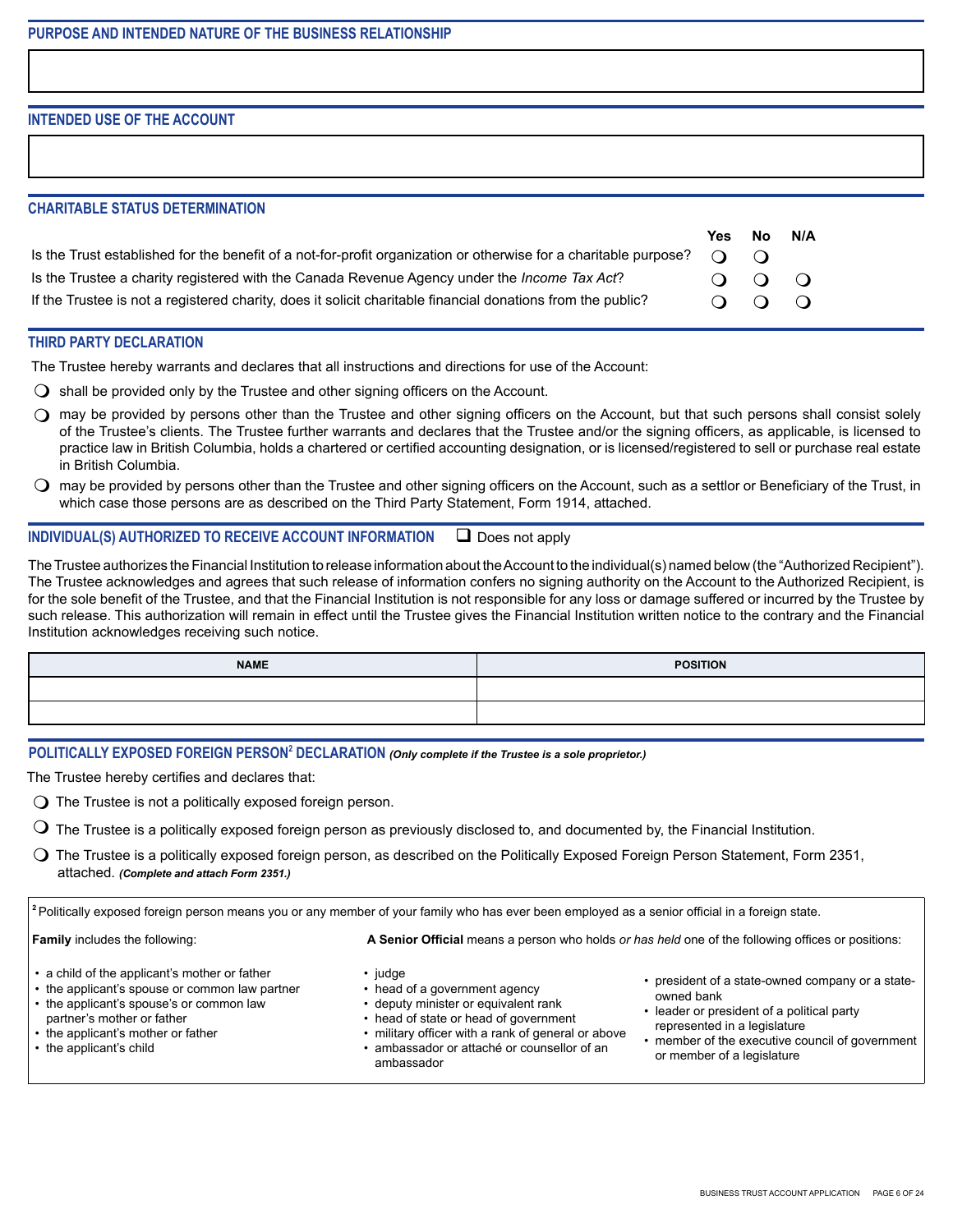#### **AGREEMENT** *(MUST BE SIGNED IN ACCORDANCE WITH THE BUSINESS TRUST ACCOUNT APPLICATION — RESOLUTION DIRECTING ACCOUNT OPERATIONS.)*

**x**

The Trustee agrees to be bound by the rules of the Financial Institution, amendments to those rules, and by the Business Trust Account Application — Account Agreement Terms and Conditions on pages 12–24 of this document. The undersigned acknowledge receiving a true copy of the Business Trust Account Application — Account Agreement Terms and Conditions.

The undersigned affirm that the funds in the Account will be used only for the benefit of the Beneficiary. The Trustee agrees to provide notice to the Financial Institution of any change in their status or the status of other persons having been granted or ceasing to act as Trustee for the Trust.

The undersigned hereby declare that the information provided in this Business Trust Account Application is true and accurate in every respect as of the date of completion. If any information provided in this Business Trust Account Application or in any related document is later determined, at the discretion of the Financial Institution, to be false, incorrect, or misleading in any respect on the date of completion, the undersigned acknowledge and agree that the Financial Institution may, in its sole discretion, in accordance with article 9.4, Termination, of the Business Trust Account Application — Account Agreement Terms and Conditions, restrict, suspend, or terminate the Trustee's account privileges on not less than 1 business day's prior written notice.

| $\boldsymbol{\mathsf{A}}$             |      |       |      |  |
|---------------------------------------|------|-------|------|--|
| <b>Authorized Signature</b>           | Name | Title | Date |  |
| X                                     |      |       |      |  |
| Witness Signature                     | Name | Title | Date |  |
| X                                     |      |       |      |  |
| <b>Authorized Signature</b>           | Name | Title | Date |  |
| X                                     |      |       |      |  |
| <b>Witness Signature</b>              | Name | Title | Date |  |
| X                                     |      |       |      |  |
| <b>Authorized Signature</b>           | Name | Title | Date |  |
| X                                     |      |       |      |  |
| Witness Signature                     | Name | Title | Date |  |
| <b>FINANCIAL INSTITUTION APPROVAL</b> |      |       |      |  |
| X                                     |      |       |      |  |
| <b>Authorized Signature</b>           | Name | Title | Date |  |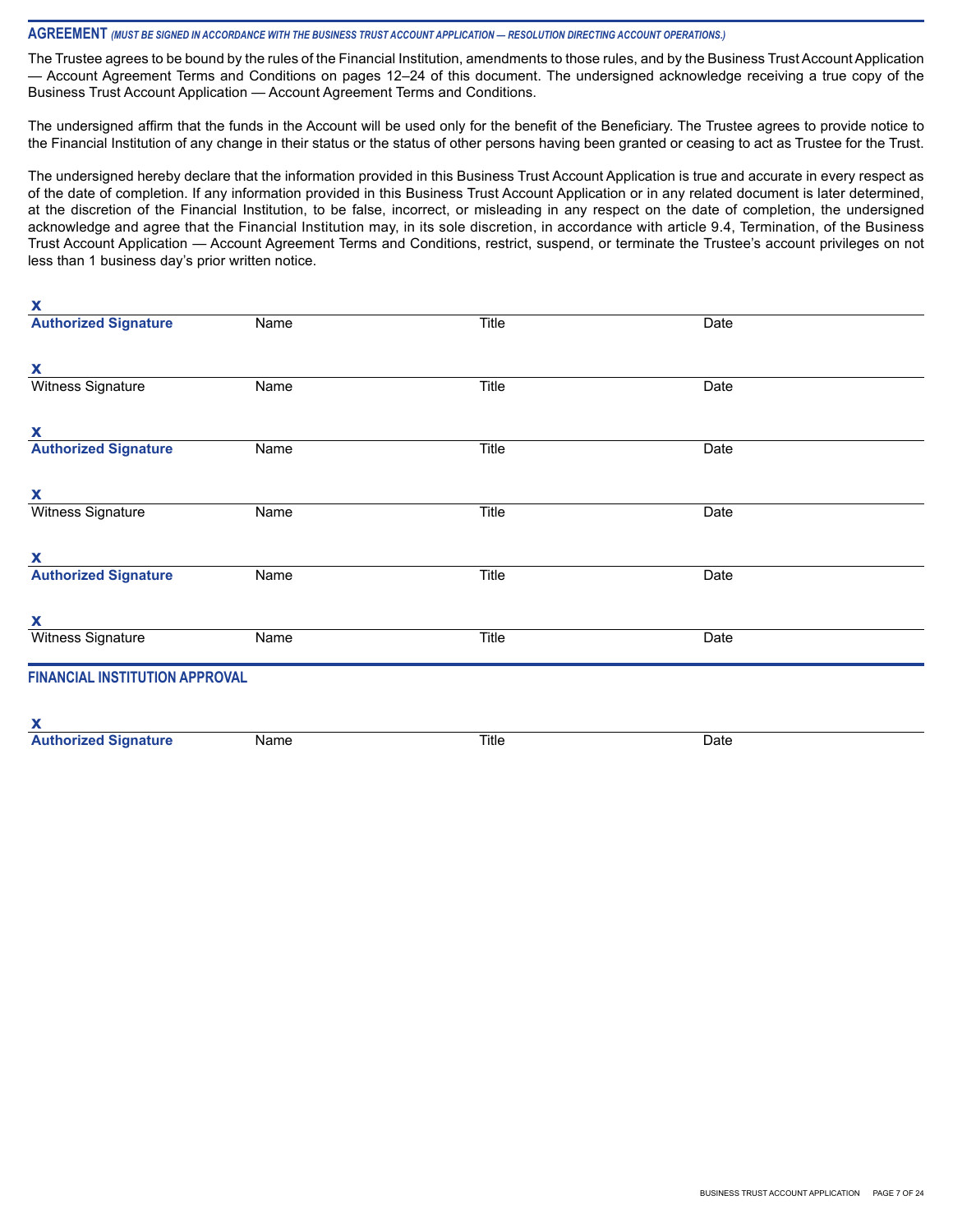#### **INSTRUCTIONS**

#### **Sole Proprietor or Signing Officer that is an Authorized Signatory**

Complete the Consent at a branch of the Financial Institution.

## **Signing Officer that is only an Authorized User**

Do not complete this Consent. Complete the Consent — Authorized User instead.

## **Business has more than 3 Signing Officers**

If there are more than 3 signing officers, (that is, any combination of Authorized Signatories and Authorized Users) at least 3 signing officers must each complete a separate Consent. The signing officers are not required to attend at the Financial Institution branch at the same time; however, the Account cannot be used until the information is collected from at least 3 signing officers.

#### **FINANCIAL INSTITUTION INFORMATION**

| <b>Financial Institution Name (the "Financial Institution") and Address</b> |         | Account No. (the "Account") |
|-----------------------------------------------------------------------------|---------|-----------------------------|
|                                                                             |         | Phone                       |
| <b>IEmail</b>                                                               | Website | Fax                         |

## **PERSONAL INFORMATION AND IDENTIFICATION** *(\*Fields marked with an asterisk are required.)*

| Name*    | Membership No.     | N/A<br>. . | <b>SIN</b>          |
|----------|--------------------|------------|---------------------|
|          | <b>Citizenship</b> |            | Date of Birth*      |
| Address* | <b>Primary ID*</b> |            | <b>Secondary ID</b> |
|          | <b>Home Phone*</b> |            | Work Phone*         |
|          | <b>Email</b>       |            |                     |

I can withdraw any consent I give below for the collection, use, and disclosure of my personal information at any time by contacting the Financial Institution, using the information above. I may be asked to provide a request in writing.

**If I withdraw my consent, the Financial Institution may no longer be able to provide me or the third party for whom I am acting with a product(s) and/or service(s).**

#### **ADMINISTRATION, FULL PERSONAL CREDIT REPORT, AND MARKETING CONSENTS**

#### **Social Insurance Number (the "SIN") for Administration Purposes Consent**

- $\bigcirc$  I consent to the Financial Institution and its agents and representatives collecting, using, and disclosing my SIN to administer the Account; to keep my records with the Financial Institution separate from other individuals with the same name; and to identify me, including for credit report purposes, if I have consented to a Full Personal Credit Report below.
- $\bigcirc$  I do not consent to the above collection, use, and/or disclosure of my personal information. My refusal to consent may cause a delay in the provision of products or services that I request. My consent is not required where the Financial Institution collects, uses, and discloses my SIN for the purposes of, and in keeping with, legislative requirements, including tax reporting requirements. The Financial Institution will inform me if additional consent is required in relation to the provision of future products or services.

#### **Full Personal Credit Report Consent**

 $\bigcirc$  To enable the Financial Institution to assess the risk of providing provisional credit, such as a reduced deposit hold period, to me or the third party for whom I am acting, I consent to the Financial Institution obtaining my full personal credit report from credit reporting agencies and providing information about my credit history and other personal information to other financial institutions and credit reporting agencies to update my credit information and maintain the integrity of the credit reporting system. I consent to the Financial Institution obtaining my full personal credit reports, from time to time, for the same risk assessment, updating, and maintenance purposes.

Absent this consent, I understand the Financial Institution will be permitted to use other credit reporting agency products to verify my identity and for the other purposes set out below in the Personal Information Consent section.

 $\bigcirc$  I do not consent to the above collection, use, and/or disclosure of my personal information. My refusal to consent may mean the Financial Institution is unable to provide me or the third party for whom I am acting with the products or services that involve provisional credit, such as a reduced deposit hold period. The Financial Institution will inform me if additional consent is required in relation to the provision of future products or services.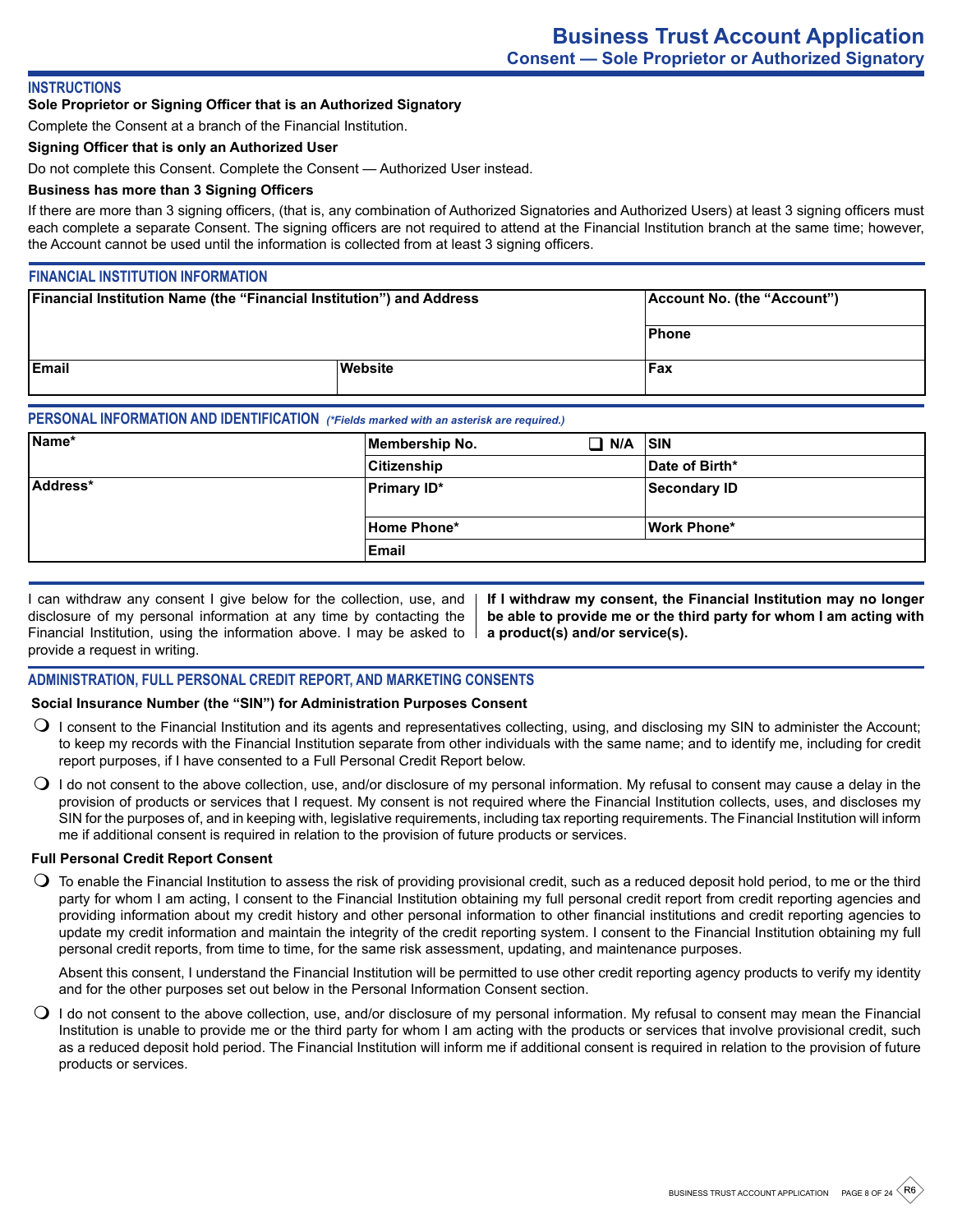## **Marketing Consent ADMINISTRATION, FULL PERSONAL CREDIT REPORT, AND MARKETING CONSENTS (CONTINUED)**

- $\Omega$  I consent to the Financial Institution and its agents and representatives
	- a) using my personal information, from time to time, to better understand my needs and determine the suitability of products and services for me or the third party for whom I am acting, to determine my eligibility for these products and services, to develop and enhance products and services, and to ensure high service standards;
	- b) using my personal information, from time to time, for marketing purposes, such as providing me with information by mail or in person about the Financial Institution, including its products, services, and/or community activities that may be of interest to me or the third party for whom I am acting;
	- c) disclosing my personal information, from time to time, to market research firms for the purposes of analysis and/or conducting surveys; and
	- d) disclosing my personal information, from time to time, to Financial Institution affiliates and other carefully selected organizations, such as third-party service providers, for marketing purposes such as providing me with information by mail or in person about products, services, and/or community activities that may be of interest to me or the third party for whom I am acting.
	- $\Box$  I consent to the Financial Institution also providing me or the third party for whom I am acting with the marketing information contemplated above by Commercial Electronic Message (meaning a message sent by any means of telecommunications, including email, voice, sound, text, or image).
- $\bigcirc$  I do not consent to the above use and/or disclosure of my personal information.

## **PERSONAL INFORMATION CONSENT**

I consent to the Financial Institution and its agents and representatives collecting, using, and disclosing my personal information as follows:

- a) to obtain, verify, and maintain records of my identity, employment, residence, credit (excluding the Full Personal Credit Report described above), and other personal information about me, in accordance with the Financial Institution's requirements to manage its risk arising from its operations or as otherwise required by law, including money laundering laws and regulations;
- b) to enable the Financial Institution to adequately assess, from time to time, the risks associated with
	- i) opening and operating the Account, including any future Accounts,
	- ii) any present or future application for credit,
	- iii) providing financial products or services requested by me or the third party for whom I am acting, or
	- iv) the continued provision of credit or financial products or services to me or others for which I am financially responsible, all of which may result in the granting of credit, or granting of interim provisional credit to me, or the third party for whom I am acting, which makes my personal information, including credit information, relevant to the Financial Institution's assessment of risk;
- c) to facilitate the collection of debts owing by me, or for which I am financially responsible, to the Financial Institution;
- d) to obtain records (excluding the Full Personal Credit Report described above) containing credit and other personal information about me from any person or source, from time to time, including other financial institutions or credit reporting agencies, for any of the purposes listed herein, or any purposes as otherwise may be reasonably necessary to provide financial products or services I have requested from the Financial Institution for myself or for the third party for whom I am acting, or as otherwise may be permitted or required by law;
- e) to protect me, the third party for whom I am acting, or the Financial Institution from error and fraud, such as identity theft; and
- f) to process this application, to provide and administer the Account and related products and services for me or the third party for whom I am acting, and/or to ensure my records are kept separate from others with the same name.

I also consent to the Financial Institution and its agents and representatives disclosing my personal information to the following:

- a) suppliers of products and services to me, the third party for whom I am acting, or the Financial Institution, including data service providers, cheque printers, and card manufacturers located in other countries, affiliates of the Financial Institution, provincial or national central credit unions, or trade associations in connection with providing and administering the Account and related products and services for me or the third party for whom I am acting; and
- b) participants in the payment and clearing systems in connection with providing and administering the Account and related products and services for me or the third party for whom I am acting and to other financial institutions that I request pay cheques drawn on the Financial Institution.

I understand that if my personal information is disclosed to service providers located in other countries, my personal information may be accessible by law enforcement and national security agencies in that country.

I also consent to the Financial Institution communicating with me or the third party for whom I am acting by Commercial Electronic Message (meaning a message sent by any means of telecommunication, including email, voice, sound, text, or image) for any purposes related to the uses listed in this Personal Information Consent. This consent does not include Commercial Electronic Messages for the purposes of marketing. My consent is not required where the Financial Institution communicates with me or the third party for whom I am acting by Commercial Electronic Message for the purposes of, and in keeping with, legislative requirements.

If there is more than one signing officer, I consent to the Financial Institution disclosing information about the Account as instructed by any one of the signing officers.

**Additional information about the Financial Institution's privacy policy can be obtained by contacting a Financial Institution representative.**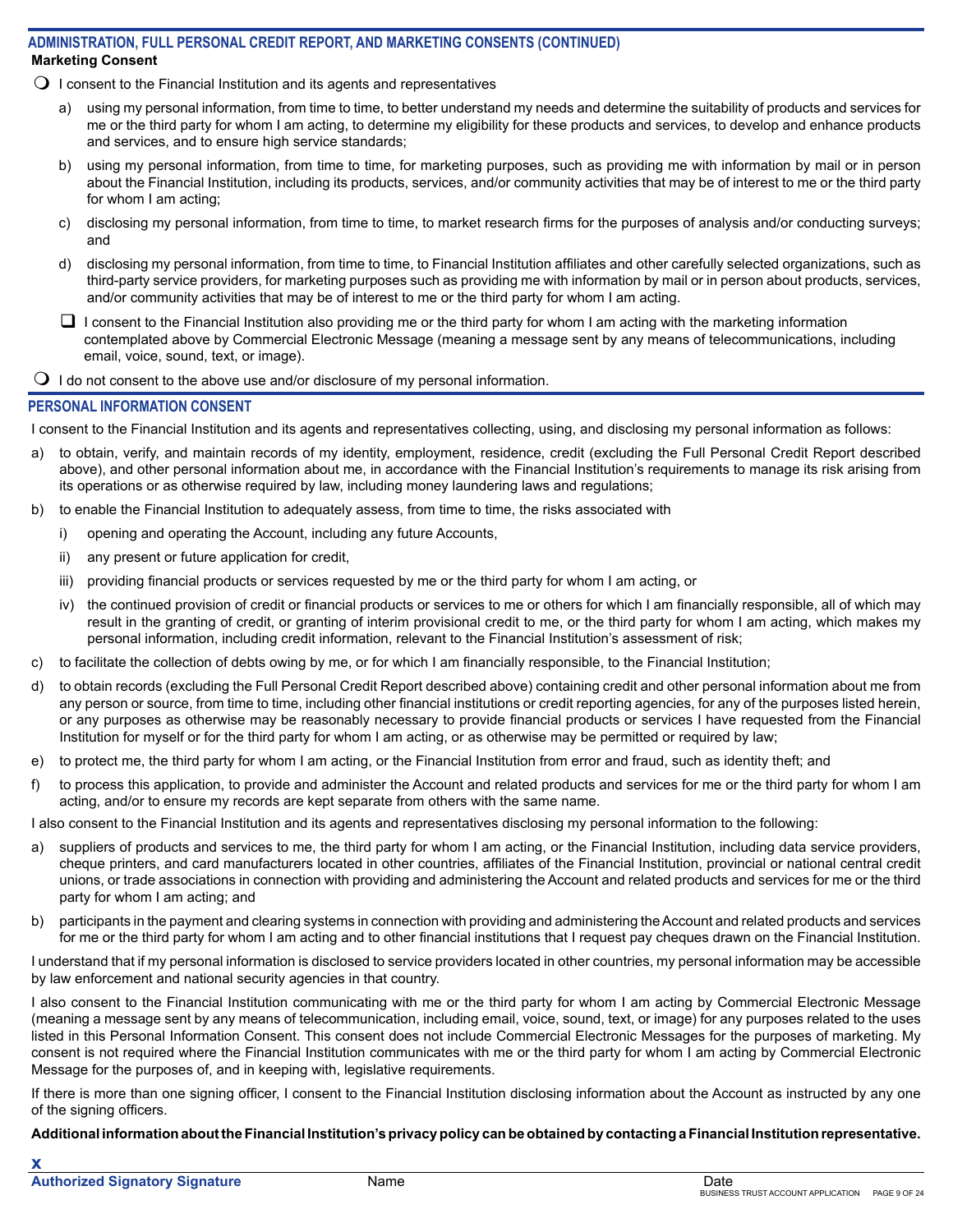# **INSTRUCTIONS**

#### **Sole Proprietor or Signing Officer that is an Authorized Signatory**

Do not complete this Consent. Complete the Consent — Sole Proprietor or Authorized Signatory instead.

#### **Signing Officer that is only an Authorized User**

Complete the Consent at a branch of the Financial Institution.

### **Business has more than 3 Signing Officers**

If there are more than 3 signing officers, (that is, any combination of Authorized Signatories and Authorized Users) at least 3 signing officers must each complete a separate Consent. The signing officers are not required to attend at the Financial Institution branch at the same time; however, the Account cannot be used until the information is collected from at least 3 signing officers.

### **FINANCIAL INSTITUTION INFORMATION**

| Financial Institution Name (the "Financial Institution") and Address |         | Account No. (the "Account") |  |
|----------------------------------------------------------------------|---------|-----------------------------|--|
|                                                                      |         | Phone                       |  |
| <b>IEmail</b>                                                        | Website | Fax                         |  |

## **PERSONAL INFORMATION AND IDENTIFICATION** *(\*Fields marked with an asterisk are required.)*

| Name*    | <b>Citizenship</b> | Date of Birth* |
|----------|--------------------|----------------|
|          | <b>Primary ID*</b> | Secondary ID   |
|          |                    |                |
| Address* | Home Phone*        | Work Phone*    |
|          | <b>Email</b>       |                |

| I can withdraw any consent I give below for the collection, use, and  |
|-----------------------------------------------------------------------|
| disclosure of my personal information at any time by contacting the   |
| Financial Institution, using the information above. I may be asked to |
| provide a request in writing.                                         |

**If I withdraw my consent, the Financial Institution may no longer be able to provide me or the third party for whom I am acting with a product(s) and/or service(s).**

#### **PERSONAL INFORMATION CONSENT**

I consent to the Financial Institution and its agents and representatives collecting, using, and disclosing my personal information as follows:

- a) to obtain, verify, and maintain records of my identity, employment, residence, credit (excluding a full personal credit report), and other personal information about me, in accordance with the Financial Institution's requirements to manage its risk arising from its operations or as otherwise required by law, including money laundering laws and regulations;
- b) to enable the Financial Institution to adequately assess, from time to time, the risks associated with
	- i) opening and operating the Account, including any future Accounts,
	- ii) any present or future application for credit,
	- iii) providing financial products or services requested by me or the third party for whom I am acting, or
	- iv) the continued provision of credit or financial products or services to me or the third party for whom I am acting, all of which may result in the granting of credit, or granting of interim provisional credit to me or the third party for whom I am acting, which makes my personal information, including credit information, relevant to the Financial Institution's assessment of risk;
- c) to facilitate the collection of debts owing by me or the third party for whom I am acting to the Financial Institution;
- d) to obtain records (excluding a full personal credit report) containing credit and other personal information about me from any person or source, from time to time, including other financial institutions or credit reporting agencies, for any of the purposes listed herein, or any purposes as otherwise may be reasonably necessary to provide financial products or services I have requested from the Financial Institution for myself or for the third party for whom I am acting, or as otherwise may be permitted or required by law;
- e) to protect me, the third party for whom I am acting, or the Financial Institution from error and fraud such as identity theft; and
- f) to provide and administer the Account and other related products and services for me or the third party for whom I am acting and to ensure my records are kept separate from others with the same name.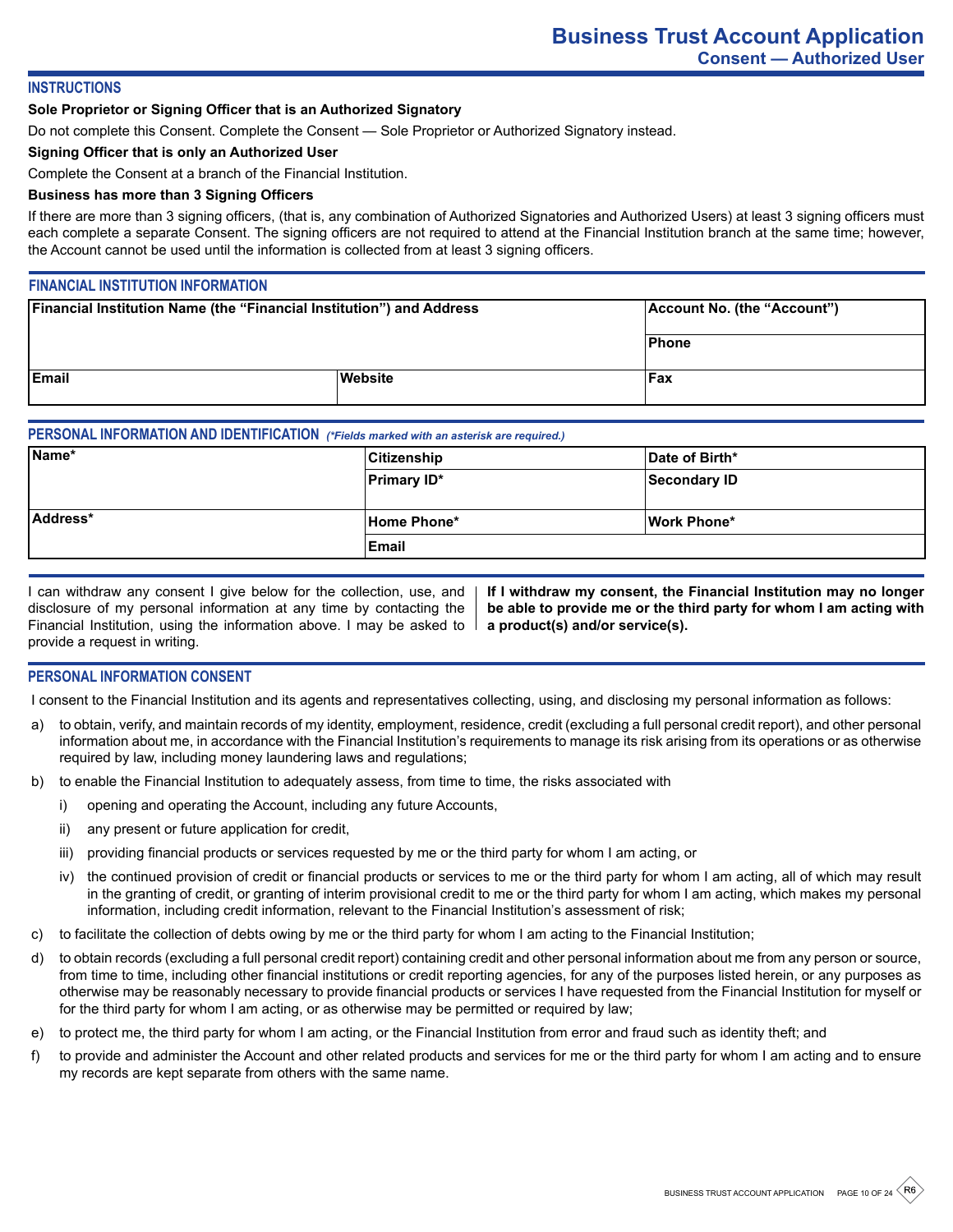## **PERSONAL INFORMATION CONSENT (CONTINUED)**

I also consent to the Financial Institution and its agents and representatives disclosing my personal information to the following:

- a) suppliers of products and services to me, the third party for whom I am acting, or the Financial Institution, including data service providers, cheque printers, and card manufacturers located in other countries, affiliates of the Financial Institution, provincial or national central credit unions, or trade associations in connection with providing and administering the Account and related products and services for me or the third party for whom I am acting; and
- b) participants in the payment and clearing systems in connection with providing and administering the Account and related products and services for me or the third party for whom I am acting and to other financial institutions that I request pay cheques drawn on the Financial Institution.

I understand that if my personal information is disclosed to service providers located in other countries, my personal information may be accessible by law enforcement and national security agencies in that country.

I also consent to the Financial Institution communicating with me or the third party for whom I am acting by Commercial Electronic Message (meaning a message sent by any means of telecommunication, including email, voice, sound, text, or image) for any purposes related to the uses listed in this Personal Information Consent. This consent does not include Commercial Electronic Messages for the purposes of marketing. My consent is not required where the Financial Institution communicates with me or the third party for whom I am acting by Commercial Electronic Message for the purposes of, and in keeping with, legislative requirements.

If there is more than one signing officer, I consent to the Financial Institution disclosing information about the Account, excluding personal information, as instructed by any one of the signing officers.

#### **Additional information about the Financial Institution's privacy policy can be obtained by contacting a Financial Institution representative.**

**x Authorized User Signature** Name Name **Name Date** Date Date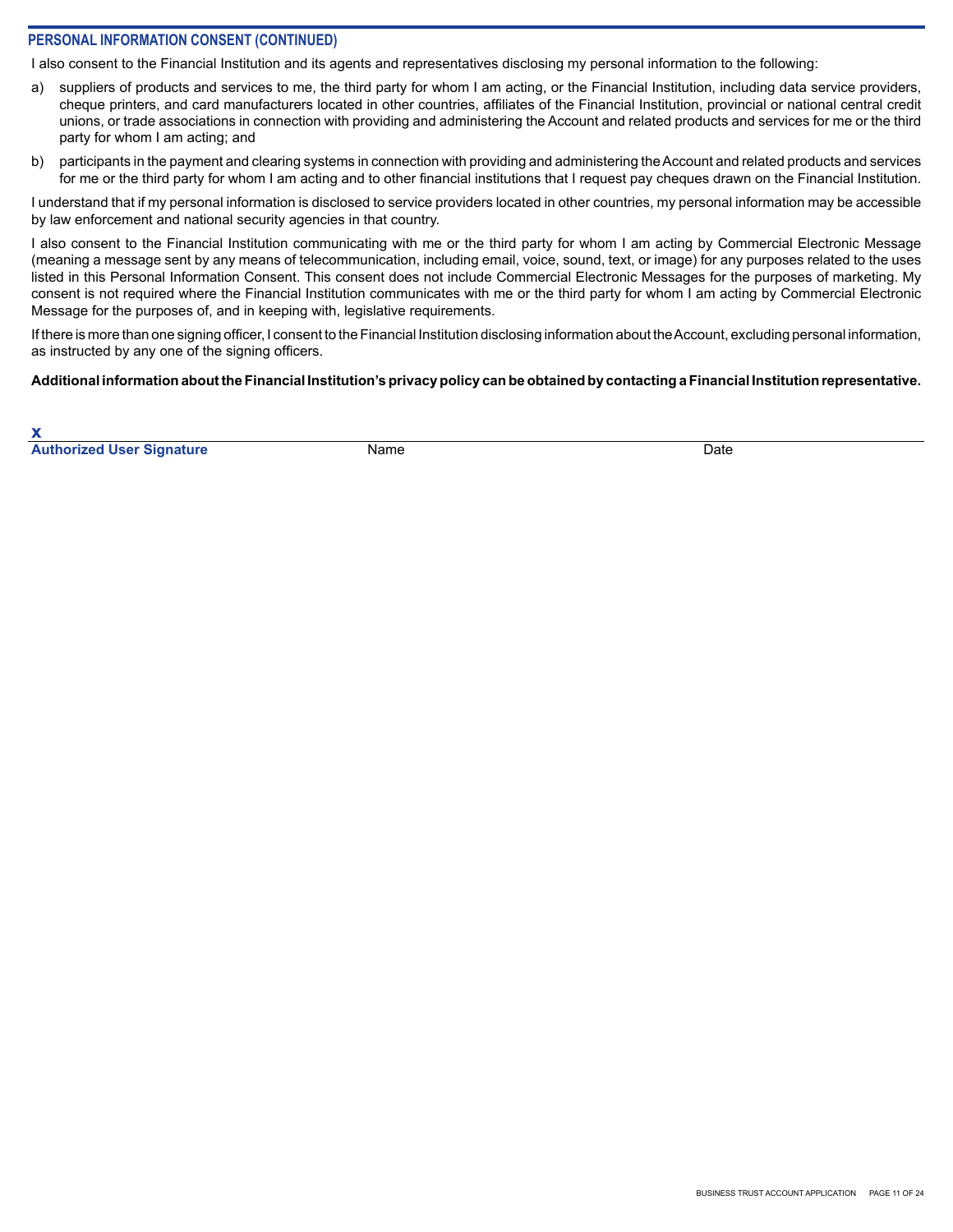# **Business Trust Account Application Account Agreement Terms and Conditions**

This agreement (the "Agreement") outlines the terms and conditions governing the Trustee's use of the Account (defined below). The Financial Institution does not offer the Account other than in accordance with these terms and conditions. By requesting and using the Account, the Trustee acknowledges its acceptance of these terms and conditions.

In consideration of the Financial Institution agreeing to operate the Account, the Trustee agrees as follows:

#### **1. DEFINITIONS**

**1.1 INTERPRETATION –** Any defined term used in this Agreement, defined in the singular, is deemed to include the plural and vice versa.

"Access Terminal" means any device used to access any of the Trustee's Accounts, including without limitation an ATM, a computer, a portable hand-held device, or a telephone including any form of mobile telephone.

"Account" means any of the Trustee's Accounts or subaccounts (if applicable) that the Trustee may have now or in the future at the Financial Institution.

"Account Documentation" means all documents, including the application and all agreements, between the Trustee and the Financial Institution that govern the operation of the Account.

#### "ATM" means automated teller machine.

"Authorized Signatory" means the Trustee and any person authorized by the Trustee to exercise any or all of the following powers (either alone or with another person or persons) on behalf of the Trustee: sign binding agreements to designate any Authorized User(s); establish a member relationship with, become and act as the Trustee with, and borrow funds from, the Financial Institution; and for whom notice of any or all such authorization(s) has/have been given to the Financial Institution.

"Authorized User" means the Trustee and any person authorized by the Trustee to exercise any or all of the following powers (either alone or with another person or persons) on behalf of the Trustee: sign Instruments, access the Account using Member Card® Services or otherwise, provide instructions, including Remote Instructions, to the Financial Institution, and complete any and all other duties required with respect to the Account, and for whom notice of any or all such authorization(s) has/have been given to the Financial Institution.

"Beneficiary" means the person for whose benefit the Trust is established.

"Biller" means a person who uses the EDP Services to deliver bills and invoices to their customers electronically.

"Central 1" means Central 1 Credit Union.

"Certified Facsimile Signature" means a Facsimile Signature of the Trustee, Authorized User, and/or Authorized Signatory, as applicable, of which a certified copy has been given to the Financial Institution.

"Contaminant" means a computer virus, worm, lock, mole, time bomb, Trojan horse, rootkit, spyware, keystroke logger, or any other malicious code or instruction which may modify, delete, damage, disable, or disrupt the operation of any computer software or hardware.

"Debit Card" means a card, including a Smart Card, issued by the Financial Institution that allows the holder of the card to deposit cash and/or Instruments or withdraw cash from the Account through an ATM, authorize Transactions on the Account through an ATM, and that operates like an Instrument to purchase goods and services from merchants.

"Direct Services" means the services offered by the Financial Institution from time to time that let the Authorized User access the Account using an Access Terminal. However, Direct Services do not include card services such as Debit Cards or Smart Cards, including those provided by a Third Party.

"EDP Services" means an electronic mail service provided by EPO Inc. (doing business as epost™) that facilitates the delivery of bills and invoices from Billers to their customers using Direct Services.

"Eligible Bill" means a bill that is of a class specified by a by-law, a Rule, or a standard made under the Canadian Payments Act, and defined therein as an "eligible bill". For greater certainty, under this Agreement, an Eligible Bill supporting an Official Image must be a paper-based Instrument; complete and regular on its face; immediately payable to the Trust or the Trustee in his or her capacity as Trustee, as payee; and be either a cheque, bank draft, or credit union official cheque, denominated in Canadian Dollars or US Dollars and drawn on a financial institution domiciled in Canada or the United States, as and if applicable. For the purposes of this Agreement, Third Party Instruments that were either delivered to the Trustee with the payee in blank or endorsed over to the Trust or Trustee and post-dated Instruments shall not qualify as Eligible Bills. Further, any Instrument that has been in any way transferred to the Trust or Trustee from anyone other than the drawer, endorsed over to the Trust or Trustee, or altered after being drawn shall not qualify as an Eligible Bill.

"EMT Answer" means the word or phrase created by the sender of a money transfer and used by the recipient to claim or decline the money transfer using EMT Services.

"EMT Contact Information" means the electronic contact information, including without limitation an email address or telephone number, used in sending and receiving of a money transfer using EMT Services.

"EMT Notice" means the electronic notice sent to the recipient of a money transfer, when such money transfer is sent using EMT Services. The EMT Notice may be read by using an Access Terminal.

"EMT Services" means the money transfer service provided by Acxsys Corporation that facilitates the sending and receiving of money transfers (using including without limitation email or telephone) through Direct Services to and from Participating Financial Institutions, and/or the Acxsys Corporation payment service.

"External Account" means an account held at another Canadian financial institution; an Investment Industry Regulatory Organization of Canada registrant; a card issuer; or an entity eligible for membership with the Canadian Payments Association, being an account in the Trustee's or Authorized User's name or on which the Trustee or Authorized User has the authority to independently authorize Transactions.

"Facsimile Signature" means a signature engraved, lithographed, printed, stamped, or otherwise mechanically reproduced or computer-generated on an Instrument.

"Financial Institution" means the Financial Institution, named in the Account Documentation, where the Trustee holds the Account.

"Instrument" means a cheque, promissory note, bill of exchange, order for payment, securities, cash, coupon, note, clearing item, credit card slip for processing, other negotiable Instrument, or item of deposit or withdrawal of a similar nature and its electronic equivalent, including electronic debit instructions.

"Member Card® Services" means the services offered by the Financial Institution from time to time allowing the Authorized User with a Member Card® Debit Card and a PIN to access the Account by electronic means.

"Night Deposit Service" means the service that allows the Authorized User to make deposits or leave items for safekeeping after regular business hours.

"Notice Contact Information" means the contact information, including, without limitation, postal address, email address, fax number, or telephone number, provided by the Trustee to, and accepted by, the Financial Institution, through which the Financial Institution gives written notice to the Trustee in accordance with this Agreement.

"Notification" means a written Notification generated by or on behalf of the Financial Institution that provides, to the Trustee, notice of a pending or completed Transaction or a summary of the balance of the Account, including Notifications issued by email or SMS text messages to any of the Trustee's Notice Contact Information.

"Official Image" means an electronic image of an Eligible Bill, either created in accordance with the provisions of this Agreement or that otherwise complies with the requirements to permit negotiation and clearing of that Eligible Bill in accordance with the by-laws, standards, or Rules of the Canadian Payments Association.

"Online Payment Service" means the Online Payment Service provided by Acxsys Corporation (doing business as INTERAC Online) that facilitates the sending and receiving of money through Direct Services and Acxsys Corporation to Participating Financial Institutions for the purchase of goods and services from Participating **Merchants** 

"Overdraft Rate" means that per annum rate of interest, regardless of compounding frequency, designated by the Financial Institution as its "Overdraft Rate" from time to time.

"PAC" means the personal access code or word used with Direct Services to access an Account.

"PAD" means a Preauthorized Debit.

"Participating Financial Institution" means a financial institution participating in EMT Services and/or Online Payment Services, as the case may be.

"Participating Merchant" means a merchant that offers the Online Payment Service as an online payment option on the merchant's website.

"PFM Service" means the financial management service provided by a Third Party PFM Service provider, Yodlee, Inc., which may be accessed through Direct Services, that allows the Trustee or Authorized User to consolidate management of the Account with management of External Accounts or other financial information, assets, and liabilities outside the Financial Institution, linked to Direct Services through the PFM Service provider or input by an Authorized User, and such other financial management services as may be offered from time to time by the PFM Service provider or the Financial Institution.

"PIN" means the personal identification number used with the Debit Card to access the Account.

"PIW" means the personal identification word used in connection with Remote **Instructions** 

"Point-of-Sale Transaction" means the use of the Debit Card and the PIN as may be permitted from time to time by the Financial Institution for

- a) the transfer of funds from the Account to purchase or lease goods or services from a merchant (the "Merchant");
- b) the transfer of funds from the Account to obtain a voucher, chit, scrip, token, or other thing that may be exchanged for goods, services, or money; or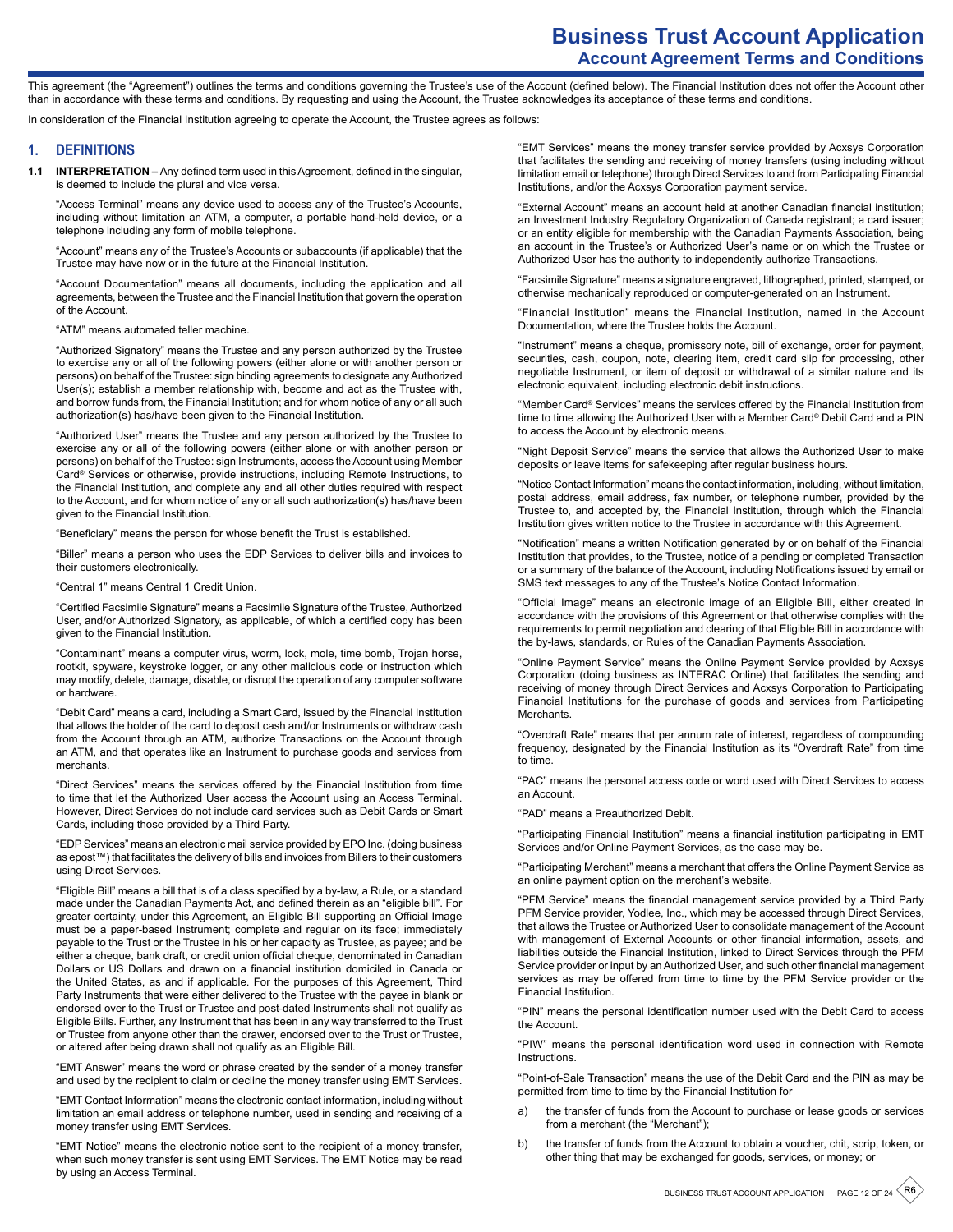the transfer of funds into the Account from an account of a Merchant (e.g., a refund).

"Preauthorized Debit" means a Transaction debiting the Account that is processed electronically by a financial institution in accordance with the Trustee's written request.

"Remote Deposit Service" means the remote deposit capture service provided by the Financial Institution and Central 1, and accessed through Direct Services, that allows the Trustee, using an Access Terminal and/or any other means authorized by the Financial Institution in its sole discretion from time to time, to create, transmit, and receive to the benefit of the Financial Institution an Official Image for deposit to the Account.

"Remote Instructions" means instructions given by the Authorized User to the Financial Institution with respect to the operation of the Account from a remote location using a computer, portable hand-held device, telephone, mobile telephone, fax, via the Financial Institution's online banking system, email, text message transmission, or other remote communication acceptable to the Financial Institution in order to operate the Account or authorize Transactions and make arrangements with the Financial Institution.

"Rules" mean the published Rules and standards of the Canadian Payment Association as amended from time to time.

"Smart Card" means a Debit Card that has an embedded integrated circuit that can process data and protect the cardholder from fraudulent use.

"Third Party" means any person, firm, corporation, association, organization, or entity other than the Financial Institution or Central 1.

"Trade Name" means the Trade Name(s) set out in the Account Documentation.

"Transaction" means any Transaction processed to or from the Account.

"Trust" means the Trust named on the Account Documentation.

"Trustee" means the customer or member of the Financial Institution who manages and administers the Trust on behalf of the Beneficiary(ies).

#### **2. GENERAL**

- **2.1 LIABILITY OF THE TRUST** The Trustee warrants that the Trustee is authorized pursuant to the terms of the Trust to open and operate the Account pursuant to the terms and conditions of this Agreement. The Trustee further acknowledges and agrees that any fees, charges, or liabilities imposed upon the Trustee pursuant to this Agreement are accepted by the Trustee both in their personal capacity and on behalf of the Trust and, to the full extent permitted by law, both the Trustee and the Trust shall be liable and accountable. The Trustee further represents and agrees that acceptance of the obligations and liabilities on behalf of the Trust and exercise of the Financial Institution's rights pursuant to this Agreement does not constitute a breach of the terms of the Trust. This representation is a continuing representation on which the Financial Institution relies and it is the sole obligation of the Trustee to inform the Financial Institution if at any time it becomes untrue or inaccurate. The Financial Institution may, in its sole discretion, require that the Trustee provide confirmation of this representation in the form of an independent legal opinion, or in such other manner or form as may reasonably be required by and is acceptable to the Financial Institution.
- **2.2 AUTHORIZED SIGNATORY(IES) AND USER(S) –** If the Trustee is not a sole proprietorship, or is a sole proprietorship that wants to appoint an Authorized User(s), the Trustee will provide the Financial Institution with:
	- a) a certified true copy of the resolution of the Trustee setting forth the powers of the Authorized User(s), the number and combination of Authorized Users required to exercise the powers, the names or positions of the Authorized Signatory(ies), and, where applicable, the names of any other persons with whom the Financial Institution may communicate in respect of the operation of the Account; and
	- a replacement certificate(s), or a certified true copy of the resolution(s), as applicable, if the Authorized Signatory(ies) and/or Authorized User(s) or other authorized persons change(s).

The Financial Institution will be entitled to rely on the information contained in the last certified resolution(s) and/or replacement certificate(s) of the Trustee delivered under this article.

- **2.3 LIABILITY** If the Trustee is a sole proprietorship or a corporation, the Account may be recorded in the name of the Trustee, and the Trustee is liable for all Transactions entered into with the Financial Institution under the name of the Trustee or the Trade Name, if applicable, whether the Transactions were entered into by the Trustee or by any other person or persons acting under the Trustee's authority, whether that authority was expressed, implied, or apparent. All statements, notices, and other documents addressed to a Trade Name will be deemed to be addressed to the Trustee.
- **2.4 JOINT AND SEVERAL LIABILITY** If the Trustee is a partnership, the partners are jointly and severally liable to the Financial Institution for all Transactions on the Account and for all obligations, debts, and liabilities of the Trustee under this Agreement. Each partner acknowledges and agrees that it is bound by all Transactions conducted by the Authorized User(s) on the Account. This joint and several liability continues even if the Trustee is dissolved or any of the partners withdraws, retires, or dies.

If the Account is opened for, or on behalf of, an unincorporated association, whether or not the unincorporated association is the Trustee as permitted by the laws of the province governing the Financial Institution, the Authorized Signatories are jointly and severally liable to the Financial Institution for all Transactions on the Account

and for all obligations, debts, and liabilities of the Trustee under this Agreement. Each Authorized Signatory acknowledges and agrees that he or she is bound by all Transactions conducted by the Authorized User(s) on the Account. This joint and several liability continues even if the Trustee is dissolved or any of the Authorized Signatories withdraws, retires, or dies.

- **2.5 AUTHORITY AND LIABILITY OF AUTHORIZED SIGNATORY(IES) AND USER(S)**  The power to designate Authorized Users for the Account is restricted to the Trustee. If one or more Authorized User is appointed for the Account, the Trustee, by appointing, permitting, or acquiescing in the appointment of any such Authorized User represents and warrants to the Financial Institution
	- a) that the appointment of such Authorized User is permitted by the terms of the Trust;
	- b) that such Authorized User may act for all purposes under this Agreement, except as specifically excluded in this article, as if a Trustee and will have all powers, rights, obligations, and liabilities of a Trustee under this Agreement; and
	- c) the Trustee and the Trust may be and are bound by any actions, or failure to act, of such Authorized User, including any action or inaction that constitutes a breach of this Agreement, instructions, Transactions, or Remote Instructions, or any other action or inaction of such Authorized User in respect of the operation of the Account to the same extent as if the actions, instructions, Transactions, Remote Instructions, or failure to act was that of a Trustee.

By signing a signature card, certificate of specimen signatures, and/or giving instructions on the Account, each Authorized Signatory and/or User

- d) acknowledges and agrees to be bound by the terms of this Agreement for all purposes as if a Trustee and, in particular, that they make the same representations and acknowledgements stipulated to be made by a Trustee under this Agreement;
- e) agrees to accept and be bound by the appointment as Authorized Signatory and/ or User, including all rights, obligations, liabilities, indemnities, restrictions, and exclusions in this Agreement stipulated to apply to a Trustee and/or the Trust;
- f) acknowledges and agrees that all references to the Trustee in this Agreement shall include the Authorized Signatory and/or User, except for the power to appoint Authorized Signatory and/or User under article 2.2, Authorized Signatory(ies) and User(s), if the Authorized Signatory and/or User is not a Trustee; and
- g) agrees not to take or attempt to take any action in respect of the operation of the Accounts, including, but not limited to, issue any instructions, Transactions, or Remote Instructions, that the Authorized Signatory and/or User does not have actual authority to take. Each Authorized Signatory and/or User expressly acknowledges and agrees that they are subject to the same obligations and liabilities, including joint liability with other Authorized Signatory, Authorized User, and Trustee, exclusions of liability, and indemnities under this Agreement as if they were a Trustee.
- **2.6 FORMS** The Trustee will use only such forms and Instruments as may be authorized by the Financial Institution from time to time.
- **2.7 SERVICE CHARGES** The Trustee will pay fees incurred on the Account, including, without limitation, fees imposed by a Third Party. The Trustee will pay the service charges that the Financial Institution establishes from time to time for the Account, including, without limitation, service charges for providing records regarding the Trustee that the Financial Institution is legally required to provide. The Trustee acknowledges receipt of a schedule of the Financial Institution's charges for the Account in effect at the time of acceptance of this Agreement. The Financial Institution may from time to time increase or decrease the service charges for the Account and provide notice of such changes by sending a notice to the Trustee's last known Notice Contact Information, by posting notice at the Financial Institution's premises or on the Financial Institution's website, by personal delivery, or by any other means the Financial Institution, acting reasonably, considers appropriate to bring the change to the attention of the Trustee. Current service charges for the Account may be obtained by contacting the Financial Institution or through the Financial Institution's website. The Trustee is responsible for determining the then current service charges for the Account it requests in advance of requesting those services. By requesting the Account, the Trustee acknowledges its agreement to pay service charges for the Account requested by it then in effect. The Financial Institution can deduct service charges from the Account (or other accounts of the Trustee with the Financial Institution) when the service is requested or performed. New or amended service charges and fees will become effective on the earlier of the stated effective date following publication, when the service is requested or performed, or when incurred, and in any event, no later than 30 days after publication by the Financial Institution.

#### **2.8 VERIFICATION AND ACCEPTANCE OF TRANSACTIONS FINANCIAL INSTITUTION –** All Transactions are subject to verification and acceptance by the Financial Institution, and if not accepted, or if accepted but subsequently determined to be in error or otherwise improper or unauthorized, the Financial Institution may, but is not obliged to, reverse them from the Account. Verification may take place at a date later than the date the Trustee authorized the Transaction, which may affect the Transaction date. Notwithstanding any other provision herein, if at any time the Financial Institution, acting reasonably, determines that a credit made to or traced to the Account was made in error or based upon a mistake of fact, or induced through or in any way tainted by fraud or unlawful conduct, the Financial Institution may place a hold on the credit and/ or reverse the credit and any applicable interest.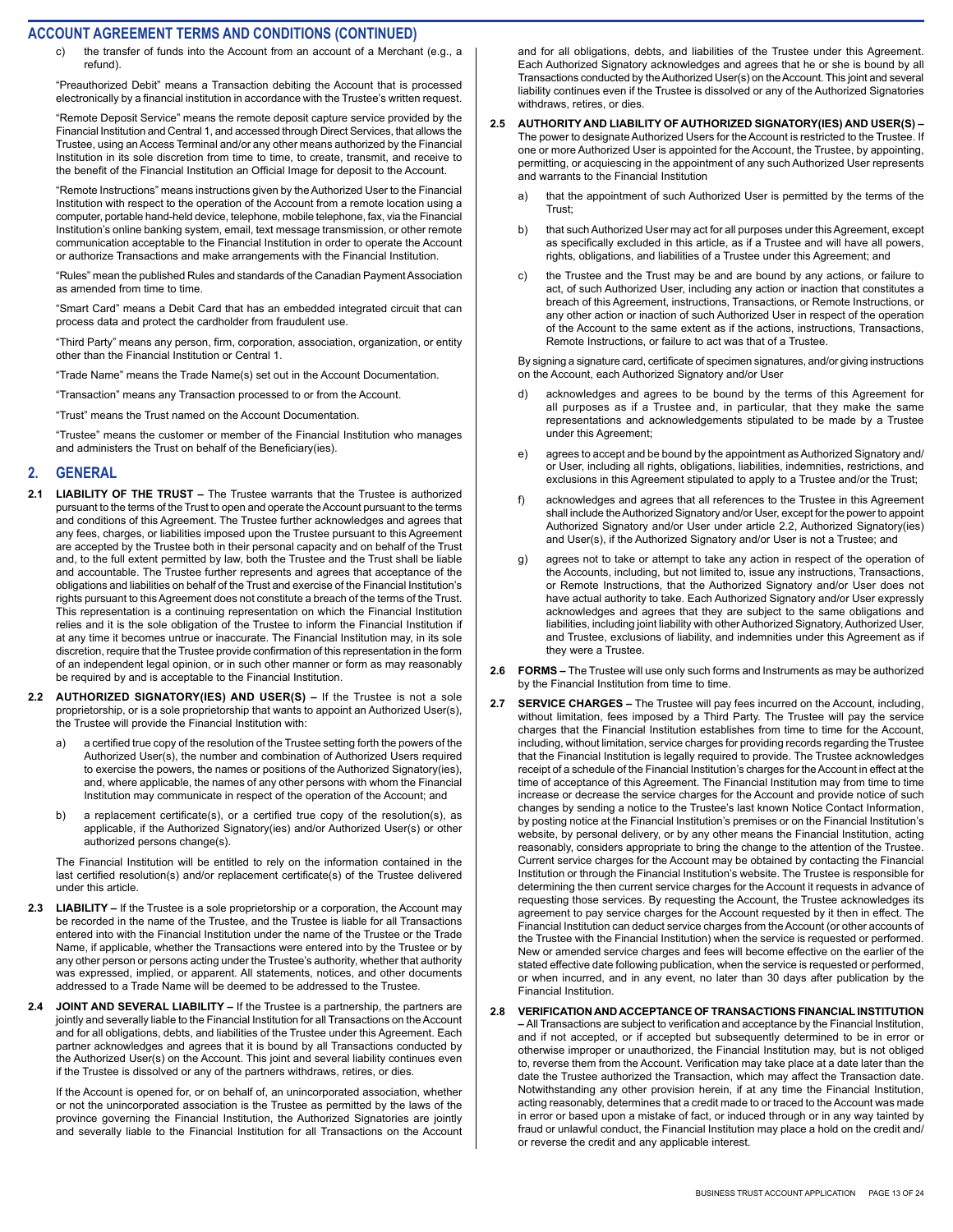#### **2.9 NOTING OR PROTESTING –** The Trustee

- a) will be liable, without presentation, protest or notice of dishonour to any parties, for the nonacceptance or nonpayment of any bills, notes, cheques, or other Instruments the Trustee delivered to the Financial Institution for deposit, discount, collection, or otherwise; and
- b) will be liable to the Financial Institution as if proper notice of dishonour, protest, and presentment had been made or given;

and the Financial Institution may

- c) charge such items, when dishonoured, to the Account in accordance with article 5.3, Returned Items; and
- d) note or protest any item should the Financial Institution consider it advisable to do so, but the Financial Institution will not be liable for failure to note or protest any such item.
- **2.10 TRADE NAME** In return for the Financial Institution agreeing to deal with Instruments made payable to, or endorsed in favour of, the Trade Name as though such Instruments were made payable to, or endorsed in favour of, the Trustee in the Trustee's name, the Trustee agrees that the Trustee will be liable and responsible to the Financial Institution for such Instruments as though the Instruments were made payable to or endorsed in favour of the Trustee in the Trustee's name.

The Trustee hereby agrees to indemnify and save the Financial Institution harmless for all liability, costs, damages, and expenses incurred by the Financial Institution by reason of the Financial Institution dealing with Instruments made payable to, or endorsed in favour of, the Trade Name. This indemnity will enure to the benefit of the Financial Institution and will be binding upon the Trustee and the Trustee's heirs, executors, successors, and assigns.

- **2.11 ENDORSEMENT STAMP** The Trustee may use a stamped impression bearing the Trustee's name to endorse Instruments the Trustee delivers to the Financial Institution for deposit, discount, collection, or otherwise. Endorsement in such a manner will be as binding on the Trustee as an endorsement actually signed by the Trustee or by an Authorized User.
- **2.12 CERTIFIED FACSIMILE SIGNATURES** The Trustee may, from time to time, provide the Financial Institution with certified copies of the Facsimile Signatures of the Trustee, Authorized User(s), and/or Authorized Signatory(ies), as applicable. The Financial Institution shall be entitled to treat and rely upon each Certified Facsimile Signature on an Instrument that is or appears to be authentic as the original and genuine signature of the Trustee, Authorized User(s), and/or Authorized Signatory(ies).

The Trustee will maintain appropriate security over all signature stamps, other devices, and computer programs used to apply or generate Facsimile Signatures on Instruments.

**2.13 TRUE INFORMATION –** The Trustee agrees, and shall ensure that each Authorized Signatory and/or Authorized User, as applicable, agrees to provide true, accurate, current, and complete information about the Trustee, Authorized Signatory, Authorized User, the Trust, the Account, and any External Account when required by the Financial Institution and/or this Agreement. Further, the Trustee agrees, and shall ensure that each Authorized Signatory and/or Authorized User, as applicable, agrees, to notify the Financial Institution of any changes to such information within a reasonable period of time.

#### **3. USE OF SERVICES**

**3.1 NIGHT DEPOSIT SERVICE –** At the Trustee's request, the Financial Institution will accept for deposit monies or Instruments acceptable to the Financial Institution placed in an envelope or deposit bag supplied by the Financial Institution and placed by the Trustee in the night depository, provided that the monies and Instruments are accompanied by a properly completed deposit slip signed by the Trustee and enclosed in the same envelope or deposit bag.

The Financial Institution will open the night depository on each business day of the branch during regular business hours and will deposit any monies and Instruments acceptable to the Financial Institution in the manner directed by the Trustee.

The Trustee agrees that the authorized Financial Institution officers who open the night depository and deposit the monies or Instruments to the credit of the Account are acting as the Trustee's agent up to the time at which the monies or Instruments are actually entered and recorded as having been deposited to the Account, and the Trustee nominates, constitutes, and appoints any such authorized Financial Institution officers to deposit any monies or Instruments placed by the Trustee in the night depository to the credit of the Account as directed by the accompanying deposit slip.

The Trustee acknowledges receipt of the number of access keys indicated on the Account Documentation. The Trustee will not duplicate any keys without the Financial Institution's prior written approval.

**3.2 DIRECT SERVICES AND MEMBER CARD® SERVICES –** The Trustee may use or authorize the use of the Direct Services and/or the Member Card® Services to access any permitted Account and to authorize such Transactions as may be permitted by the Financial Institution from time to time, commencing upon the day these terms and conditions are accepted by the Trustee and the Trustee's request for Direct Services and/or Member Card® Services are approved by the Financial Institution. If Member Card® Services is approved, the Financial Institution will issue a Debit Card to an Authorized User on request of the Trustee and will permit the Authorized User to select a PIN.The Trustee cannot use Direct Services and/or the Member Card® Services to authorize Transactions on an Account that requires more than 1 authorization (i.e.,

with multiple signature requirements) unless prior authorization is received in writing and with the Financial Institution's approval. The Financial Institution may, from time to time, add to or delete from the types of use permitted and Direct Services and/or Member Card® Services offered.

The Trustee will not permit any Authorized User to deposit any coins, non-negotiable items, or anything not acceptable for deposit to the Account into any ATM. The Trustee will pay to the Financial Institution any damages, costs, or losses suffered by the Financial Institution as a result of any such deposit.

A Debit Card's issue does not amount to a representation or a warranty that any particular type of service is available or will be available at any time in the future.

#### **3.3 DIRECT SERVICES AND MEMBER CARD® SERVICES ACKNOWLEDGMENT –** The Trustee acknowledges and agrees that

- when transfers and bill payments are authorized through Direct Services, funds are deemed irrevocably transferred out of the Account and the Transaction cannot be revoked or countermanded by the Trustee;
- b) even if more than 1signature is required on cheques and withdrawal slips, any 1Authorized User may conduct Transactions using Direct Services and/or Member Card® Services, including transferring money out of the Account and making bill payments;
- c) anyone with access to the PAC, PIN, and/or PIW may be able to access Direct Services and/or Member Card® Services and may use the PAC, PIN, and/or PIW to transfer money out of an Account, set up bill payment arrangements, make bill payments, and authorize any other Transaction;
- d) the Financial Institution will not be liable in any way to the Trustee or any other person for processing or accepting on the Account any Transaction that results in the transfer of money out of the Account or in the payment of bills, even if the money is used for the benefit of a person other than the Beneficiary, or if bills owed by a person other than the Trustee are paid;
- e) the Trustee will be liable for all Transactions conducted using Direct Services and/ or Member Card® Services, including Transactions that benefit a person other than the Beneficiary or that result in the payment of bills owed by a person other than the Beneficiary; and
- f) a copy of an electronic communication is admissible in legal proceedings and constitutes the same authority as would an original document in writing.
- **3.4 BILL PAYMENTS** The Authorized User acknowledges and agrees that
	- a) bill payments made through Direct Services, an Access Terminal, or at a branch of the Financial Institution are not processed immediately and that the time period for processing depends upon a number of factors, including, without limitation, the time when the bill payment is initiated and the internal accounting processes of the bill payment recipient;
	- b) it is the responsibility of the Authorized User to ensure that bill payments are authorized in sufficient time for the payment to be received by the bill payment recipient before its due date;
	- c) the Financial Institution and Central 1 will not be liable for any cost, expense, loss, damage, or inconvenience of any nature or kind whatsoever arising as a result of any error, non-payment, or a delay in the processing of bill payments;
	- d) if the Authorized User has made or received a bill payment in error, the Financial Institution may, but is not obliged to, assist the Authorized User by initiating or processing a 'Bill Payment Error Correction Debit', as defined under the Rules, and if so initiated, the Trustee agrees to indemnify the Financial Institution for any direct loss, costs, or damages incurred, and will pay to the Financial Institution any reasonable service charges or fees related to the provision of the service; and
	- e) if the Financial Institution, absent gross negligence or wilful misconduct, initiates or processes a Bill Payment Error Correction Debit affecting the accounts or affairs of the Authorized User, the Financial Institution shall be held harmless for any and all loss, costs, or damages suffered or incurred by the Authorized User, howsoever caused, relating to the bill payment or the Bill Payment Error Correction Debit process.
- **3.5 AVAILABILITY OF DIRECT SERVICES AND MEMBER CARD® SERVICES** The Trustee acknowledges that the availability of Direct Services and/or Member Card® Services depends on telecommunication systems, computer hardware and software, and other equipment, including equipment belonging to the Financial Institution, Central 1, and Third Parties, and that there is no guarantee or obligation to provide continuous or uninterrupted service. The Financial Institution and Central 1 are not liable for any cost, loss, damage, injury, inconvenience, or delay of any nature or kind whatsoever, whether direct, indirect, special, or consequential, that the Trustee may suffer in any way arising from non-continuous or interrupted service or the Financial Institution or Central 1 providing or failing to provide Direct Services and/or Member Card® Services, or from the malfunction or failure of telecommunication systems, computer hardware or software, or other equipment, or other technical malfunctions or disturbances for any reason whatsoever, nor are the Financial Institution or Central 1 liable for any lost, incomplete, illegible, misdirected, intercepted, or stolen messages, or failed, incomplete, garbled, or delayed transmissions, or online failures (collectively, "Interruption Claims"), even if the Trustee has advised the Financial Institution of such consequences. The Trustee releases and agrees to hold harmless the Financial Institution and Central 1 from any and all Interruption Claims.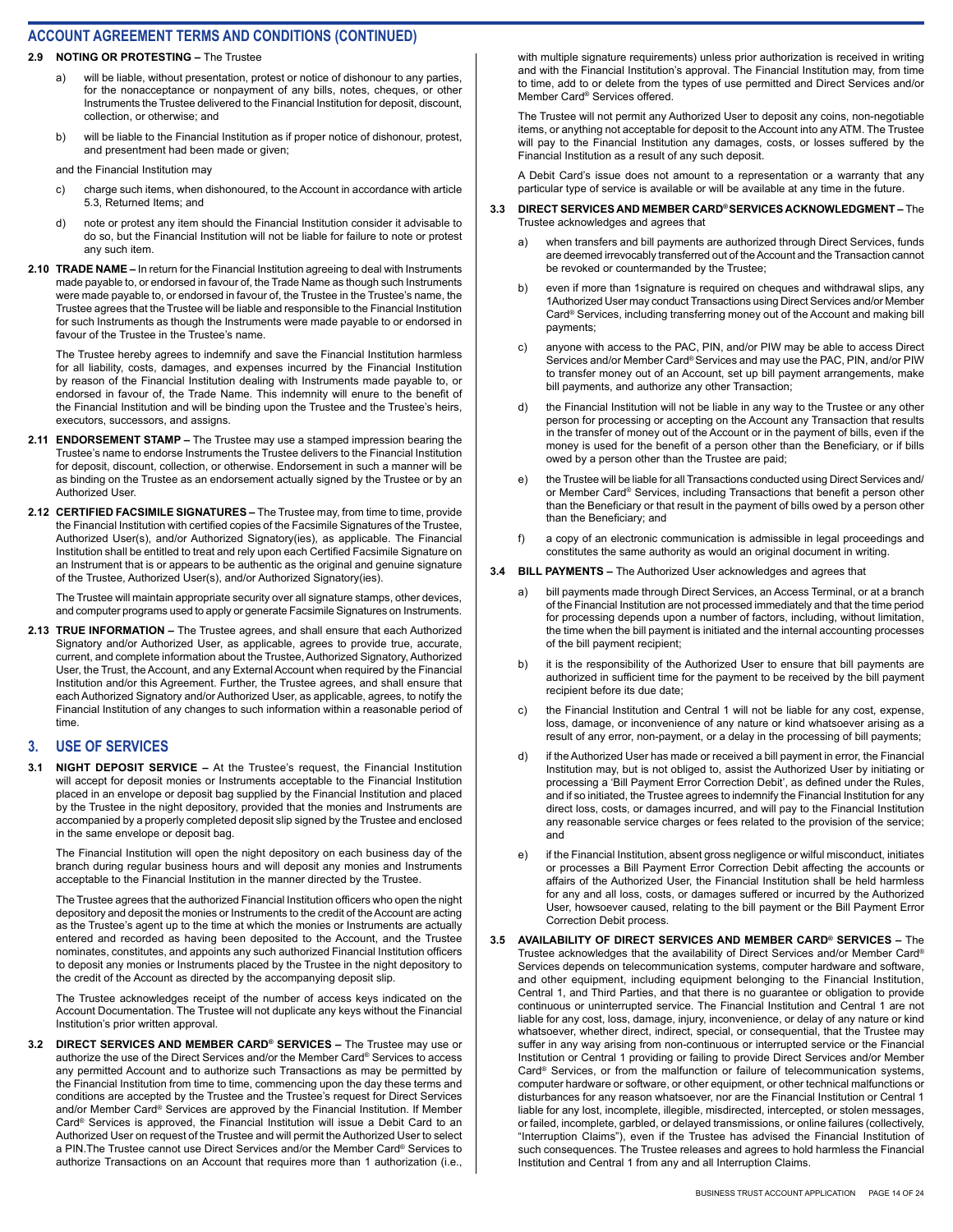- **3.6 EDP SERVICES** If the Financial Institution through Direct Services makes EDP Services available and the Trustee uses the EDP Services,
	- a) the Trustee consents to epost™ preparing, using, and disclosing reports relative to the performance and/or operation of the EDP Services, including statistical or performance reports and other analysis, compilation, and information about the EDP Services or the Trustee, and reports that pertain to the Trustee's involvement in and use of the EDP Services. The Trustee further consents to epost™ disclosing to Central 1 Trustee-specific data that consists of the total number of Billers for which the Trustee has registered, without identifying those Billers apart from the Financial Institution and its affiliates and without identifying detailed data of the Trustee's viewing activities;
	- b) the Trustee acknowledges that epost™ will not respond directly to the Trustee with respect to any inquiries, requests, questions, complaints, or other issues relating to the EDP Services in any way, other than to direct the Trustee to the Financial Institution or the Biller; and
	- c) the Trustee acknowledges that the consents contained in a) above are requirements of the EDP Services and that if such consents are withdrawn, the Trustee's participation in the EDP Services may be suspended or terminated and any or all documents may not be presented via the EDP Services.
- **3.7 TRANSFERS WITH LINKED ACCOUNTS** If the Financial Institution through Direct Services enables the Trustee to link multiple Accounts to a single user name to allow the Trustee to access the Accounts from a single user name, it will not constitute merging the Accounts. If the Accounts are linked through Direct Services, then
	- a) the Financial Institution reserves the right to refuse to accept any Account;
	- b) the Trustee agrees that the Financial Institution, at its discretion, may limit the type of Transactions that can be authorized between the Accounts, specifically whether Transactions will be in the form of credits to an Account, debits from an Account, or both credits to and debits from an Account;
	- c) the Financial Institution reserves the right to limit the number of Accounts that can be linked;
	- d) the Financial Institution reserves the right to limit the dollar amount of Transactions made to or from a linked Account;
	- e) the Financial Institution reserves the right to limit the number of Transactions made to or from a linked Account:
	- f) the Financial Institution reserves the right to apply a hold on the Transaction amount to a linked Account for a period of time to be determined by the Financial Institution, during which time the Transaction or portion thereof will not be accessible to the Trustee;
	- g) the Trustee agrees that the Financial Institution cannot guarantee the date of a Transaction to and/or from a linked Account. The Financial Institution and Central 1 will not be held liable for any cost, expense, loss, damage, or inconvenience of any nature arising as a result of a delay in the processing of Transactions; and
	- h) all Transactions will be reversed if the Transaction cannot be delivered or if it is returned for any reason.
- **3.8 EMT SERVICES** If the Financial Institution through Direct Services makes EMT Services available and the Trustee uses the EMT Services, the Trustee acknowledges and agrees that
	- a) the EMT Service is only available in Canadian dollars;
	- b) the Account will be debited as soon as the Trustee initiates a Transaction and the Financial Institution may hold the Transaction amount until the recipient successfully claims the Transaction or the Transaction is cancelled. The Financial Institution has no obligation to and will not pay interest on the Transaction amount. To the extent permitted at law, the Financial Institution is deemed to have a security interest in the Transaction amount from the time the Account is debited until the recipient successfully claims the Transaction or the Transaction is cancelled;
	- c) Transactions sent and received through the EMT Services are subject to number and dollar limits that may change from time to time without prior notice to the Trustee;
	- d) the Financial Institution will not be responsible or liable for any losses or damages incurred as a result of funds held and/or limits set by the Financial Institution, Acxsys Corporation, or a Participating Financial Institution;
	- e) an EMT Notice advising the recipient of the Transaction will be generated approximately 30 minutes after the Trustee originates the Transaction;
	- f) as the sender, the Trustee will keep the EMT Answer confidential and will not disclose it or share it with anyone but the intended recipient;
	- g) the recipient must correctly provide the EMT Answer to claim or decline the Transaction;
	- h) the Financial Institution, the other Participating Financial Institution, and Acxsys Corporation or Acxsys Corporation's agents are entitled to pay the Transaction amount to anyone who, using the EMT Services, claims to be the recipient and successfully provides the EMT Answer;
	- i) the Financial Institution will not be liable for losses or damages incurred as a result of a person other than the intended recipient guessing or obtaining the

EMT Answer;

- j) as the sender, the Trustee will not include the EMT Answer in the Transaction details;
- k) as the recipient, the Trustee will not disclose the EMT Answer except as required to claim or decline the Transaction;
- l) the recipient may claim a Transaction using the online banking services of the Financial Institution or another Participating Financial Institution or through the Acxsys Corporation payment service;
- m) if the recipient declines a Transaction that the Trustee initiated, the Transaction will be returned to the Trustee;
- n) funds usually arrive in the recipient's account within 3 to 5 business days from the day the recipient successfully claims the Transaction. The Financial Institution cannot guarantee the date of deposit;
- o) as the sender, the Transaction will be returned to the Trustee if the recipient does not claim the Transaction within 30 days of the date the Transaction is initiated, if the Transaction cannot be successfully sent to the recipient's EMT Contact Information as provided by the Trustee, or if the recipient declines the Transaction. The Trustee is responsible for providing the recipient's correct EMT Contact Information and further agrees that the recipient has consented to the Trustee's use of the EMT Contact Information for EMT Services purposes, including its provision to the Financial Institution, the other Participating Financial Institution, and Acxsys Corporation;
- p) if the recipient successfully claims the Transaction using the Acxsys Corporation payment service but provides incorrect account information, Acxsys Corporation or its agent may request correct account information from the recipient or may mail an Instrument to the recipient. The Financial Institution will not pay interest on the Transaction amount;
- q) the Financial Institution may cancel a Transaction if it has reason to believe that a mistake has occurred or if it believes that the Transaction is a product of unlawful or fraudulent activity;
- r) the Trustee is responsible for providing valid EMT Contact Information and will immediately update it via Direct Services if there are any changes to said EMT Contact Information;
- s) as the sender, the Trustee may cancel a Transaction up to the time the recipient successfully claims the Transaction. As the recipient, the Trustee acknowledges that a Transaction may be cancelled up to the time the Trustee successfully claims the Transaction;
- t) all disputes will be handled directly between the sender and the recipient;
- u) the Financial Institution may refuse to provide EMT Services for the Trustee; and
- v) the Financial Institution and Central 1 will not be liable for any cost, expense, loss, damage, or inconvenience of any nature or kind whatsoever arising as a result of a delay in processing a Transaction or for Transactions claimed by someone other than the intended recipient.
- **3.9 PERSONAL FINANCIAL MANAGEMENT** If the Financial Institution, through Direct Services, makes the PFM Service available, the Trustee agrees that the terms and conditions in this article 3.9, Personal Financial Management, govern the Trustee's and Authorized User's use of the PFM Service and are binding upon the Trustee. If there is any conflict between these PFM Service terms and conditions and the terms and conditions in the rest of this Agreement, then these PFM Service terms and conditions will apply in respect of the PFM Service. In addition, if the Trustee subscribes for PFM Services, special terms and conditions will also apply, as more particularly set forth in the PFM Special Terms attached to and forming part of this Agreement. If there is any conflict between the PFM Special Terms and the terms and conditions in the rest of this Agreement or in respect of this article 3.9, Personal Financial Management, then the PFM Special Terms will apply for the PFM Service. Further:
	- a) in connection with the PFM Service, the Trustee agrees, and shall ensure that each Authorized User agrees, to provide true, accurate, current, and complete information about an asset and/or liability when required by the Financial Institution. Further, the Trustee agrees, and shall ensure that each Authorized User agrees, to notify the Financial Institution of any changes to such information within a reasonable period of time;
	- b) the Trustee agrees, and shall ensure that each Authorized User agrees, to inform the Financial Institution, through Direct Services, of the External Account, asset, or liability they wish to link or add to the PFM Service, including the modification or removal of any linked or added External Account, asset, or liability;
	- c) the Financial Institution and the PFM Service Provider each, individually, have the right, in their sole discretion, to refuse to link or add an External Account, asset, or liability to the PFM Service for any reason, including, but not limited to, inability, cost, or inconvenience of linking or adding the External Account to the PFM Service;
	- d) the Financial Institution reserves the right to verify the External Account;
	- e) the Trustee or Authorized User must provide authorization to add an asset or liability to the PFM Service;
	- f) the Trustee agrees, and shall ensure that each Authorized User agrees, to not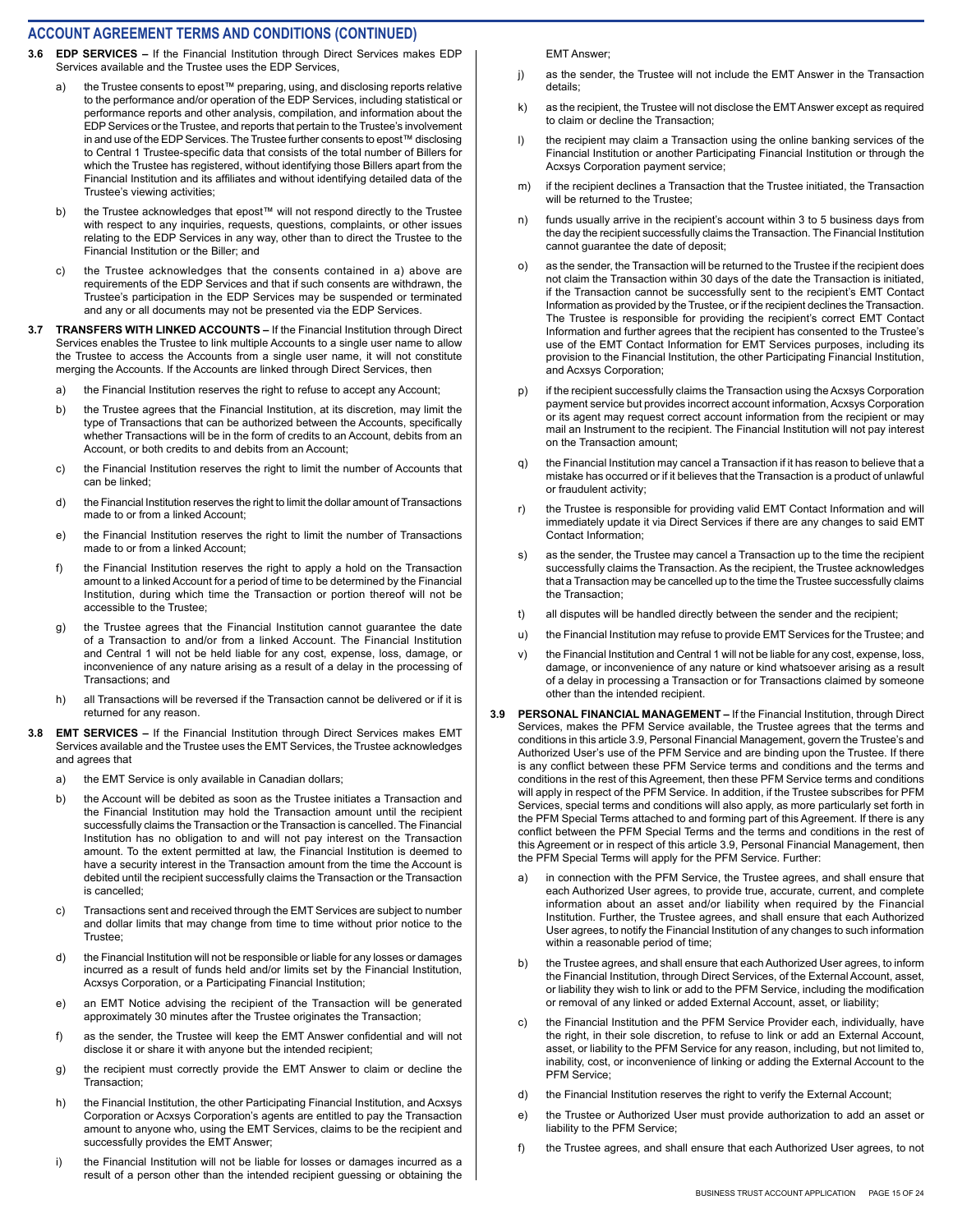link, or add, to the PFM Service an External Account, asset, or liability that is not owned by the Trustee or Authorized User;

- g) the Financial Institution reserves the right to limit the number of External Accounts, assets, and/or liabilities that can be linked or added to the PFM Service;
- h) the Trustee agrees, and shall ensure that each Authorized User agrees, that the PFM Service may, from time to time, access the External Account to ensure that the personal financial information on file is current, and to update the personal information on file if it is not, using information retrieved from the External Account. Such access will be at the discretion of the PFM Service provider and will typically occur when the Trustee or an Authorized User accesses Direct Services, but may be more or less frequent; and
- i) the Trustee acknowledges and agrees that any information provided by the Trustee or an Authorized User about an asset or liability that is not under an External Account or the Account, is provided at the sole discretion of the Trustee or Authorized User. Further, the Trustee agrees, and shall ensure that each Authorized User agrees, that it is the Trustee's sole responsibility to keep such information current.
- **3.10 REMOTE DEPOSITS** If the Financial Institution, through Direct Services, makes the Remote Deposit Service available and the Trustee uses the Remote Deposit Service, the Trustee acknowledges and agrees to the following:
	- a) Solely for the Remote Deposit Service, the Financial Institution appoints the Trustee as its agent, to act on behalf of the Financial Institution in the creation and transmission of an Official Image to the Financial Institution, and any other related duties that may be required by the Financial Institution, all in accordance with the Rules and applicable legislation governing Instruments. In this context, transmission to and receipt by the Financial Institution of the Official Image will have the same effect as if the Instrument was delivered to a branch of the Financial Institution for negotiation and clearing. The Trustee acknowledges and agrees that this role as agent cannot be further delegated by the Trustee except to an Authorized User appointed in accordance with the Account Documentation. Further, the Trustee acknowledges and agrees that the Trustee shall be personally responsible and liable for:
	- i) compliance with this Agreement;
	- ii) maintaining adequate security over any Access Terminal used, the location of use of the Access Terminal, and any passwords, so as to prevent use by others or interception of data transmitted;
	- iii) ensuring that all Official Images created and transmitted are of good quality and fully and accurately capture all material details of the Eligible Bill;
	- iv) maintaining adequate safeguards and procedures for the preservation of originals of all Eligible Bills transmitted as Official Images; and
	- v) verifying that deposits expected to be made to the Account reconcile with dates and amounts applicable to transmissions made using the Remote Deposit Service and for providing immediate notice to the Financial Institution of any errors, omissions, irregularities, or concerns about suspicions of fraudulent Instruments or compromise of the security applicable to the use of the Remote Deposit Service.
	- b) The Financial Institution may, upon receipt of what reasonably appears to qualify as an Official Image, treat such as an Official Image and, as if it were an original of an Instrument received at a branch of the Financial Institution, subject to this Agreement and any policies of the Financial Institution governing Instruments.
	- c) The creation of an Official Image will be done using a method authorized by the Financial Institution, in its sole discretion, from time to time. Further, the Trustee agrees to take all proper and necessary precautions to prevent any other person, except an Authorized User appointed in accordance with the Account Documentation, from purporting to create or transmit an Official Image to the credit of the Trustee's Account.
	- d) Nothing in this Agreement obliges the Financial Institution to accept for deposit any item whether it is or purports to be an Official Image. The Trustee shall not purport to create or transmit an Official Image of any item that does not qualify as an Eligible Bill or any item that is post-dated, stale-dated, received by the Trustee from anyone other than the drawer of that item, or that is in any way altered. If the Trustee has any suspicions or concerns about the authenticity, validity, negotiability, or chain of title to any item purporting to be an Eligible Bill, then the Trustee shall not seek to use the Remote Deposit Service for negotiation or collection of that item, but will instead bring the original of that item to the counter of the branch of Account, identify the specific concerns to the Financial Institution, and fully disclose all material facts known by the Trustee relating to that item and fully cooperate with any inquiry or investigation of the concerns.
	- e) Under the Remote Deposit Service, Eligible Bills are restricted to those Instruments in Canadian dollars or United States dollars, drawn on a financial institution domiciled in Canada or the United States, as and if applicable, in the sole discretion of the Financial Institution from time to time. The Trustee shall not seek to use the Remote Deposit Service to deposit any Instrument into an Account different than the currency denominated on the Instrument. Canadian dollar Instruments shall only be deposited to a Canadian dollar Account. United States dollar Instruments shall only be deposited to a United States dollar Account.
	- f) Official Images received through the Remote Deposit Service are subject to

number and dollar limits that may change from time to time without prior notice to the Trustee.

- g) Any Transaction made on any day or at any time during which the Financial Institution is not open for business, may be credited to the Account on the next business day of the Financial Institution.
- h) Once an Official Image of an Eligible Bill has been transmitted to the Financial Institution through the Remote Deposit Service, no further Official Images of that Eligible Bill will be created or transmitted through the Remote Deposit Service (or any other similar service) unless the Trustee is requested to do so by the Financial Institution in writing. Further, the Trustee agrees to make no further use of the original of an imaged Eligible Bill, and shall safely retain possession of the original of the Eligible Bill without further negotiation, transfer, or delivery to any other person or holder. In addition to all obligations and responsibilities either set forth in this Agreement or elsewhere, the Trustee agrees to indemnify and hold the Financial Institution and its service providers and Central 1 and all of their connected parties, including, without limitation, their respective agents, directors, officers, employees, affiliates, and licensees (collectively, the "Indemnified Parties") harmless from and against any and all liabilities and costs, including, without limitation, reasonable legal fees and expenses incurred by the Indemnified Parties in connection with any claim or demand arising out of or connected to the Trustee's use of the Remote Deposit Service or duplicate negotiation of items that were at any time presented as Official Images of Eligible Bills. The Trustee must assist and cooperate as fully as reasonably required by the Indemnified Parties in the defence of any such claim or demand. The disclaimers, liability exclusions, liability limitations, and indemnity provisions in this Agreement survive indefinitely after the termination of this Agreement and apply to the extent permitted by law. Without limiting the foregoing, the Trustee will indemnify and save the Indemnified Parties harmless from and against all liability, costs, loss, expenses, and damages, including direct, indirect, and consequential incurred by the Indemnified Parties as a result of any breach of this Agreement, or any claims arising from or relating to misuse of Official Images or items purporting to be Official Images, or negotiation of Eligible Bills where an Official Image has also been transmitted for collection.
- i) On transmission of an Official Image of an Eligible Bill to the Financial Institution, the Trustee is responsible for immediately marking the face of the Eligible Bill with a blatant notation or mark that prevents renegotiation of the Eligible Bill and indicates that the Eligible Bill has been imaged and transmitted, taking care not to obliterate any material particulars of that Eligible Bill. For example: This can be done by writing "void" or "paid" or placing a diagonal stroke across the face of the item with a pencil, pen, or brightly colored highlighter. For a period of 120 days after transmission of the Official Image to the Financial Institution, or such shorter period as stipulated by the Financial Institution in writing, the Trustee shall retain and produce to the Financial Institution on written request the original of all imaged Eligible Bills. If the Trustee receives a written request to retain or produce, the Trustee will comply with the written request, and shall, if requested, produce, by delivering to the Financial Institution, the original of all specified Eligible Bills within 5 business days of such request. If the Trustee fails to comply with the written request made pursuant to this provision, then the Financial Institution can place a hold on or reverse any credit made to the Account in relation to those specified Eligible Bills, even if such creates an overdraft on the Account. If no written request is received within that time, then 120 calendar days after an Official Image has been transmitted to the Financial Institution through the Remote Deposit Service or such shorter period as stipulated by the Financial Institution in writing, and provided that the Trustee has verified a credit to the Account that reconciles to the Official Image transmitted, the Trustee agrees to immediately proceed with destruction of the original of the Eligible Bill. Destruction methods include shredding, pulping, burning, or any other means that ensures that the original Instrument cannot be reused.
- j) The Trustee is responsible for any and all costs associated with obtaining a replacement Instrument in the event that the Financial Institution requests that the Trustee re-transmit an Official Image in accordance with h) above, and the original Instrument was destroyed in accordance with i) above or otherwise lost.
- k) In the Financial Institution's sole discretion, electronic notices for purposes related to the Remote Deposit Service may be generated and sent to the Trustee at the Notice Contact Information after the Trustee uses the Remote Deposit Service to transmit an Official Image, including to advise the Trustee of the receipt by the Financial Institution of an Official Image. To receive such electronic notices, the Trustee must provide the Notice Contact Information required by the Financial Institution.
- l) An electronic notice, if any, sent in connection with the Remote Deposit Service is for information purposes only and is no guarantee that the Official Image will be accepted by the Financial Institution or that the Account will be credited.
- m) The Financial Institution will not be liable for any cost, expense, loss, damage, or inconvenience of any nature or kind whatsoever arising as a result of use of the Remote Deposit Service, including, but not limited to, a delay in processing a Transaction or the Financial Institution requiring the Trustee to obtain another Instrument.
- **3.11 ONLINE PAYMENT** If the Financial Institution, through Direct Services, makes the Online Payment Service available and the Trustee uses the Online Payment Service, the Trustee acknowledges and agrees to the following: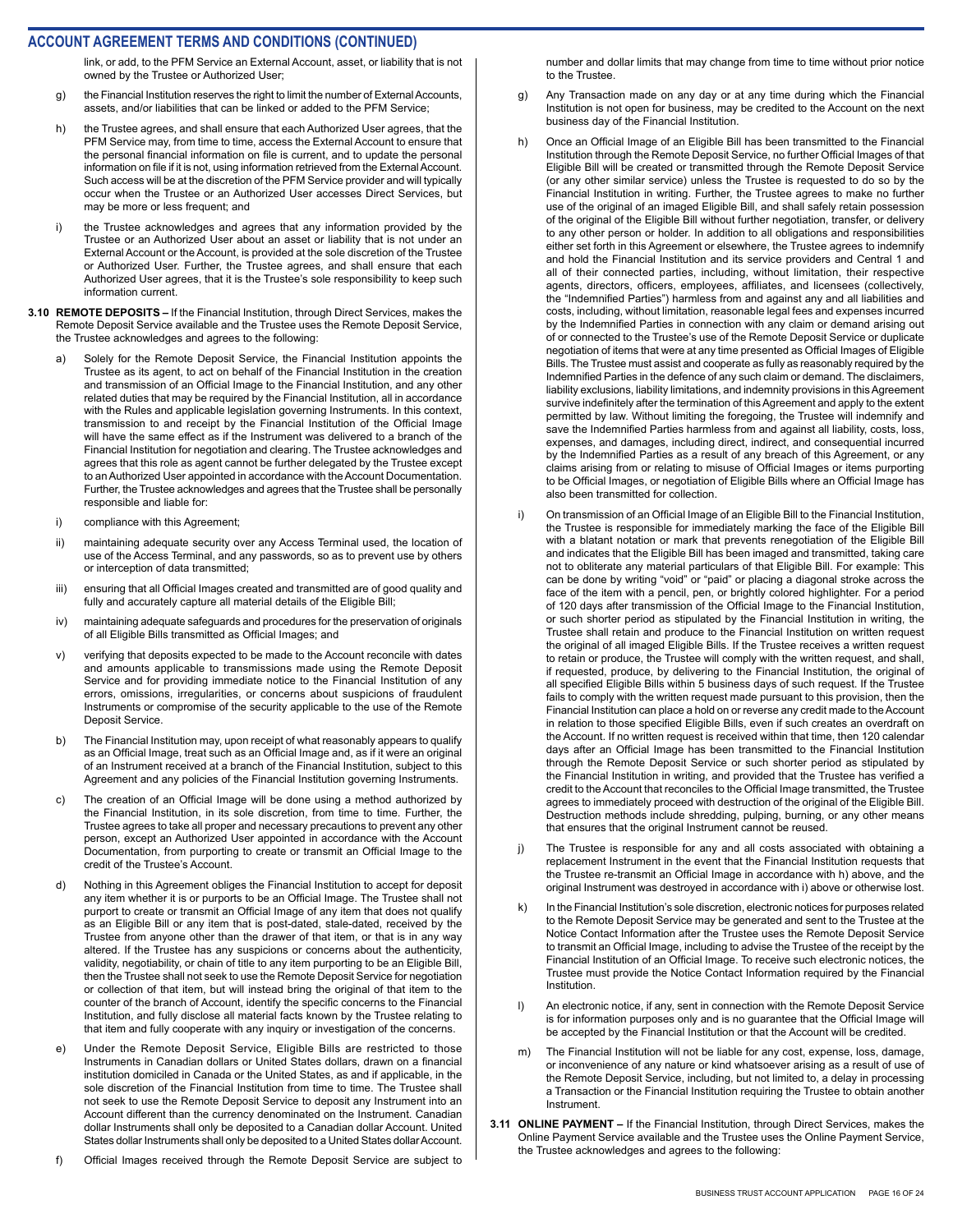- The Online Payment Service is only available in Canadian dollars from Participating Merchants.
- b) Transactions for the Online Payment Service must be initiated by the Trustee through the appropriate online payment option available on the website of a Participating Merchant.
- c) As soon as the Trustee authorizes a Transaction through the Online Payment Service, and provided that there are available funds or credit, the amount of the Transaction will be withdrawn from the Account or a hold will be placed in the amount of the Transaction. The Financial Institution will hold the Transaction amount until the Participating Merchant successfully claims the Transaction or 30 minutes have elapsed, whichever comes first. The Financial Institution has no obligation to and will not pay interest on the Transaction amount. To the extent permitted at law, the Financial Institution is deemed to have a security interest in the Transaction amount from the time the Account is held until the Participating Merchant successfully claims the Transaction or the hold is removed.
- d) Transactions sent and received through the Online Payment Service are subject to number and dollar limits that may change from time to time without prior notice to the Trustee.
- e) The Financial Institution will not be responsible or liable for any losses or damages incurred as a result of funds held and/or limits set by the Financial Institution, Acxsys Corporation, a Participating Merchant, or a Participating Financial Institution.
- f) The Financial Institution, the Participating Financial Institution, and Central 1 are entitled to pay the Transaction amount to anyone who claims to be the Participating Merchant and provides the payment authorization details within 30 minutes of the Transaction being authorized by the Trustee.
- g) The Financial Institution will not be liable for losses or damages incurred as a result of a person other than the intended Participating Merchant receiving the Transaction amount.
- h) If the Participating Merchant cancels, declines, or fails to claim a Transaction that the Trustee authorized, the Transaction amount will be reinstated after 30 minutes have elapsed since the Transaction was authorized. However, the Financial Institution cannot guarantee the date or time that the hold on the Transaction amount will be removed.
- i) The Financial Institution, Central 1, or Acxsys Corporation may cancel a Transaction once it is authorized, but before payment authorization details are sent to the Participating Merchant, if there is reason to believe that a mistake has occurred or that the Transaction is a product of unlawful or fraudulent activity.
- j) Once payment authorization details have been sent to the Participating Merchant, a Transaction cannot be cancelled. Payment authorization details are sent immediately after a Transaction is authorized by the Trustee.
- k) All disputes, including requests for refunds, will be handled directly between the Trustee and the Participating Merchant without the participation of the Financial Institution or any other party. A refund, if any, may be received through Direct Services and Central 1 for credit to the Account, or through such other method the Participating Merchant deems appropriate.
- l) The Financial Institution may refuse, in its sole discretion, to provide the Online Payment Service for the Trustee.
- m) In the Financial Institution's sole discretion, electronic Notifications for purposes related to the Online Payment Service may be generated and sent to the Trustee at the Notice Contact Information after the Trustee authorizes a Transaction, including to advise the Trustee that the Account has been debited. To receive an electronic Notification, the Trustee must provide the Notice Contact Information required by the Financial Institution.
- n) An electronic Notification, if any, sent in connection with the Online Payment Service is for information purposes only and is no guarantee that the Participating Merchant will successfully claim the Transaction or that the Trustee has successfully purchased the product or service from the Participating Merchant.
- o) The Financial Institution will not be liable for any cost, expense, loss, damage, or inconvenience of any nature or kind whatsoever arising as a result of using the Online Payment Services, including, but not limited to, a delay in processing a Transaction or a Participating Merchant failing to claim a Transaction.
- **3.12 FOREIGN CURRENCY TRANSACTIONS** If the Trustee provides instructions to the Financial Institution on an Account that is denominated in a currency other than the currency of the Account, a conversion of currency may be required. In all such Transactions and at any time a conversion of currency is made, the Financial Institution may act as principal with the Trustee in converting the currency at rates established or determined by the Financial Institution, affiliated parties, or parties with whom the Financial Institution contracts. The Financial Institution, its affiliates, and contractors may earn revenue and commissions, in addition to applicable service charges, based on the difference between the applicable bid and ask rates for the currency and the rate at which the rate is offset in the market.
- **3.13 NO OBLIGATION** Nothing in this Agreement will oblige the Financial Institution to:
	- a) honour any Instrument drawn by the Trustee on the Financial Institution,
	- b) accept any monies for investment in shares or for deposit,
- c) redeem shares,
- d) transfer money, or
- e) lend money to the Trustee.

#### **4. TRUSTEE INSTRUCTIONS**

**4.1 INSTRUMENTS –** Notwithstanding article 2.8, Verification and Acceptance of Transactions by the Financial Institution, the Trustee acknowledges and agrees that the Financial Institution will not be obliged to examine or assure itself of the regularity or validity of any endorsement or signature appearing on any Instrument. The Trustee releases the Financial Institution from all claims by the Trustee or others concerning the regularity or validity of any endorsement or signature.

If the Trustee is not a sole proprietorship, the Trustee further acknowledges and agrees that if more than 1 endorsement or signature is required on an Instrument, that such an arrangement is solely between the Trustee and the Authorized User(s), whether the Financial Institution has notice of such an arrangement, including in the form described in article 2.2, Authorized Signatory(ies) and User(s), or not. The Trustee releases and agrees to indemnify and hold harmless the Financial Institution from all claims by the Trustee or others concerning the adequacy or authority of endorsements or signatures required in any arrangement made between the Trustee and the Authorized User(s).

The Trustee authorizes the Financial Institution, without enquiry, to honour and pay Instruments drawn on the Account, regardless of whether such Instruments are:

- a) drawn to the order of the Trustee or one of the Authorized Users who signed them on behalf of the Trustee,
- b) payable to cash or bearer,
- c) payable to the order and negotiated by or on behalf of the Trustee,
- d) encashed or tendered to pay the obligations of the Trustee or one or more of the Authorized Users who signed them on behalf of the Trustee, or
- e) deposited to the credit of the Trustee or one of the Authorized Users who signed them on behalf of the Trustee.
- **4.2 COUNTERMANDS** Any countermand of payment (commonly called a "stop payment") of an Instrument drawn on the Account must be in writing and signed by the Authorized User who signed the Instrument that is the subject of the countermand, or by some other person(s) duly authorized by the Trustee. On receiving a countermand of payment of an Instrument drawn on the Account, the Financial Institution will:
	- a) use reasonable diligence to comply with the countermand, but
	- b) not be liable to the Trustee or any other person by reason of complying with, or failing to comply with, the countermand, whether the Financial Institution is negligent, wilfully negligent, or otherwise.

The Trustee hereby agrees to indemnify and save the Financial Institution harmless for all liability, costs, damages, and expenses incurred by the Financial Institution by reason of it complying with, or failing to comply with, a countermand of payment. This indemnity will enure to the benefit of the Financial Institution and will be binding upon the Trustee and the Trustee's successors and assigns.

**4.3 REMOTE INSTRUCTIONS –** The Trustee may provide Remote Instructions to any branch of the Financial Institution as permitted by the Financial Institution, online through the Direct Services web portal, or through the Financial Institution's telephone banking service, if any. The Remote Instructions may concern the Account maintained at that branch, or concern other Transactions and arrangements conducted at or with that branch.

The Financial Institution may, but will not be obliged to, act on Remote Instructions received in the name of the Trustee along with any requisite PAC and/or PIW, if any, to the same extent as if the Remote Instructions were written instructions delivered to the Financial Institution by mail and signed by an Authorized User on the Account. Any such Remote Instructions are deemed genuine.

The Financial Institution may, in its sole discretion, acting reasonably, delay acting on or refuse to act on any Remote Instruction.

Remote Instructions are deemed received by the Financial Institution only when actually received and brought to the attention of an authorized officer of the Financial Institution capable of acting upon and implementing the Remote Instruction.

Remote Instructions can be transmitted to the Financial Institution at the telephone or fax number or email address provided by the Financial Institution, or at such other telephone or fax number or email address as the Financial Institution may advise the Trustee by notice in writing, or online through the Direct Services web portal. **Any Authorized User(s) permitted to provide Remote Instructions may act alone and provide Remote Instructions to the Financial Institution on behalf of the Trustee, even if the certified resolution provided in accordance with article 2.2, Authorized Signatory(ies) and User(s), specifies that 2 or more Authorized Users are required to operate the Account.** The Financial Institution, acting reasonably, is entitled to assume that any person identifying himself or herself as an Authorized User is in fact an Authorized User, and can rely upon such, and the Financial Institution may act on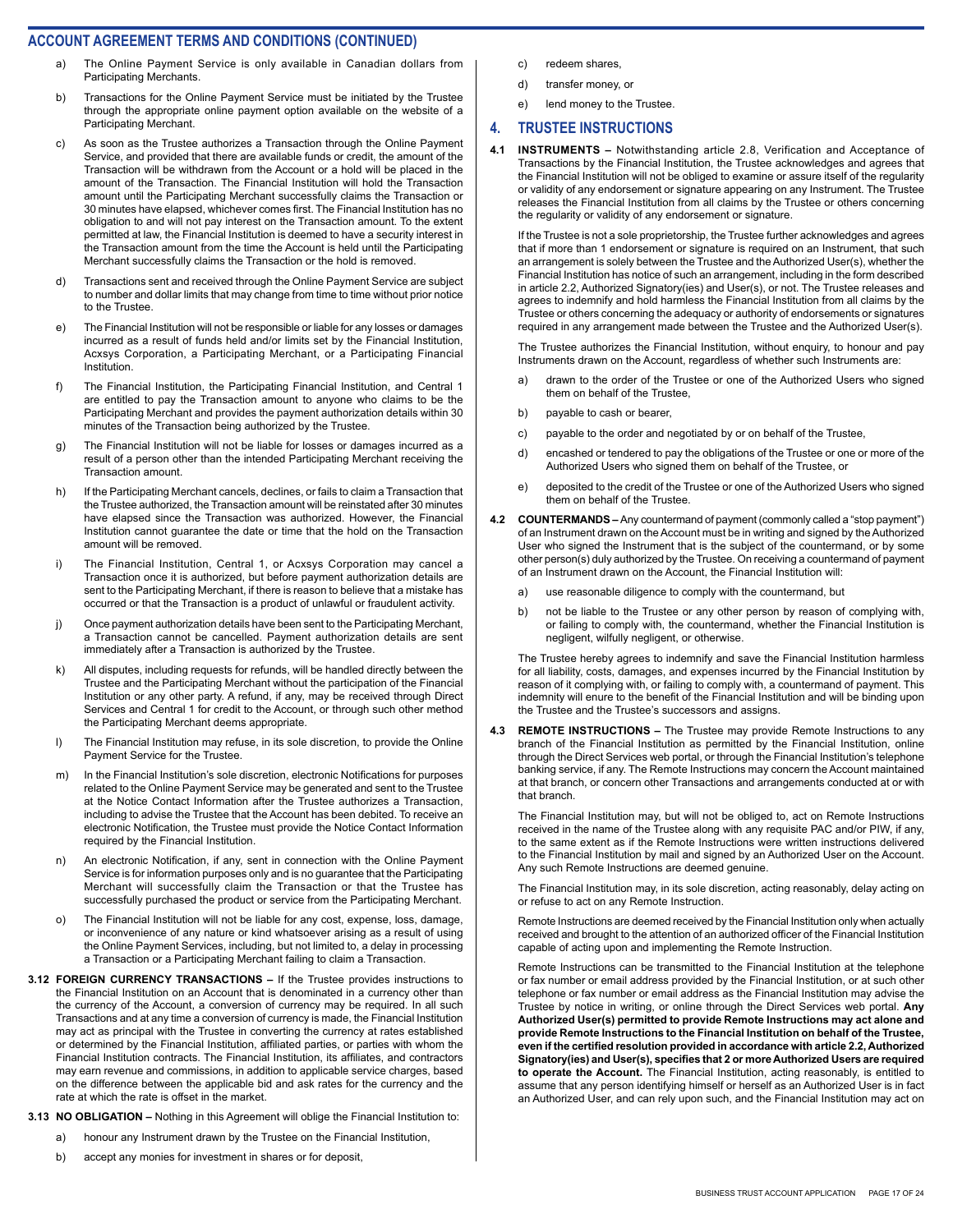the Remote Instructions provided by any such person. All Remote Instructions given to the Financial Institution in the name of the Trustee will bind the Trustee.

- **4.4 ACCESS TERMINAL TRANSACTIONS** The Trustee acknowledges and agrees that:
	- a) using the PAC, PIN, and/or PIW to authorize a Transaction constitutes authorization of that Transaction in the same manner as if authorization was given by the Trustee in person or as otherwise contemplated or permitted by this Agreement;
	- b) the Trustee will be bound by each such Transaction; and
	- c) once a PAC, PIN and/or PIW has been used to authorize a Transaction, the Transaction may not be revoked or countermanded.

This Agreement and the fact that the Trustee has use of a Debit Card does not give the Trustee any credit privileges or any entitlement to overdraw the Account, except as provided by separate agreement with the Financial Institution.

The Trustee irrevocably authorizes and directs the Financial Institution to debit or credit, as the case may be, the amount of any Transaction to the Account, together with any service charges or fees, authorized using the PAC, PIN, and/or PIW, in person by the Trustee or Authorized User, or as otherwise contemplated or permitted by this Agreement, in accordance with the normal practices of the Financial Institution, which may be amended from time to time without notice.

- **4.5 LOST OR DESTROYED INSTRUMENT** If an Instrument drawn on the Account is lost or destroyed while in the possession of another financial institution or its agents, the Financial Institution may, for all purposes, treat a copy of the Instrument, certified as being a true copy by the other financial institution, as though it was the original Instrument.
- **4.6 LOST OR STOLEN DEBIT CARD OR COMPROMISED PIN** If the Trustee suspects or becomes aware that the Debit Card is lost or stolen, or that the PIN has been made accessible to another person, then the Trustee will notify the Financial Institution or its agent immediately, in person or by telephone. Notification will only be considered given if the Trustee speaks directly to an authorized Financial Institution officer or agent. Upon receipt of such notice, the Trustee's liability for further unauthorized use of the Debit Card will terminate. If the Trustee notified the Financial Institution promptly and cooperated in any investigation, once the Financial Institution is satisfied that the Trustee is the victim of fraud, theft, or coercion by trickery, force, or intimidation, the Trustee will be entitled to recover from the Financial Institution any direct losses from the Account through the use of the Debit Card in such fraud, theft, or coercion incurred after notice is given to the Financial Institution.

#### **5. COLLECTIONS**

- **5.1 DEPOSITS** The Financial Institution may:
	- a) collect or present for acceptance or payment, through such banks or other agents as the Financial Institution may deem best, all Instruments delivered by the Trustee for deposit, discount, collection, or otherwise;
	- b) accept in payment of, or remittance for, such Instruments, cash or bank drafts, cheques, settlement cards, clearing house slips, or any other evidence of payment from the banks or other agents; and
	- c) place a hold on the proceeds of an Instrument presented by the Trustee until the Financial Institution accepts payment of, or remittance for, such Instrument.

Any deposit made on any day during which the Financial Institution is not open for business, or at any time during which the Financial Institution is not open for business, may be credited to the Account on the next business day of the Financial Institution.

The banks or other agents described in a) and b) above will be deemed the Trustee's agent and not the Financial Institution's agent.

The Financial Institution will not be liable for:

- d) any loss resulting from the acceptance of such evidence as a payment in lieu of cash,
- e) the failure of any bank or other financial institution or any agent to remit the same,
- f) the nonpayment of any cheque, bank draft, settlement card, clearing house slip, or any other evidence of payment accepted in payment or as a remittance from any other bank or agent, or
- g) the default, neglect, or mistakes of any such banks or agents.

The Financial Institution will be responsible only for the monies actually irrevocably received by the Financial Institution from such banks or agents and free of any Third Party claims.

- **5.2 HOLD ON ACCOUNTS OR TRANSACTIONS** The Financial Institution may place a hold on the Account if:
	- a) the Financial Institution becomes aware of suspicious or possible fraudulent or unauthorized Account activity that may cause a loss to the Trustee, the Financial Institution, Central 1, or an identifiable Third Party;
	- b) an issue arises as to who the proper signing authorities are on the Account; or

c) a claim is made by a Third Party to the funds in the Account which, in the Financial Institution's sole discretion, is potentially legitimate.

The Trustee authorizes the Financial Institution to make such inquiries and do such things, at the Trustee's expense, as the Financial Institution deems necessary to resolve any of the issues noted above, including applying, at the Trustee's expense, to a court of competent jurisdiction (a "Court") to pay funds into Court and/or seek directions from a Court. The Trustee agrees to indemnify the Financial Institution for any expense or cost incurred by the Financial Institution arising from the need to place a hold on the Account or Transactions, including but not limited to expenses incurred relating to an application to a Court. If the Trustee is requested and fails to do so, the Financial Institution may, in its sole discretion, close or place a hold on the Account, free of any responsibility or liability for unprocessed Transactions during such time. Any credit to the Account for any non-cash Instrument is provisional and subject to a hold or reversal unless the Financial Institution has received actual irrevocable payment, free of any Third Party claims.

- **5.3 RETURNED ITEMS** The Trustee confirms that the Trustee is authorized pursuant to the terms of the Trust to permit the Financial Institution to debit the Account with the amount of any Instrument that:
	- a) is not paid on presentation,
	- b) the Financial Institution has paid and is then called upon to refund,
	- c) may be dishonoured by nonacceptance or nonpayment,
	- d) that is drawn on the account of a party that is bankrupt or insolvent,
	- e) the proceeds of which, through no fault of the Financial Institution, have been lost, stolen, or destroyed,
	- f) the proceeds of which, for any reason, the Financial Institution is unable to collect or withdraw,
	- g) has been cashed, negotiated, or credited to the Account but that has not been found good, or
	- h) is found to be forged, fraudulent, counterfeit, or unauthorized, regardless of whether or not the Instrument has cleared.

The Trustee further acknowledges and agrees to indemnify and save the Financial Institution harmless for all liability, costs, damages, and expenses incurred by the Financial Institution in connection with the foregoing, and authorizes the Financial Institution to debit the Account in respect of any such liability, costs, charges, and/or expenses. This indemnity will enure to the benefit of the Financial Institution and will be binding upon the Trust, Trustee, and their successors and assigns. The Trustee further represents and warrants that acceptance of the obligations and liabilities on behalf of the Trust, and exercise of the Financial Institution's rights pursuant to this Agreement does not constitute a breach of the terms of the Trust. This representation is a continuing representation on which the Financial Institution relies and it is the sole obligation of the Trustee to inform the Financial Institution if at any time it becomes untrue or inaccurate. The Financial Institution may, in its sole discretion, require that the Trustee provide confirmation of this representation in the form of an independent legal opinion, or in such other manner or form as may reasonably be required by and is acceptable to the Financial Institution.

#### **5.4 OVERDRAFTS –** If:

- a) the Financial Institution honours an Instrument drawn by the Trustee on an Account and insufficient funds stand to the credit of that Account to pay the Instrument in full; or
- b) an Instrument delivered by the Trustee to the Financial Institution for deposit, discount, collection, or otherwise is returned to the Financial Institution dishonoured, and insufficient funds stand to the credit of the Account to permit the Financial Institution to debit the full amount of the dishonoured Instrument; or
- c) the Financial Institution charges a fee, service charge, or other debit that the Financial Institution is authorized to charge to the Account, and if the funds standing to the credit of that Account are less than the amount charged to the Account;

then such event may, at the discretion of the Financial Institution, constitute:

- d) an application to redeem or transfer Financial Institution shares owned by the Trustee or to withdraw or transfer monies on deposit from an Account in the Trustee's name, to the extent that the funds standing to the credit of the particular Account are insufficient to pay the Instrument in full, or to permit the Financial Institution to charge the returned item or the fee, service charge, or debit to that Account; and
- e) an application for a loan to the extent that the shares or monies standing to the credit of the Account in the Trustee's name are insufficient to permit the payment or charging described in d) above.

If the Financial Institution grants a loan under e) above, the loan will be immediately due and payable forthwith without demand and the Trustee will pay interest on the balance of the loan at the Financial Institution's Overdraft Rate in effect from time to time.

The foregoing provisions do not give the Trustee any right to overdraw an Account or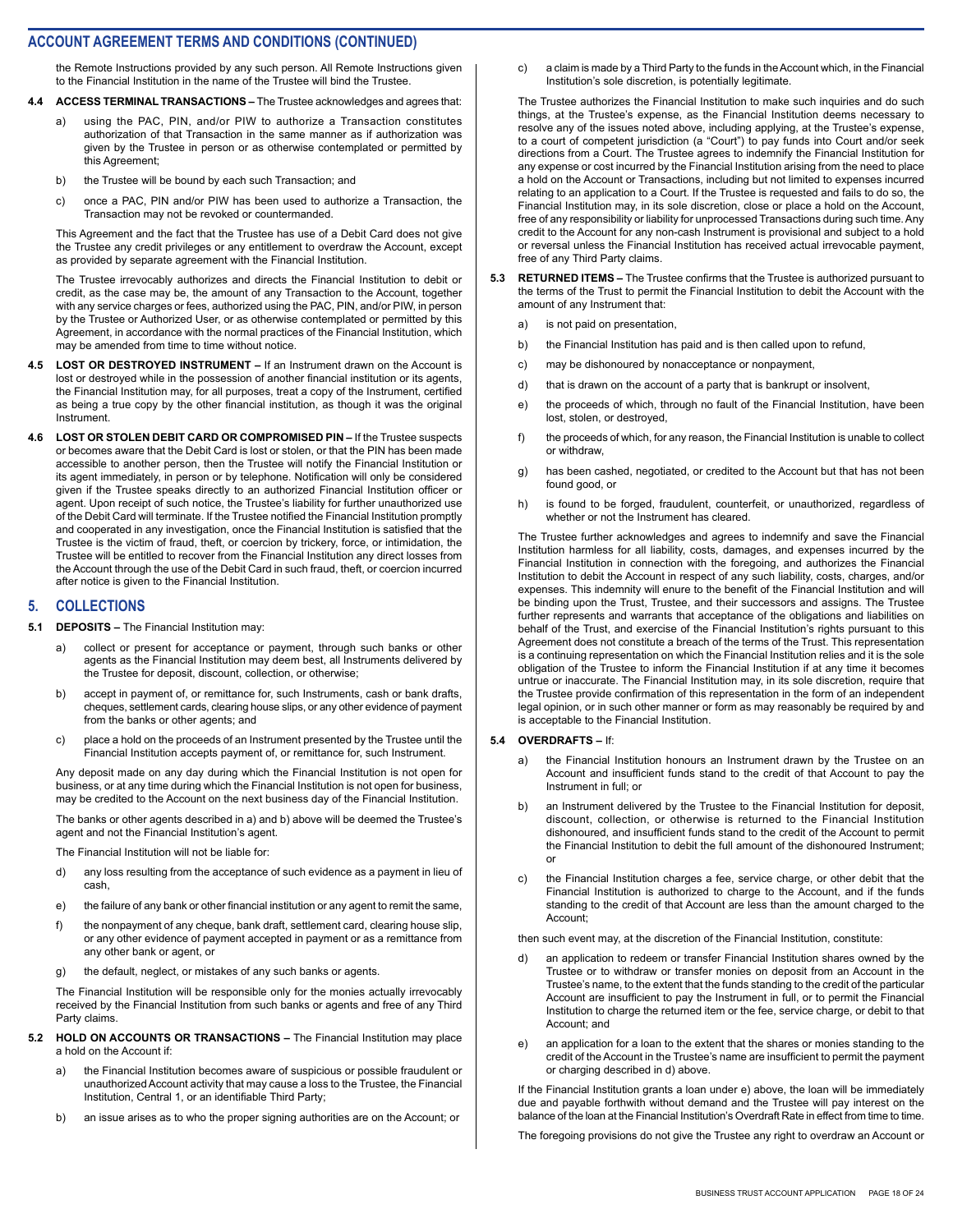to authorize or permit anything, including a PAD or a Transaction authorized through a Debit Card, that would result in a negative balance in the Account. The Trustee agrees to indemnify the Financial Institution under article 7.3, Indemnity, e).

#### **6. ACCOUNT SECURITY AND RISK**

- **6.1 TRUSTEE RIGHTS FOR INNOCENT BREACH** Subject to the provisions of this Agreement:
	- a) if the Authorized User did not reveal the PAC, PIN, and/or PIW to any other person, other than authorized Financial Institution agents or officers when required by the Financial Institution, or write it down or otherwise record it, and changed the PAC, PIN, and/or PIW when required by this Agreement, the Trustee will not be liable for any unauthorized use that occurs after the Financial Institution has received written notice from the Trustee that the PAC, PIN, and/or PIW may have become known to someone other than the Authorized User. The Financial Institution will not be considered to have received written notice until the Financial Institution gives the Trustee written acknowledgement of receipt of such notice; and
	- b) the Financial Institution will not otherwise be liable for any damages or other liabilities that the Trustee may incur by reason of the Financial Institution acting, or failing to act, on Remote Instructions given in the name of the Trustee, whether or not the Trustee or the Authorized User actually gave the Remote Instructions. The Financial Institution will not be liable for any damages or other liabilities that the Trustee may incur by reason of the Financial Institution acting, or failing to act, on no statement requests made in the name of the Trustee, whether or not the Trustee or the Authorized User actually gave the no statement request by Remote Instructions.
- **6.2 FRAUD PREVENTION AND DETECTION** The Trustee agrees to maintain appropriate security controls and procedures to prevent and detect thefts of Instruments, or losses due to fraud or forgery involving Instruments, or fraudulent or unauthorized Transactions.

The Trustee further agrees to diligently supervise and monitor the conduct and work of all agents and employees having any role in the preparation of the Trustee's Instruments, the Trustee's reconciliation of the statement of account for the Account, or other banking functions.

- **6.3 PROCEDURES FOR ADDRESSING UNAUTHORIZED TRANSACTIONS AND OTHER TRANSACTION PROBLEMS –** In the event of a problem with a Transaction or an unauthorized Transaction, the Trustee will report the issue immediately to the Financial Institution. The Financial Institution will investigate and respond to the issue on a timely basis. The Financial Institution will not unreasonably restrict the Trustee from the use of the Account subject to dispute, as long as it is reasonably evident that the Trustee or the Authorized User(s) did not cause or contribute to the problem or unauthorized Transaction, has fully cooperated with the investigation, and has complied with this Agreement. The Financial Institution will respond to reports of a problem or unauthorized Transaction within 10 business days and will, within a reasonable period of time thereafter, indicate what reimbursement, if any, will be made for any loss incurred by the Trustee. Reimbursement will be made for losses from a problem or unauthorized Transaction in this time frame provided that the Trustee has complied with this Agreement and on the balance of probabilities it is shown that the Trustee or the Authorized User(s) took all reasonable and required steps to:
	- a) protect the confidentiality of the PAC,PIN, and/or PIW as required by this Agreement;
	- b) use security safeguards to protect against and detect loss, theft, and unauthorized access as required by this Agreement; and
	- c) act immediately, upon receiving a Notification of, or becoming aware of, an unauthorized Transaction, to mitigate against further loss and report the issue to the Financial Institution.
- **6.4 DEBIT CARD CODE OF PRACTICE** This Agreement is drafted with due regard to the Canadian Code of Practice for Consumer Debit Card Services, a copy of which is available from the Financial Institution on request.

If the Trustee is not satisfied with the Financial Institution's response, the Financial Institution will provide the Trustee, upon request, with a written account of its investigation and the reason for its findings. If the Trustee is not satisfied, the issue will be referred for mediation to either a Financial Institution system dispute resolution service, or if no such service is available, to an external mediator if agreed between the Trustee and the Financial Institution. Neither the Financial Institution nor the Trustee will have the right to start court action until 30 days have passed since the problem was first raised with the Financial Institution.

Any dispute related to goods or services supplied in a Point-of-Sale Transaction is strictly between the Trustee and the Merchant, and the Trustee will raise no defence or claim against the Financial Institution.

**6.5 ACCESS TERMINAL SECURITY –** If Direct Services are made available through the Internet or a telephone service provider, the Trustee acknowledges that, although the Financial Institution uses security safeguards to protect against loss, theft, and unauthorized access, because of the nature of data transmission, security is not guaranteed and information is transmitted at the risk of the Trustee. The Trustee acknowledges and shall ensure that any private Access Terminal used by an Authorized User to access Direct Services is auto-locked by a password to prevent unauthorized use of the Access Terminal, has a current anti-Contaminant program and a firewall,

and that it is the Trustee's responsibility to reduce the risk of Contaminants or online attacks and to comply with this provision. The Trustee further acknowledges that to reduce the risk of unauthorized access to the Account through the Access Terminal, the Authorized User will sign out of Direct Services and, where applicable, close the browser when finished using it. The Trustee further acknowledges that using public or shared computers and Access Terminals, or using Access Terminals in a public place or through an open WiFi or shared Bluetooth portal, to access Direct Services increases the risk of unauthorized access to the Account, and will take all reasonable precautions to avoid such use or inadvertent disclosure of the PAC, PIN, and/or PIW.

**6.6 PAC, PIN, AND PIW CONFIDENTIALITY –** The Financial Institution can assign and/or require the Trustee to select and use a PAC, PIN, and/or PIW in connection with this Agreement. The Trustee agrees to ensure that the Authorized User(s) keep the PAC, PIN, and PIW confidential and will only reveal them to authorized Financial Institution agents or officers when required by the Financial Institution. The Trustee agrees to ensure that the Authorized User(s) will not record the PAC, PIN, or PIW in any format or medium. The Trustee can change the PAC, PIN, or PIW at any time. The Trustee will advise the Authorized User(s) that the Authorized User(s) may, by notice in writing to the Financial Institution, change the PAC, PIN, or PIW at any time. The Trustee agrees to ensure that the Authorized User(s) change(s) the PAC, PIN, or PIW if and when required by the Financial Institution. The Trustee acknowledges that the PAC, PIN, and/or PIW must be changed if there is a change in the Authorized Users on the Account.

The Trustee is responsible for all use of the PAC, PIN, and/or PIW and for all Transactions on the Account.

The Trustee acknowledges that the Financial Institution may, from time to time, implement additional security measures, and the Trustee will comply with all instructions and procedures issued by the Financial Institution in respect of such security measures. The Trustee is aware of the risks of unsolicited email, telephone calls, and text message transmissions from persons purporting to be representatives of the Financial Institution. The Trustee agrees not to respond to such unsolicited communications and will only initiate communications with the Financial Institution either through the Financial Institution's Internet banking website or through the Financial Institution's published contact information as shown on the Financial Institution's website.

If the Authorized User discloses the PAC to a Third Party, and if the Financial Institution becomes aware of such disclosure, the Financial Institution may, in its sole discretion, waive the confidentiality requirements described in this article 6.6, PAC, PIN, and PIW Confidentiality, but only if such disclosure is for a reputable personal financial management service similar to that described in article 3.9, Personal Financial Management. Notwithstanding any such waiver, the Trustee acknowledges and agrees that the Trustee remains responsible for all use of the PAC by the Third Party.

- **6.7 EXCLUSION OF FINANCIAL INSTITUTION RESPONSIBILITY** The Financial Institution is not responsible for any loss or damage suffered or incurred by the Trust or the Trustee except to the extent caused by the gross negligence or intentional or willful misconduct of the Financial Institution, and in any such case the Financial Institution will not be liable for any indirect, special, consequential, or exemplary damages (including, but not limited to, loss of profits) regardless of the cause of action and even if the Financial Institution has been advised of the possibility of such damages. In no event will the Financial Institution be liable for any cost, loss, or damage (whether direct, indirect, special, or consequential) suffered by the Trustee that is caused by:
	- a) the actions of, or any failure to act by, the Trustee, or any Third Party (and no Third Party will be considered to be acting as an agent for the Financial Institution unless expressly authorized to do so);
	- b) the inaccuracies in, or inadequacies of, any information provided by the Trustee to the Financial Institution including, but not limited to, any failed, duplicative, or erroneous transmission of Remote Instructions;
	- c) the failure by the Financial Institution to perform or fulfill any of its obligations to the Trust or the Trustee due to any cause beyond the Financial Institution's control; or
	- d) forged, unauthorized, or fraudulent use of services, or forged, unauthorized, or fraudulent instructions or Instruments, or material alteration to an instruction, including Remote Instructions.
- **6.8 RISKS AND DUTIES** Except for loss caused exclusively by the Financial Institution's gross negligence or intentional or wilful misconduct, and subject to the limitations of liability in this Agreement, the Trustee assumes all risk of loss due to the use of the Account, including, without limitation, the risk of Third Party fraud. The Trustee further agrees that it will notify the Financial Institution immediately
	- a) of any suspected or actual misuse or unauthorized use of the PAC, PIN, and/or PIW; or
	- b) if the PAC, PIN, and/or PIW becomes known to anyone other than the Authorized User(s); and.
	- c) if the Trustee receives Notification of any Transaction affecting the Account that alerts the Trustee of Account activity that was not authorized by them.

The Trustee or the Authorized User, as applicable, will change the PAC, PIN, and/or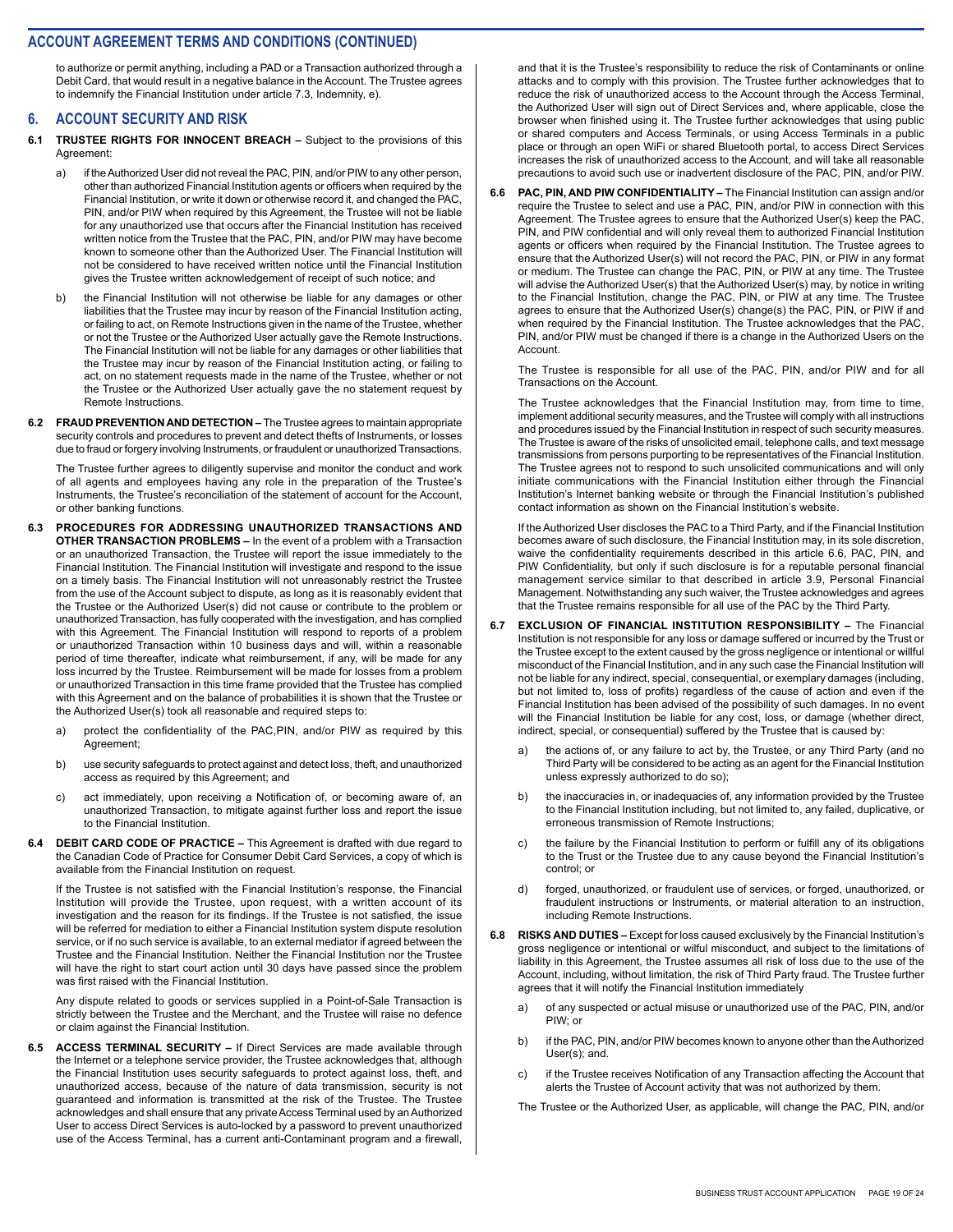PIW if either of the notification requirements above in a) or b) arises.

The notification requirement above in b) does not apply if the Authorized User has disclosed the PAC to a Third Party for a personal financial management service similar to that described in article 3.9, Personal Financial Management.

The Trustee acknowledges that the Trustee is responsible for all use made of the PAC, PIN, and/or PIW and that the Financial Institution is not liable for the Trustee's failure to comply with any part of this Agreement. The Trustee is liable for all authorized and unauthorized use, including all Transactions. The Trustee is also liable for all fraudulent or worthless deposits made into the Account. Without limiting the generality of the foregoing, the Trustee expressly acknowledges and agrees that the Trustee shall be bound by and liable for any use of the PAC, PIN, and/or PIW by a member of the Trustee's household, an Authorized User, or a member of an Authorized User's household.

The Financial Institution will not be liable to the Trustee for any action or failure to act of a Merchant or refusal by a Merchant to honour the Debit Card, whether or not such failure or refusal is the result of any error or malfunction of a device used to authorize the use of the Debit Card for a Point-of-Sale Transaction.

Except for direct losses, subject to the restrictions in this Agreement, resulting from circumstances beyond the Trustee's control such as technical problems and unauthorized use of the Debit Card and PIN, the Financial Institution will not be liable for any loss, damage, or injury arising from the use of ATMs or Point-of-Sale terminals or from any mechanical or operational failure of any such devices, and the Trustee releases the Financial Institution from liability for any such loss, damage, or injury. In the event of alteration of the Account balance due to technical problems, card issuer errors, and system malfunctions, the Trustee will be liable only to the extent of any benefit the Trustee has received, and will be entitled to recover from the Financial Institution any direct losses the Trustee may have suffered.

The Trustee will instruct the Authorized User(s) not to use their Debit Card and PIN for any unlawful purpose, including the purchase of goods and services prohibited by local law applicable in the Trustee's jurisdiction.

The Trustee is liable for all transfers to linked accounts. The Trustee bears all risk for all such Transactions.

Where the Trustee knows of facts that give rise or ought to give rise to suspicion that any Transactions, instructions in respect of the Account, or Instruments deposited to the Account are fraudulent, unauthorized, counterfeit, or induced through or in any way tainted by fraud or unlawful conduct, or otherwise likely to be returned to the Financial Institution or found invalid for any reason, the Trustee has a duty to make reasonable inquiries of proper parties into such Transactions, instructions, or Instruments, as the case may be, to determine whether they are valid authorized Transactions, instructions, or Instruments, as the case may be, before negotiating or, alternatively, accessing any funds derived from such Transactions, instructions, or Instruments, and to disclose to the Financial Institution, the Trustee's suspicion and the facts upon which the Trustee's suspicion is based ("Suspicious Circumstances").

The Financial Institution may, in its sole discretion, investigate any Suspicious Circumstances disclosed by the Trustee, but the Financial Institution does not owe the Trustee any obligation to undertake its own investigation of Suspicious Circumstances. The Financial Institution may place a hold on all or some of the Accounts pending investigation of any improper use of any Account. Any hold imposed by the Financial Institution pursuant to any of the terms of this Agreement, or investigation undertaken by the Financial Institution, is imposed or undertaken by the Financial Institution at the Financial Institution's sole discretion and for the Financial Institution's sole benefit.

Release of a hold by the Financial Institution is not a confirmation that a Transaction, instruction, or Instrument is in fact good and may not be relied upon as such by the Trustee. If, to the satisfaction of the Financial Institution, any improper use is established, the Financial Institution can withdraw or suspend operation of the Account without notice.

Any monies or Instruments placed in an envelope or deposit bag and placed by an Authorized User in the night depository will be at the Trustee's risk until the monies or Instruments are actually entered or recorded as a deposit to the credit of the Account. The Financial Institution is not responsible for or under any obligation to account for any lost or destroyed monies or Instruments which an Authorized User may place in the night depository, even if the loss or destruction is the result of the Financial Institution's negligence or that of the authorized Financial Institution officers.

The Trustee acknowledges that the Trustee bears all risks related to the use of Facsimile Signatures.

**6.9 FINANCIAL INSTITUTION RECORDS –** The Financial Institution's records of all Transactions will be deemed to be correct and will be conclusive and binding on the Trustee. All Transactions will appear on the regular statement of account for the Account.

If the Trustee believes or suspects that the records of the Financial Institution contain an error or omission, or reflect unauthorized Account activity, the Trustee must give immediate written notice to the Financial Institution, and in any event, must do so within the time provided in this Agreement.

A copy of any fax or email message or other Remote Instructions or the Financial Institution's notes of any Remote Instructions given by telephone may be entered into evidence in any court proceedings as if it were an original document signed on behalf of the Trustee. The Trustee will not object to the admission of the Financial Institution's

or Central 1's records as evidence in any legal proceeding on the grounds that such records are not originals, are not in writing, are hearsay, or are documents containing information extracted from a computer, and all such records will be conclusive evidence of the Remote Instructions in the absence of documentary recorded evidence to the contrary.

In the absence of evidence to the contrary, the records of the Financial Institution are conclusive for all purposes, including litigation, in respect of any other matter or thing relating to the state of the Accounts between the Trustee and the Financial Institution in respect of any Transaction.

**6.10 LIABILITY FOR ERRORS AND OMISSIONS – I**f the Financial Institution makes an error or omission in recording or processing any Transaction, the Financial Institution is only liable for the amount of the error or omission if the Trustee has not caused or contributed to the error or omission in any way, has complied with this Agreement, has given written notice to the Financial Institution within the time provided in this Agreement, and to the extent the liability is not otherwise excluded by this Agreement.

If the Trustee has given such notice, the Financial Institution's maximum liability is limited to the amount of the error or omission. In no event will the Financial Institution be liable for any delay, inconvenience, cost, loss, or damage (whether direct, special, indirect, exemplary, or consequential) whatsoever caused by, or arising from, any such error or omission.

#### **7. THIRD PARTIES**

- **7.1 LINKS** If Direct Services are made available through the Internet, the Financial Institution's website may provide links to other websites, including those of Third Parties who may also provide services to the Trustee. The Trustee acknowledges that all those other websites and Third Party services are independent from the Financial Institution's and may be subject to separate agreements that govern their use. The Financial Institution and Central 1 have no liability for those other websites or their contents or the use of Third Party services. Links are provided for convenience only, and the Trustee assumes all risk resulting from accessing or using such other websites or Third Party services.
- **7.2 SERVICES** The Financial Institution and Central 1 may, from time to time, make services provided by Third Parties available through Direct Services or the Financial Institution's website. The Trustee acknowledges and agrees that:
	- the Financial Institution and Central 1 make the services of Third Parties available through Direct Services or the Financial Institution's website for the convenience of the Trustee. The services are provided by the Third Party, not the Financial Institution or Central 1. The Trustee's relationship with the Third Party shall be a separate relationship, independent of the relationship between the Trustee and the Financial Institution and Central 1, and such a relationship is outside the control of the Financial Institution and Central 1;
	- b) the Financial Institution and Central 1 make no representation or warranty to the Trustee with respect to any services provided by a Third Party even though those services may be accessed by the Trustee through Direct Services or the Financial Institution's website;
	- c) the Trustee assumes all risks associated with accessing or using the services of Third Parties;
	- d) the Financial Institution and Central 1 have no responsibility or liability to the Trustee in respect of services provided by a Third Party;
	- e) any dispute that relates to services provided by a Third Party is strictly between the Trustee and the Third Party, and the Trustee will raise no defence or claim against the Financial Institution and/or Central 1; and
	- f) the *Proceeds of Crime (Money Laundering) and Terrorist Financing Act and Regulations* may apply to the services provided by Third Parties and that the Third Parties may, from time to time, adopt policies and procedures to address the reporting, record-keeping, client identification, and ongoing monitoring requirements of that legislation.
- **7.3 INDEMNITY** The Trustee agrees to indemnify and hold the Financial Institution and its service providers and Central 1 and all of their connected parties, including, without limitation, their respective agents, directors, officers, employees, affiliates, and licensees (collectively, the "Indemnified Parties") harmless from and against any and all liabilities and costs, including, without limitation, reasonable legal fees and expenses incurred by the Indemnified Parties in connection with any claim or demand arising out of or connected to the Trustee's use of the Account. The Trustee must assist and cooperate as fully as reasonably required by the Indemnified Parties in the defence of any such claim or demand. The disclaimers, liability exclusions, liability limitations, and indemnity provisions in this Agreement survive indefinitely after the termination of this Agreement and apply to the extent permitted by law. Without limiting the foregoing, the Trustee will indemnify and save the Indemnified Parties harmless from and against all liability, costs, loss, expenses, and damages, including direct, indirect, and consequential, incurred by the Indemnified Parties as a result of:
	- a) the Financial Institution treating a Facsimile Signature of an Authorized User and/or Authorized Signatory as an original and genuine signature,
	- b) any of the Indemnified Parties making the Account available to the Trustee,
	- c) any of the Indemnified Parties acting upon, or refusing to act upon, Remote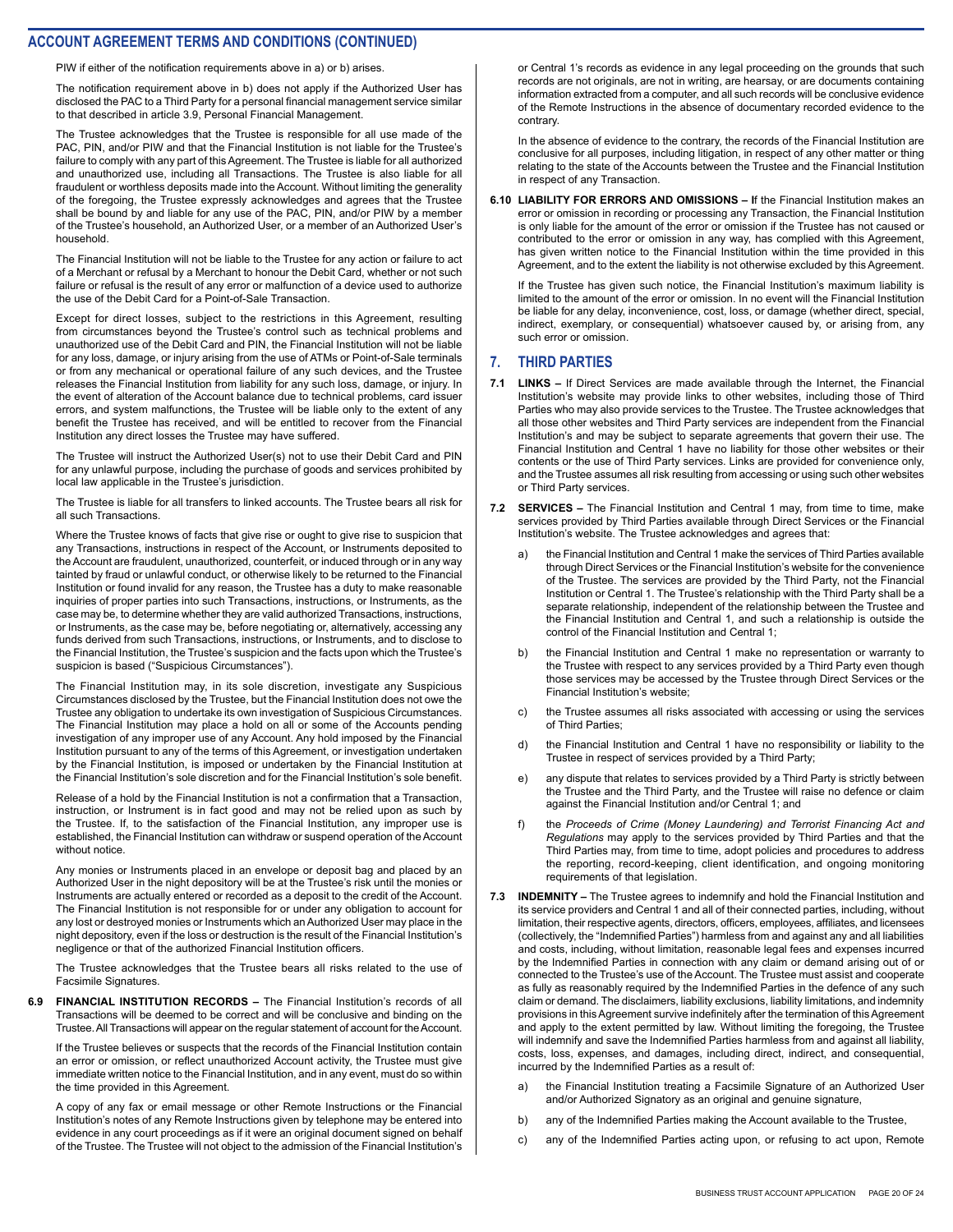Instructions,

- d) any of the Indemnified Parties acting upon, or refusing to act upon, no statement requests made by the Trustee,
- e) any Transaction that results in a negative balance in the Account,
- f) the consequences of any Transaction authorized by the Trustee, or
- g) any claims arising out of allegations that the Account has not been operated in compliance with the terms of the Trust, or any alleged receipt of funds by the Financial Institution from the Trustee, the Trust, or otherwise into the Account in breach of trust.

This indemnity will enure to the benefit of the Indemnified Parties and will be binding upon the Trustee and the Trustee's successors and assigns and shall survive the termination of this Agreement for any act or omission prior to termination as gives rise to an indemnified claim, even if notice is received after termination.

#### **8. ACCOUNT RECORDS**

- **8.1 PAPER STATEMENTS** Unless the Trustee requests the Financial Institution to hold the Trustee's statement of account for the Account for pick up by the Trustee, or appoints in writing an agent to pick up the statement of account for the Account, or consents to the statement of account for the Account being made available electronically, or requests no statement of account for the Account to be sent by the Financial Institution, the Financial Institution will mail such statement of account for the Account to the Trustee at the address the Trustee last gave in writing. It is the Trustee's responsibility to notify the Financial Institution immediately of any change in the Trustee's address.
- **8.2 NO PAPER STATEMENT ACKNOWLEDGEMENT** If, at the request of the Trustee, the Financial Institution agrees to cease printing and mailing statements of account for the Account to the Trustee, the Trustee acknowledges and agrees that the Trustee will be responsible to obtain (whether from the Financial Institution or using Direct Services) and review, after the end of each calendar month, a statement of account for the Account.
- **8.3 COMPLIANCE WITH NOTIFICATION DATE** The Trustee will be responsible to obtain (whether from the Financial Institution or using Direct Services) and review, after the end of each calendar month, a statement of the activity in the Account, and will, by the end of the following calendar month (the "Notification Date"), notify the Financial Institution of any errors, irregularities, omissions, or unauthorized Transactions of any type in that account record or in any Instruments or other items, or of any forgeries, fraudulent, or unauthorized Transactions of any type, and any debits wrongly made to the Account.

Notwithstanding any other provision of this Agreement, after the Notification Date (except as to any errors, irregularities, omissions, or unauthorized Transactions of any type of which the Trustee has notified the Financial Institution in writing on or before the Notification Date), the Trustee agrees that:

- a) the amount of the balances shown on the last day of the calendar month is correct and binding on the Trustee subject to the right of the Financial Institution to make reversals in accordance with this Agreement;
- b) all amounts charged to the Account are valid;
- c) the Trustee is not entitled to be credited with any amount not shown on the statement of account for the Account for that calendar month;
- d) the Trustee has verified the validity of any Instruments and instructions; and
- e) the use of any service shown is correct.
- **8.4 TRUSTEE ACKNOWLEDGEMENT** The Trustee acknowledges that:
	- a) notwithstanding that an Instrument may be provisionally posted to the Account, it is not considered processed until it has been honoured and irrevocably collected by the Financial Institution and the time for return by any process of law has expired. The credit represented by an Instrument that is not honoured and collected, or is charged back or tainted by fraud, may be reversed from the Account notwithstanding any provisional posting. The statement of account for the Account will be modified accordingly; and
	- b) notwithstanding that a deposit or other credit may be provisionally posted to the Account, it is not considered processed until it has been verified and accepted by the Financial Institution. A deposit or other credit that is not verified and accepted may be reversed from the Account notwithstanding any provisional posting. The statement of account for the Account will be modified accordingly.
- **8.5 PAD REIMBURSEMENT** Despite article 8.3, Compliance with Notification Date, if the Trustee has authorized PADs to be issued against any of the Accounts, the Trustee acknowledges that the Rules provide that, under specified conditions, claims for reimbursement of PADs may be made and:
	- a) where the purpose of the PAD was for payment of consumer goods and services, the time period for making such a claim is 90 calendar days from the date of debiting; and
	- b) where the purpose of the PAD was for payment of goods and services related to commercial activities of the Trustee, the time period for making such a claim is 10 business days from the date of debiting.

Claims must be made in writing to the Financial Institution within the specified time period and in compliance with the Rules, as amended from time to time.

The Trustee further acknowledges that:

- c) the Trustee may not receive the statement of account for the Account before the 10 business-day period expires and the Financial Institution is not obliged to otherwise notify the Trustee of PADs debited to the Account; and
- d) after the 10 business-day period expires, and whether or not the Trustee has been notified of the PAD being debited to the Account, the Trustee must resolve any dispute directly with the payee – the Financial Institution will not be required to reimburse the Trustee for the amount of such PAD, notwithstanding any other provision of this Agreement.

The Trustee is responsible for PADs authorized by it, and agrees:

- e) to release and discharge the Financial Institution from any and all claims and demands (except claims for reimbursement made within the 10 business-day period) in respect of PADs issued against the Account; and
- f) to indemnify and save the Financial Institution harmless, from and against, all liability, cost, damages, and expenses incurred by the Financial Institution in connection therewith. The above indemnity enures to the benefit of the Financial Institution and will be binding upon the Trustee and the Trustee's successors and assigns.
- **8.6 ACCOUNT STATEMENTS AND TRANSACTION VERIFICATION** The Trustee shall be deemed to have received a statement of account for the Account each time the Trustee uses Direct Services and each time the Trustee obtains an Account balance through any ATM or Access Terminal or conducts a Point-of-Sale Transaction. The Trustee shall also be deemed to have received and reviewed a statement of account for the Account at least monthly no later than the 21<sup>st</sup> day of the month following the preceding month, whether actually issued by the Financial Institution or whether the Trustee actually receives one or not.

The Trustee agrees to examine every statement of account for the Account as soon as the Trustee receives it or is deemed to have received it. The Trustee shall immediately, and in any event no later than 30 days after receiving or being deemed to have received a statement of account for the Account, give notice to the Financial Institution of any errors, omissions, or irregularities, including any fraud or unauthorized activity, included in or preceding each such statement of account for the Account. Unless objected to in writing within 30 days of the date on which the statement of account for the Account is received or is deemed to have been received by the Trustee, the Trustee agrees that the Financial Institution's records are conclusive evidence of the Trustee's dealings with the Financial Institution regarding the Trustee's Account and are correct, complete, authorized, and binding upon the Trustee, and the Financial Institution will be released from all responsibility for Account activity preceding the statement of account for the Account.

After the expiration of the 30-day period (except for errors or irregularities identified by notice in writing to the Financial Institution before the 30 days expire) the Trustee may not claim for any purpose that any entry on the statement of account for the Account is incorrect and will have no claim against the Financial Institution for reimbursement relating to any entry, even if the entry is unauthorized or fraudulent or is based upon an Instrument or instruction that is forged, unauthorized, or fraudulent.

Nothing in this article limits in any way the rights of the Financial Institution under this Agreement including, without limitation, the rights of the Financial Institution under article 2.9, Noting or Protesting, article 5.1, Deposits, and article 5.3, Returned Items.

**8.7 RECORDS AND CHEQUE IMAGING –** The Financial Institution will determine, in its sole discretion, whether Instruments and other items will be returned to the Trustee with the statement of account for the Account.

If the Financial Institution implements an imaging program, the Financial Institution will determine, in its sole discretion, whether copies of images of Instruments and other items will be provided for the statement of account for the Account. The Trustee acknowledges that copies of images of Instruments and other items may be provided before the Financial Institution has determined whether the Instrument or other item will be honoured or accepted and agrees that copies of images of Instruments and other items are made available by the Financial Institution as a service to the Trustee and that the provision of copies of images of Instruments and other items does not mean that the Transaction has been processed or in any way oblige the Financial Institution to honour or accept the Instrument or other item.

The Trustee acknowledges that if the Financial Institution adopts an imaging program, the physical Instruments and other items may be destroyed. If the Financial Institution has implemented an imaging program and determines not to include copies of images of Instruments and other items with the statement of account for the Account, the Financial Institution will ensure that copies of images can be made available to the Trustee upon request for at least 5 years following the date of the statement of account for the Account on which the Instrument or other item appears, subject to payment of the service charges established by the Financial Institution from time to time.

**8.8 VIEWING DOCUMENTS –** The Financial Institution may, in connection with Direct Services, permit the Authorized User to view and print images of documents. The Trustee acknowledges and agrees that such images are made available by the Financial Institution as a service to the Trustee and the provision of such images does not in any way oblige the Financial Institution to permit the Authorized User to view and print images of documents.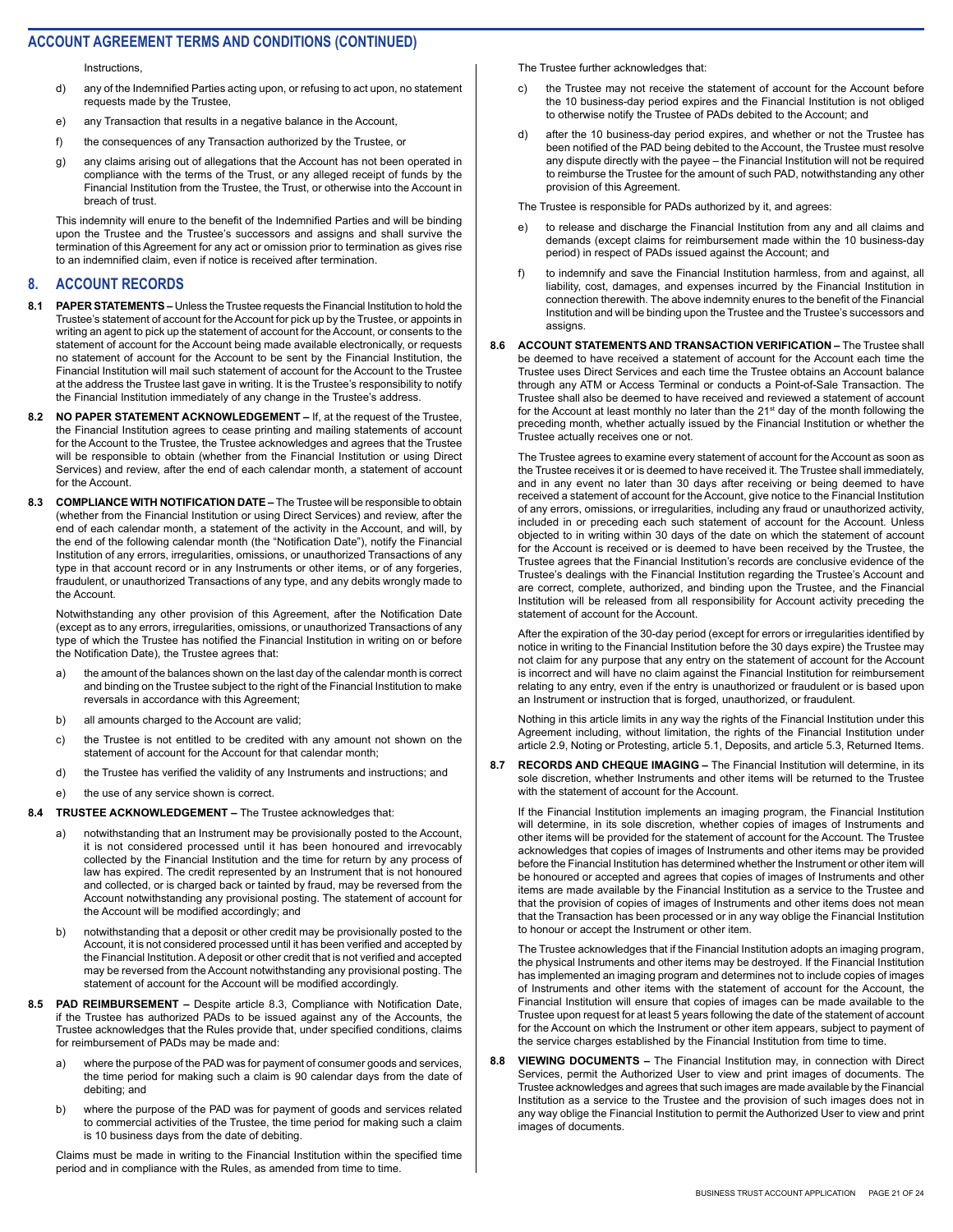#### **9. OPERATION OF THE ACCOUNT**

- **9.1 OPERATION OF TRUST ACCOUNTS** The Trustee acknowledges that the Financial Institution is not acting as a Trustee for any of the Accounts. The Trustee further acknowledges that the Financial Institution is not required to recognize funds being held upon the Trust and is not required to supervise the operation of any Trust Account to ensure that it is operated in compliance with the provisions of the Trust, whether or not the Financial Institution has notice of the specific provisions governing the Trust. Each Account that is or is purported to be subject to the Trust will be operated by the Financial Institution pursuant to the terms of this Agreement.
- **9.2 WAIVER OF CLAIMS BY BENEFICIARY** If a person constituting the Trustee is a Beneficiary, then that person hereby irrevocably waives any and all claims that such person may now or at any time in the future have against the Financial Institution in connection with
	- a) a breach of trust by any other person constituting a Trustee; and
	- b) the Accounts not being operated in compliance with the provisions of the Trust.
- **9.3 MODIFICATION OF AGREEMENT** The Financial Institution may, in its sole discretion, amend the terms and conditions of this Agreement as it relates to the Trustee's future use of the Account from time to time, for any reason, without any liability to the Trustee or any other person. The Financial Institution may provide notice of a change to this Agreement by sending notice to the Trustee's last known Notice Contact Information, by posting notice at the Financial Institution's premises, by personal delivery, or by any other means the Financial Institution, acting reasonably, considers appropriate to bring the modification to the attention of the Trustee. The Trustee is responsible for regularly reviewing the terms and conditions of this Agreement. If the Trustee uses the Account after the effective date of an amendment to this Agreement, it will mean that the Trustee agrees to the amendment and adopts and is bound by the newer version of this Agreement. The Trustee may not change, supplement, or amend this Agreement by any means.
- **9.4 TERMINATION** This Agreement may be terminated by either the Financial Institution or the Trustee on not less than 1 business day's prior written notice.

The Trustee shall not, and shall ensure that each Authorized User does not:

- a) use the Account and/or Third Party services for an illegal, fraudulent, or defamatory purpose, and agrees not to use the Account for a purpose contrary to the terms or purposes of the Trust; and
- b) take steps, or cause, or permit anything to be done that could undermine the security or integrity of the Account and/or Third Party services (including activities that threaten to harm or cause harm to any other participant in the provision, utilization, or support of the Account and/or Third Party services).

In the event of a breach of the provisions of a) or b), the Account or any service provided by a Third Party may be suspended or terminated.

Notwithstanding the above, the Trustee acknowledges and agrees that the Financial Institution may, in its sole discretion, at any time or for any reason, restrict, suspend, or terminate the Trustee's Account privileges on not less than 1 business day's prior written notice. The Trustee acknowledges and agrees to indemnify and save harmless the Financial Institution from and against any and all damages, costs, expenses, and liability arising or incurred by the Financial Institution as a result of any use of the Account by an Authorized User that:

- c) is inconsistent with a restriction imposed on the use of the Account by the Financial Institution and communicated to the Trustee, or
- d) takes place following the suspension or termination of service privileges by the Financial Institution.

The Trustee will immediately return all Debit Cards issued to it or to the Authorized User(s) upon:

- e) ceasing to be a member of the Financial Institution,
- f) termination of this Agreement,
- g) termination of Debit Card privileges, or
- h) otherwise upon request by the Financial Institution.

The Trustee will be responsible for paying all legal fees and expenses (on a solicitor and own client basis) incurred by the Financial Institution in terminating the Account.

The Trustee's insolvency, bankruptcy, dissolution, or death will constitute an automatic revocation of the privileges associated with the Account.

If the Financial Institution gives the Trustee notice of termination, the Trustee will immediately cease using the Night Deposit Service, return all access keys, and reimburse the Financial Institution for any loss or damage to the keys or other facilities provided by the Financial Institution.

Any notice of termination shall not release the Trustee from any obligations under this Agreement prior to its termination.

**9.5 NOTICES –** Any notice required or permitted to be given to the Financial Institution in connection with this Agreement must be in writing and must be addressed and delivered to the Financial Institution at the address or fax number set forth in the Account Documentation. Any notice required or permitted to be given to the Trustee in connection with this Agreement may be given to the Trustee by delivering a written notice to the last known Notice Contact Information, or, except as to confidential financial information specific to the Trustee, by posting notice at the Financial Institution's premises or on the Financial Institution's website, or by any other means the Financial Institution, acting reasonably, considers appropriate to bring the notice to the attention of the Trustee.

- **9.6 ELECTRONIC EXECUTION** This Agreement may be executed electronically. Use of the Account shall be deemed to be acceptance of these terms and conditions as of the date of first use, or in the case of a modification of this Agreement, acceptance of the modified terms and conditions.
- **9.7 PROCEEDS OF CRIME LEGISLATION** The Trustee acknowledges that the *Proceeds of Crime (Money Laundering) and Terrorist Financing Act and Regulations* apply to the operation of the Account and that the Financial Institution will, from time to time, adopt policies and procedures to address the reporting, record-keeping, client identification, and ongoing monitoring requirements of that legislation. The Trustee agrees, and shall ensure that the Authorized User(s) agrees, to abide by and comply with all such laws and procedures.
- **9.8 OTHER CLAIMS ON THE ACCOUNT** If the Financial Institution receives notice of a possible claim against, or interest in, any of the Accounts under any court order, statutory demand, or under applicable family, domestic relations, matrimonial property, or similar legislation, a marriage agreement, or a separation agreement, the Financial Institution may refuse to permit the Trustee to have any dealings with any of the Accounts, even if funds stand to the credit in any such Account. The Financial Institution will not be liable for any loss or damage resulting from any refusal by the Financial Institution under this article.
- **9.9 APPLICABLE LAW** This Agreement is governed by the laws of the province of the Account, or if more than 1 Account, then the jurisdiction of incorporation of the Financial Institution and the federal laws of Canada applicable therein, excluding any rules of private international law or the conflict of laws which would lead to the application of any other laws.
- **9.10 ENUREMENT** This Agreement will take effect and continue for the benefit of and be binding upon each of the Financial Institution and the Trustee and their successors and assigns.
- **9.11 SEVERABILITY** This Agreement will be enforced to the fullest extent permitted by applicable law. If for any reason any provision of this Agreement is held to be invalid or unenforceable to any extent, then:
	- a) the offending portion of the provision shall be expunged and the remainder of such provision will be interpreted, construed, or reformed to the extent reasonably required to render the same valid, enforceable, and consistent with the original intent underlying such provision; and
	- b) such invalidity or unenforceability will not affect any other provision of this Agreement.
- **9.12 NO WAIVER** No waiver by the Financial Institution of any breach of or default under this Agreement shall be deemed to be a waiver of any preceding or subsequent breach or default. The Financial Institution may, without notice, require strict adherence to the terms and conditions of this Agreement, despite any prior indulgence granted to or acquiesced in by the Financial Institution.
- **9.13 CHOICE OF LANGUAGE** It is the express wish of the parties that this Agreement and any related documents be drawn up and if execution is required, to be executed in English. Les parties conviennent que la présente convention et tous les documents s'y rattachant soient rédigés et signés en anglais.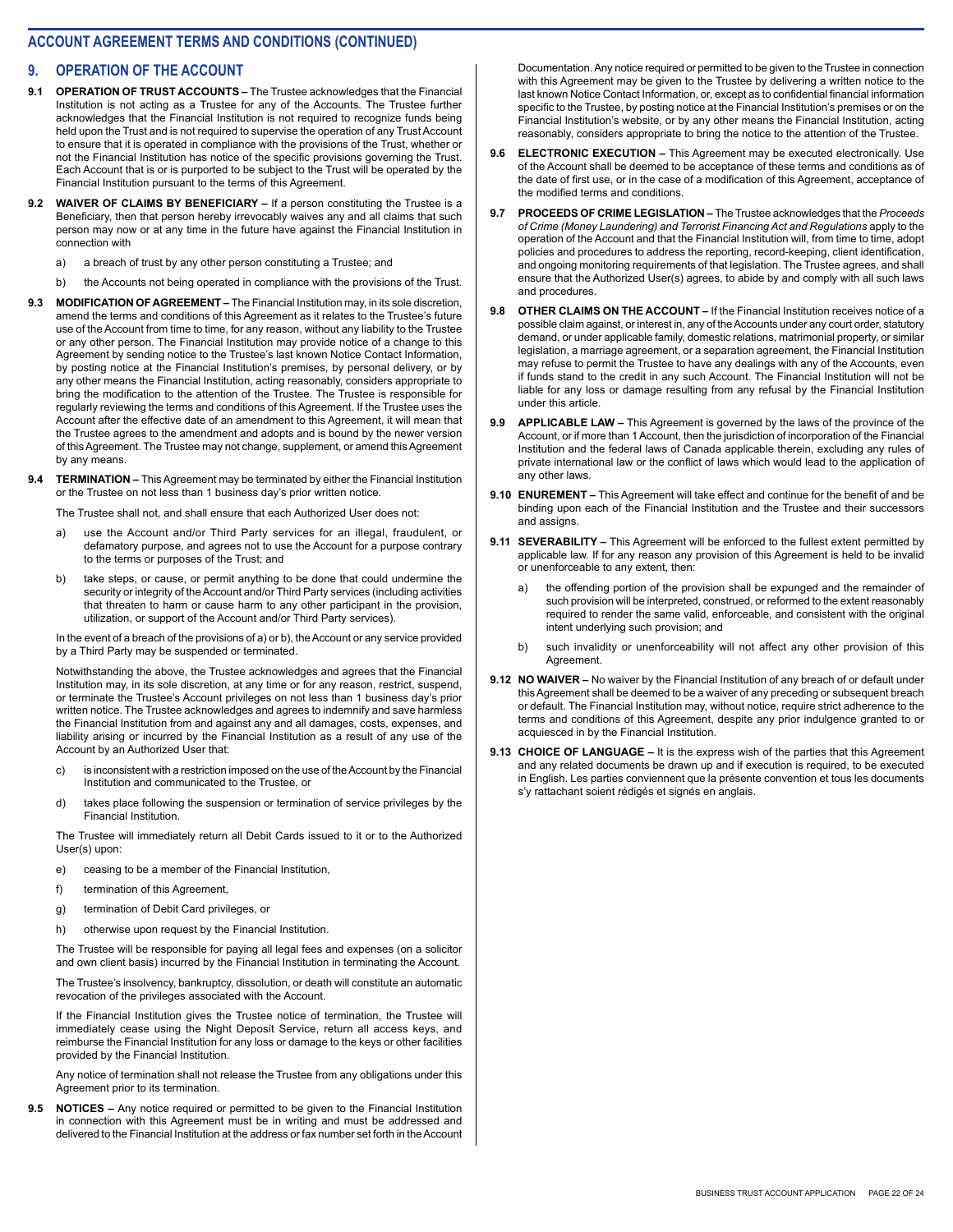#### **PFM SCHEDULE FOR CONSENT AND DISCLOSURE FOR PFM SERVICE ("PFM SPECIAL TERMS")**

1. ACCEPTANCE OF PFM SERVICE SPECIAL TERMS – The Trustee acknowledges, and shall ensure that the Authorized User acknowledges, their acceptance of these PFM Special Terms such that they form and are part of the Agreement. The Financial Institution does not offer Direct Services other than in accordance with these terms and conditions.

If there is more than one Trustee or Authorized User in respect of the Account, or multiple holders of the External Account, the Trustee expressly accepting these terms hereby warrants and represents to the Financial Institution that such Trustee has the lawful, express, and actual authority of all other Trustees and Authorized Users on the Account, or holders and Authorized Users of the External Account, and each of them:

- (i) to consent to the use of all and each of the Trustees' and Authorized Users' personal information for purposes of the provision and use of PFM Services; and
- (ii) to acknowledge, accept and agree to be bound by the terms of the Agreement and these PFM Special Terms, including Schedule I to the PFM Special Terms, so as to form a valid and binding agreement as between all of the Trustees and the Financial Institution.

The Trustee expressly accepting these terms does so on behalf of all of the Trustees and Authorized Users and understands that these representations and warranties, and acceptance of these terms, will be relied upon by the Financial Institution in providing PFM Services. The Trustee expressly accepting these terms understands that if these representations and warranties are untrue it may cause loss, harm and damage to the Financial Institution for which that Trustee is responsible. The Trustee expressly accepting these terms hereby agrees to indemnify and hold harmless the Financial Institution from any loss, damage, costs, including reasonable legal fees, claims or other harm that may be suffered as a result of the Financial Institution's reliance upon these representations and warranties.

- 2. PERSONAL FINANCIAL MANAGEMENT ACCOUNT LINKING CONSENT The Trustee understands, and shall ensure that the Authorized User understands, that the Personal Financial Management tool and account linking service, defined in the Agreement as the "PFM Service", is being offered through the Trustee's Financial Institution in coordination with Central 1 Credit Union ("Central 1") and by Yodlee Inc. ("Yodlee") and that it is an express requirement of Yodlee that if the Trustee or Authorized User wishes to subscribe, access, or use the PFM Service that the Trustee or Authorized User must consent to amendments and incorporation of certain terms to the Agreement with the Financial Institution as more particularly set forth in the Mandatory Provisions for Customer Agreement as set forth in the Schedule I below, (the "Mandatory Provisions"). The Trustee understands, and shall ensure that the Authorized User understands, that subscription to the PFM Service, whether by linking Accounts at the Financial Institution alone or with External Accounts at Third Party institutions will require that the Trustee or Authorized User share certain otherwise confidential and personal information to engage the PFM Service.
- 3. PFM DISCLOSURE OF ACCESS CODE AND CONFIDENTIAL INFORMATION TO LINKED ACCOUNTS The Trustee or Authorized User authorizes the Financial Institution, Central 1, and their respective agents, representatives, and service providers, (collectively referred to solely for purposes of this PFM Special Terms as the "F.I. Affiliates") as well as Yodlee, to collect, use, and disclose the Trustee's or Authorized User's personal information, including the Trustee's or Authorized User's personal access codes, in order to link the External Accounts to the Trustee's Account with the Financial Institution, and periodically access the External Accounts to update the Trustee's or Authorized User's personal information and to perform data analytics on all linked accounts to present information and reports to the Trustee or Authorized User and make available to the Trustee or Authorized User and the Trustee's Financial Institution, a personal financial management summary of all of the Trustee's or Authorized User's linked accounts and Transactions thereon. Notwithstanding the foregoing, this provision shall not be deemed to in any way diminish the Trustee's or Authorized User's duties and responsibilities to personally access and review the External Accounts and to otherwise comply with the agreements in place with Third Parties holding those External Accounts, nor shall any right of access to information granted by the Trustee or Authorized User pursuant to this Agreement create any obligation on the part of the Financial Institution, Central 1, or the PFM Service provider to monitor or warn the Trustee or Authorized User of any unusual or unauthorized account activity on any Account or any External Accounts. The Trustee understands, and shall ensure that the Authorized User understands, that the institutions holding the Trustee's or Authorized User's External Accounts may prohibit disclosure of the Trustee's or Authorized User's personal access codes, and that it is the Trustee's or Authorized User's responsibility to confirm that the Trustee's or Authorized User's personal access codes can be disclosed to Yodlee for the purpose of linking the External Accounts. This will not be confirmed by the Financial Institution, the F.I. Affiliates, or Yodlee.
- 4. PFM SERVICE DISCLAIMER The Trustee confirms, and shall ensure that the Authorized User confirms, that the Trustee or Authorized User is permitted to link the Trustee's or Authorized User's External Accounts, and the Trustee or Authorized User accepts all risk associated with the linking of the Trustee's Financial Institution Account to the Trustee's or Authorized User's External Accounts, including all risk associated with disclosure of the Trustee's or Authorized User's personal access codes. The Trustee agrees and acknowledges, and shall ensure that the Authorized User agrees and acknowledges, that the Financial Institution or any F.I. Affiliate is not responsible or liable for any loss, harm, or damage, of any kind, related to or arising from linking the Trustee's Financial Institution Account with the Trustee's or Authorized User's External Accounts, or arising from disclosure of the Trustee's or Authorized User's personal access codes for purposes of linking the Trustee's or Authorized User's External Accounts, to the extent permitted by law, subject to the Financial Institution or F.I. Affiliate being liable for the consequences of their own act and that of its representatives.
- **5. MARKETING CONSENT FOR PFM SERVICE** The Trustee understands, and shall ensure that the Authorized User understands, that if the Trustee or Authorized User has previously provided to the Financial Institution a marketing consent to receive promotional offers, then the Financial Institution, and its agents, representatives, and service providers will use the information from the Trustee's or Authorized User's linked accounts to provide promotional and marketing information to the Trustee or Authorized User.
- 6. UNSUBSCRIBE FROM PFM SERVICE The Trustee or Authorized User can withdraw the Trustee's or Authorized User's consent for the collection, use, and disclosure of the Trustee's or Authorized User's personal information at any time by contacting the Financial Institution using the contact information set out on the Business Member Application. If the Trustee or Authorized User withdraws the Trustee's or Authorized User's consent, the Financial Institution may no longer be able to provide certain services, including, but not necessarily limited to PFM Services. The Trustee understands, and shall ensure that the Authorized User understands, that certain additional integrated services offered by the Financial Institution may no longer be available.
- **7. ASSET/LIABILITY CONSENT** The Trustee understands, and shall ensure that the Authorized User understands, that the PFM Service can keep track and provide the Trustee or Authorized User with comprehensive specific analysis of the Trustee's or Authorized User's financial situation only if the Trustee or Authorized User keeps such information complete and current and that if the Trustee or Authorized User does not do so, that the reports and analytics performed as part of the PFM Service will be incomplete and may contain erroneous information. The Trustee authorizes, and shall ensure that the Authorized User authorizes, the Financial Institution and the F.I. Affiliates to collect, use, and disclose the Trustee's or Authorized User's personal information in order to add, modify, or delete reference to the asset(s) or liability(ies) to the Trustee's Account with the Financial Institution, whether in the future or the past. The Trustee understands and agrees, and shall ensure that the Authorized User understands and agrees, that the Trustee or Authorized User is responsible for keeping the Trustee's or Authorized User's asset and liability information current.

#### **SCHEDULE I — MANDATORY PROVISIONS FOR CUSTOMER AGREEMENT**

- PROVIDE ACCURATE INFORMATION You, the end user, agree to provide true, accurate, current and complete information about yourself and your accounts maintained at other web sites and you agree to not misrepresent your identity or your account information. You agree to keep your account information up to date and accurate.
- **2. PROPRIETARY RIGHTS** You are permitted to use content delivered to you through the PFM Service only on the PFM Service. You may not copy, reproduce, distribute, or create derivative works from this content. Further, you agree not to reverse engineer or reverse compile any of the PFM Service technology, including, any Java applets associated with the PFM Service.
- **3. CONTENT YOU PROVIDE** You hereby grant to the Financial Institution and its service providers, including Central 1 and Yodlee Inc. (collectively, "Service Providers") a license to use any information, data, passwords, materials or other content (collectively, "Your Content") that you provide through or to the PFM Service for the following purposes:
	- a) to provide the PFM Service to you;
	- b) to provide you with access to Your Content through other similar services provided by Yodlee Inc. to other financial institutions; and
	- c) to provide those other financial institutions with information regarding all of the accounts that you have registered with the PFM Service so that they may use the information to provide or offer additional or complementary services to you (collectively, the "Permitted Purposes").

The Financial Institution and Service Providers may use, modify, display, distribute and create new material using Your Content for the Permitted Purposes. By submitting Your Content, you automatically agree, or promise that the owner of Your Content has expressly agreed, that, without any particular time limit and without the payment of any fees, the Financial Institution and Service Providers may use Your Content for the Permitted Purposes. As between the Financial Institution and Service Providers, the Financial Institution owns your confidential account information.